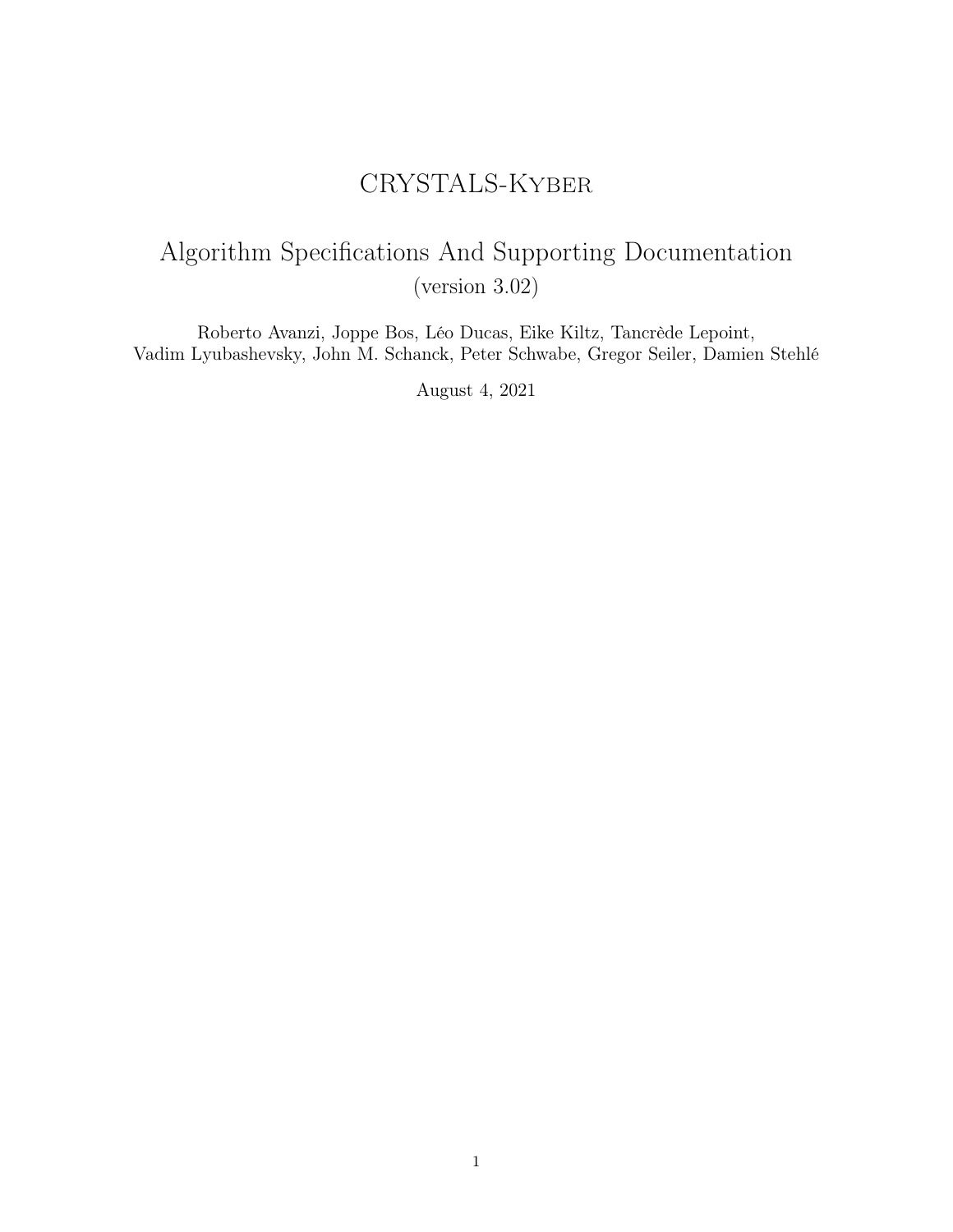# <span id="page-1-0"></span>Changelog

In the following we list the changes from KYBER as submitted to round-2 of the the NIST PQC project in April 2019 and KYBER with round-3 tweaks together with brief explanations of the motivation for the changes.

# Changes to the core KYBER design

• Increase noise parameter for KYBER512

In the round-2 submission of Kyber, the decryption error for KYBER512 was rather conservative, while at the same time, there were requests to increase the Core-SVP hardness of this parameter set. It therefore made sense to increase the binomial error distribution for Kyber512. Instead of increasing it from 2 to 3 across the board, we chose to use the fact that the rounding of the ciphertext coefficients to 10-bit integers also effectively adds some noise. We therefore increased the binomial noise from 2 to 3 of the parameters in the key generation procedure and of the parameter  $\bf{r}$  in the encryption procedure, but not of errors  $e_1$  and  $e_2$ .

Relying on the rounding noise to add error is akin to the LWR assumption, but our reliance on it is quite small. First, it only adds 6 bits of Core-SVP hardness, and second, we are adding noise and rounding, which presumably has less algebraic structure than just rounding. In short, without the LWR assumption, our new parameter set for Kyber512 still has 112 bits of core-SVP hardness as before, while with a weak version of the LWR assumption, it has 118 bits.

# • Reduce ciphertext compression of KYBER512

By making the noise larger, the probability of decryption failures also increases. To compensate, we drop one less bit in the "second" ciphertext element, which increases our ciphertext size from 736 bytes to 768 bytes, for a  $2^{-139}$  decryption error.

# • More efficient uniform sampling of the public matrix A

Instead of sampling uniformly-random integers modulo 3329 by using rejection sampling on a 2-byte integer, we now use rejection sampling on a 12-bit integer. While the new rejection rate per coefficient is higher (i.e.  $\approx 20\%$ ), the total number of required bits and the running time of key generation are noticeably smaller.

# Changes to the specification and supporting documentation

- Updated specification to match the round-3 parameters.
- Updated performance numbers.
- ARM Cortex-M4 numbers are now included in the performance-analysis section. The corresponding software (to be dropped into pqm4 [\[59\]](#page-39-0)) is included in the submission package.
- A major update of the security analysis, in particular a much more detailed analysis of the stateof-the art understanding of attacks beyond "core-SVP" hardness and a updated discussion of attacks exploiting decryption failures.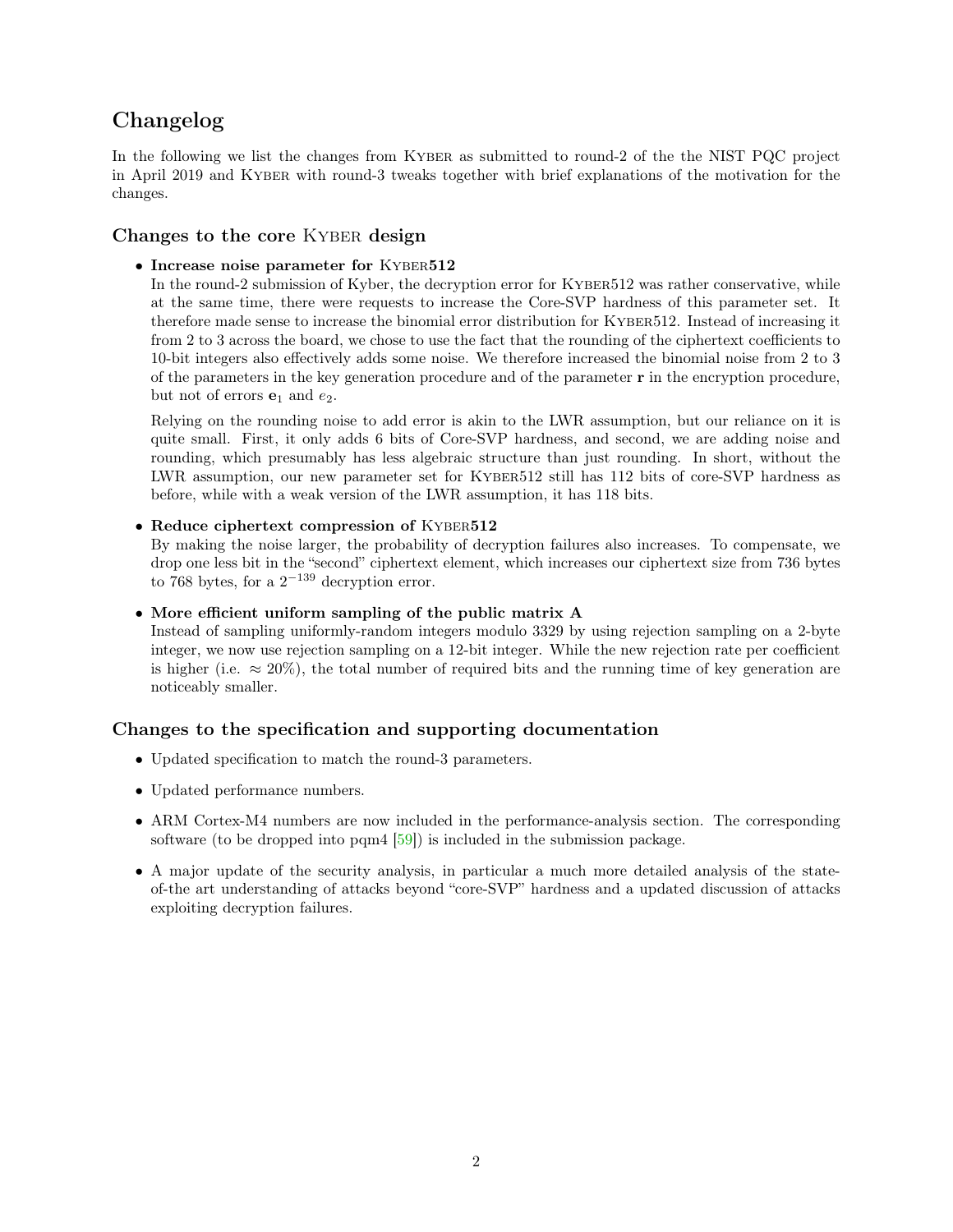# Contents

| 1        |               | Written specification                                                                                                                                                                                                                   | $\overline{\mathbf{4}}$ |
|----------|---------------|-----------------------------------------------------------------------------------------------------------------------------------------------------------------------------------------------------------------------------------------|-------------------------|
|          | 1.1           |                                                                                                                                                                                                                                         | $\overline{4}$          |
|          | 1.2           |                                                                                                                                                                                                                                         | $\overline{7}$          |
|          | 1.3           |                                                                                                                                                                                                                                         | 10                      |
|          | 1.4           |                                                                                                                                                                                                                                         | 10                      |
|          | 1.5           | Design rationale response to the contract of the contract of the contract of the contract of the contract of the contract of the contract of the contract of the contract of the contract of the contract of the contract of t          | 12                      |
| $\bf{2}$ |               | Performance analysis                                                                                                                                                                                                                    | 15                      |
|          | 2.1           |                                                                                                                                                                                                                                         | 15                      |
|          | 2.2           |                                                                                                                                                                                                                                         | 16                      |
|          | 2.3           |                                                                                                                                                                                                                                         | 16                      |
| 3        |               | <b>Known Answer Test values</b>                                                                                                                                                                                                         | 18                      |
| 4        |               | <b>Expected security strength</b>                                                                                                                                                                                                       | 19                      |
|          | 4.1           |                                                                                                                                                                                                                                         | 19                      |
|          | 4.2           |                                                                                                                                                                                                                                         | 19                      |
|          | 4.3           |                                                                                                                                                                                                                                         | 19                      |
|          |               | 4.3.1                                                                                                                                                                                                                                   | 20                      |
|          |               | Non-tight reduction from MLWE in the QROM $\dots \dots \dots \dots \dots \dots \dots \dots \dots$<br>4.3.2                                                                                                                              | 20                      |
|          | 4.4           |                                                                                                                                                                                                                                         | 21                      |
|          | 4.5           |                                                                                                                                                                                                                                         | 23                      |
|          |               | 4.5.1                                                                                                                                                                                                                                   | 23                      |
|          |               | 4.5.2                                                                                                                                                                                                                                   | 23                      |
|          |               | 4.5.3                                                                                                                                                                                                                                   | 24                      |
|          |               | Misuse resilience by a subset of the state of the state of the state of the state of the state of the state of the state of the state of the state of the state of the state of the state of the state of the state of the sta<br>4.5.4 | 24                      |
|          |               |                                                                                                                                                                                                                                         |                         |
|          |               |                                                                                                                                                                                                                                         |                         |
| $\bf{5}$ |               | Analysis with respect to known attacks                                                                                                                                                                                                  | 25                      |
|          | 5.1           | Attacks against the underlying MLWE problem $\ldots \ldots \ldots \ldots \ldots \ldots \ldots \ldots \ldots \ldots \ldots$                                                                                                              | 25                      |
|          |               | 5.1.1                                                                                                                                                                                                                                   | 25                      |
|          |               | 5.1.2                                                                                                                                                                                                                                   | 26                      |
|          |               | 5.1.3                                                                                                                                                                                                                                   | 26                      |
|          |               | 5.1.4                                                                                                                                                                                                                                   | 27                      |
|          | 5.2           |                                                                                                                                                                                                                                         | 27                      |
|          |               | A tentative gate-count estimate accounting for recent progress<br>5.2.1                                                                                                                                                                 | 27                      |
|          | 5.3           |                                                                                                                                                                                                                                         | 29                      |
|          |               | 5.3.1                                                                                                                                                                                                                                   | 31                      |
|          | 5.4           |                                                                                                                                                                                                                                         | 31                      |
|          | $5.5^{\circ}$ |                                                                                                                                                                                                                                         | 31                      |
| 6        |               | <b>Advantages and limitations</b>                                                                                                                                                                                                       | 33                      |
|          | 6.1           |                                                                                                                                                                                                                                         | 33                      |
|          | 6.2           |                                                                                                                                                                                                                                         | 33                      |
|          | 6.3           |                                                                                                                                                                                                                                         | 33                      |
|          | 6.4           |                                                                                                                                                                                                                                         | 33                      |
|          |               | 6.4.1                                                                                                                                                                                                                                   | 34                      |
|          |               | 6.4.2                                                                                                                                                                                                                                   | 34                      |
|          |               | 6.4.3                                                                                                                                                                                                                                   | 34                      |
|          |               | 6.4.4                                                                                                                                                                                                                                   | 34                      |
|          |               | 6.4.5<br>6.4.6                                                                                                                                                                                                                          | 35<br>35                |

[7 Brief discussion of relevant results since Nov. 2017](#page-35-0) 36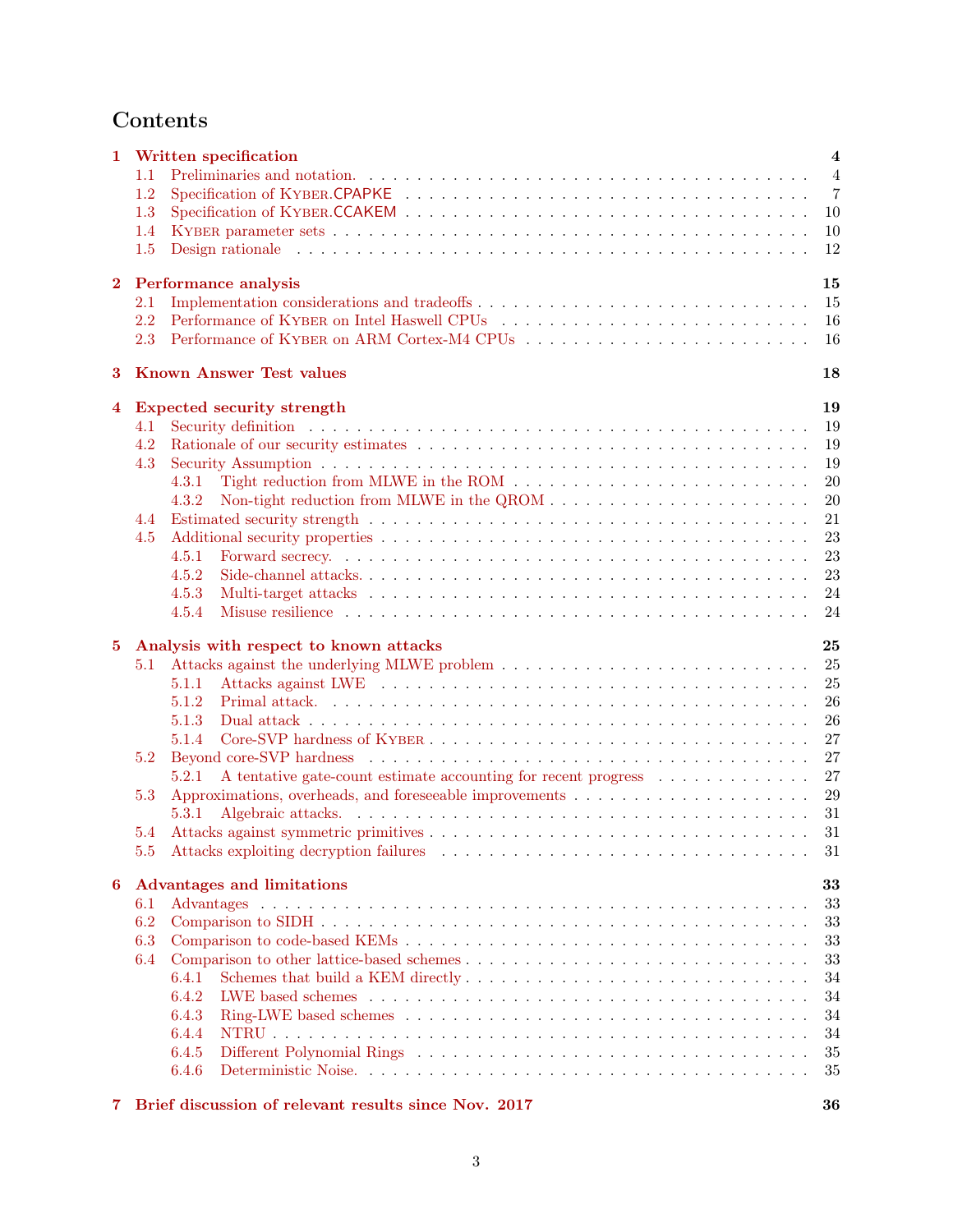# <span id="page-3-2"></span><span id="page-3-0"></span>1 Written specification

Kyber is an IND-CCA2-secure key-encapsulation mechanism (KEM), which has first been described in [\[24\]](#page-37-0). The security of KYBER is based on the hardness of solving the learning-with-errors problem in module lattices (MLWE problem [\[67\]](#page-40-0)). The construction of Kyber follows a two-stage approach: we first introduce an IND-CPA-secure public-key encryption scheme encrypting messages of a fixed length of 32 bytes, which we call Kyber.CPAPKE. We then use a slightly tweaked Fujisaki–Okamoto (FO) transform [\[47\]](#page-39-1) to construct the IND-CCA2-secure KEM. Whenever we want to emphasize that we are speaking about the IND-CCA2-secure KEM, we will refer to it as Kyber.CCAKEM.

In Subsection [1.1](#page-3-1) we give preliminaries and fix notation. In Subsection [1.2](#page-6-0) we give a full specification of Kyber.CPAPKE. Subsection [1.3](#page-9-0) gives details of the transform that we use in Kyber to obtain Kyber.CCAKEM from Kyber.CPAPKE. Subsection [1.4](#page-9-1) lists the parameters that we propose for different security levels. Finally, Subsection [1.5](#page-11-0) explains the design rationale behind KYBER.

#### <span id="page-3-1"></span>1.1 Preliminaries and notation.

Bytes and byte arrays. Inputs and outputs to all API functions of KYBER are byte arrays. To simplify notation, we denote by by  $\beta$  the set  $\{0, \ldots, 255\}$ , i.e., the set of 8-bit unsigned integers (bytes). Consequently we denote by  $\mathcal{B}^k$  the set of byte arrays of length k and by  $\mathcal{B}^*$  the set of byte arrays of arbitrary length (or byte streams). For two byte arrays a and b we denote by  $(a||b)$  the concatenation of a and b. For a byte array a we denote by  $a + k$  the byte array starting at byte k of a (with indexing starting at zero). For example, let a by a byte array of length  $\ell$ , let b be another byte array and let  $c = (a||b)$  be the concatenation of a and b; then  $b = a + \ell$ . When it is more convenient to work with an array of bits than an array of bytes we make this conversion explicit via the BytesToBits function that takes as input an array of  $\ell$  bytes and produces as output an array of 8 $\ell$  bits. Bit  $\beta_i$  at position i of the output bit array is obtained from byte  $b_{i/8}$  at position  $i/8$  of the input array by computing  $\beta_i = ((b_{i/8}/2^{(i \mod 8)}) \mod 2).$ 

**Polynomial rings and vectors.** We denote by R the ring  $\mathbb{Z}[X]/(X^n+1)$  and by  $R_q$  the ring  $\mathbb{Z}_q[X]/(X^n+1)$ , where  $n = 2^{n'-1}$  such that  $X^n + 1$  is the  $2^{n'}$ -th cyclotomic polynomial. Throughout this document, the values of n, n' and q are fixed to  $n = 256$ ,  $n' = 9$ , and  $q = 3329$ . Regular font letters denote elements in R or  $R_q$  (which includes elements in  $\mathbb Z$  and  $\mathbb Z_q$ ) and bold lower-case letters represent vectors with coefficients in  $R$  or  $R_q$ . By default, all vectors will be column vectors. Bold upper-case letters are matrices. For a vector **v** (or matrix **A**), we denote by  $v^T$  (or  $A^T$ ) its transpose. For a vector **v** we write  $v[i]$  to denote it's *i*-th entry (with indexing starting at zero); for a matrix **A** we write  $\mathbf{A}[i][j]$  to denote the entry in row *i*, column  $j$  (again, with indexing starting at zero).

**Modular reductions.** For an even (resp. odd) positive integer  $\alpha$ , we define  $r' = r \mod^{\pm} \alpha$  to be the unique element r' in the range  $-\frac{\alpha}{2} < r' \leq \frac{\alpha}{2}$  (resp.  $-\frac{\alpha-1}{2} \leq r' \leq \frac{\alpha-1}{2}$ ) such that  $r' = r \mod \alpha$ . For any positive integer  $\alpha$ , we define  $r' = r \mod^{\dagger} \alpha$  to be the unique element  $r'$  in the range  $0 \leq r' < \alpha$  such that  $r' = r \mod \alpha$ . When the exact representation is not important, we simply write r mod  $\alpha$ .

**Rounding.** For an element  $x \in \mathbb{Q}$  we denote by  $\lceil x \rceil$  rounding of x to the closest integer with ties being rounded up.

Sizes of elements. For an element  $w \in \mathbb{Z}_q$ , we write  $||w||_{\infty}$  to mean  $|w \bmod^{\pm} q|$ . We now define the  $\ell_{\infty}$ and  $\ell_2$  norms for  $w = w_0 + w_1X + ... + w_{n-1}X^{n-1} \in R$ :

$$
||w||_{\infty} = \max_{i} ||w_i||_{\infty}, \quad ||w|| = \sqrt{||w_0||_{\infty}^2 + \ldots + ||w_{n-1}||_{\infty}^2}.
$$

Similarly, for  $\mathbf{w} = (w_1, \dots, w_k) \in R^k$ , we define

$$
\|\mathbf{w}\|_{\infty} = \max_{i} \|w_i\|_{\infty}, \ \ \|\mathbf{w}\| = \sqrt{\|w_1\|^2 + \ldots + \|w_k\|^2}.
$$

Sets and Distributions. For a set S, we write  $s \leftarrow S$  to denote that s is chosen uniformly at random from S. If S is a probability distribution, then this denotes that s is chosen according to the distribution S.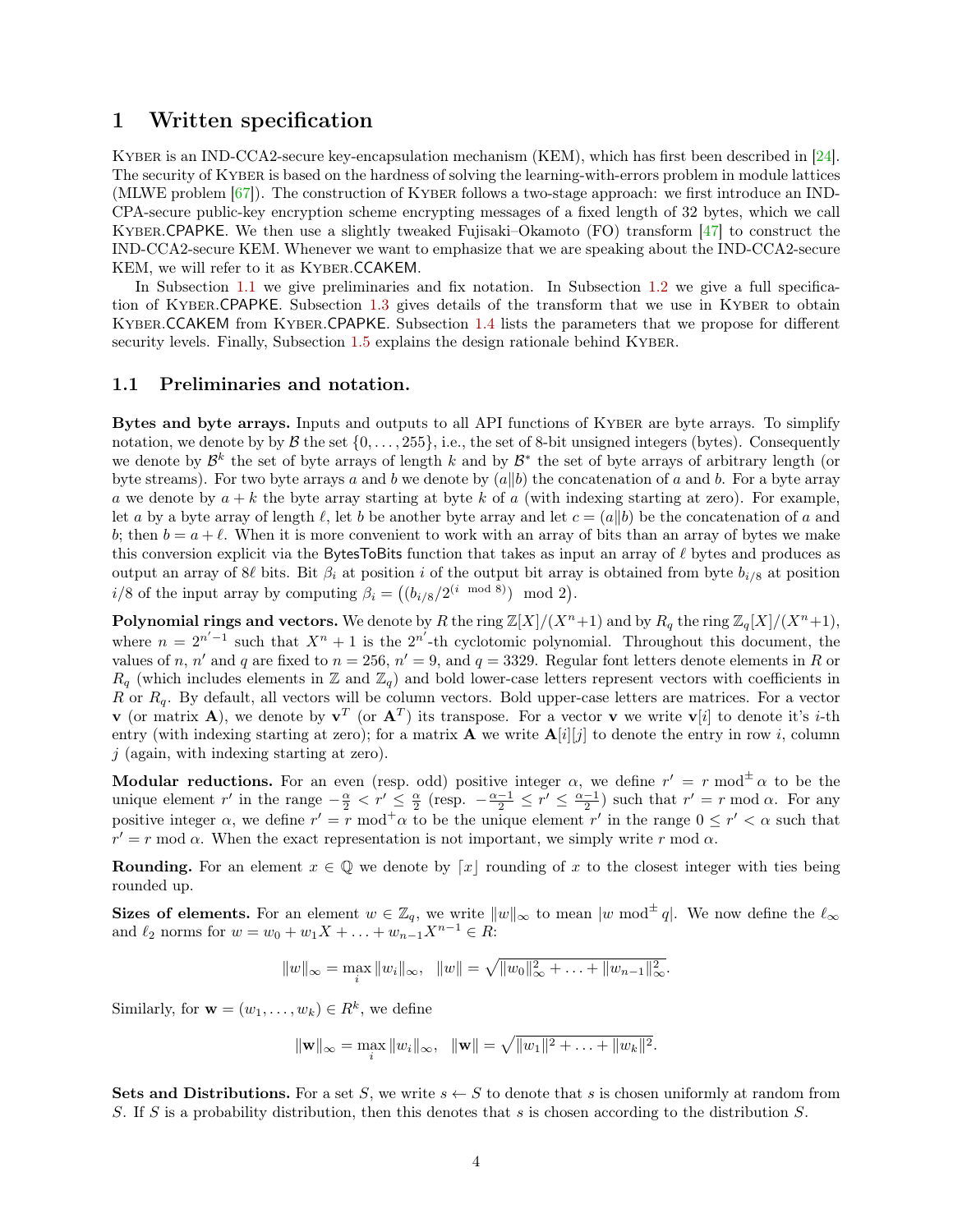**Compression and Decompression.** We now define a function Compress<sub>q</sub> $(x, d)$  that takes an element  $x \in \mathbb{Z}_q$  and outputs an integer in  $\{0, \ldots, 2^d-1\}$ , where  $d < \lceil \log_2(q) \rceil$ . We furthermore define a function Decompress<sub>q</sub>, such that

$$
x' = \text{Decompress}_q \big( \text{Compress}_q(x, d), d \big) \tag{1}
$$

is an element close to  $x$  – more specifically

$$
|x' - x \bmod^{\pm} q| \le B_q := \left\lceil \frac{q}{2^{d+1}} \right\rfloor.
$$
 (2)

The functions satisfying these requirements are defined as:

Compress<sub>q</sub>
$$
(x, d) = \lceil (2^d/q) \cdot x \rfloor \mod 2^d
$$
,  
Decompress<sub>q</sub> $(x, d) = \lceil (q/2^d) \cdot x \rfloor$ .

When Compress<sub>q</sub> or Decompress<sub>q</sub> is used with  $x \in R_q$  or  $x \in R_q^k$ , the procedure is applied to each coefficient individually.

The main reason for defining the Compress<sub>q</sub> and Decompress<sub>q</sub> functions is to be able to discard some low-order bits in the ciphertext which do not have much effect on the correctness probability of decryption – thus reducing the size of ciphertexts.

The Compress<sub>q</sub> and Decompress<sub>q</sub> are also used for a purpose other than compression – namely to perform the usual LWE error correction during encryption and decryption. More precisely, in line [20](#page-7-0) of the encryption procedure (Algorithm [5\)](#page-8-0) the Decompress<sub>q</sub> function is used to create error tolerance gaps by sending the message bit 0 to 0 and 1 to  $\lceil q/2 \rceil$ . Later, on line [4](#page-5-0) of the decryption procedure (Algorithm [6\)](#page-8-1), the Compress<sub>q</sub> function is used to decrypt to a 1 if  $v - s^T u$  is closer to  $\lceil q/2 \rceil$  than to 0, and decrypt to a 0 otherwise.

**Symmetric primitives.** The design of KYBER makes use of a pseudorandom function PRF:  $\mathcal{B}^{32} \times \mathcal{B} \to \mathcal{B}^*$ and of an extendable output function  $XOF: \mathcal{B}^* \times \mathcal{B} \times \mathcal{B} \to \mathcal{B}^*$ . KYBER also makes use of two hash functions H:  $\mathcal{B}^* \to \mathcal{B}^{32}$  and G:  $\mathcal{B}^* \to \mathcal{B}^{32} \times \mathcal{B}^{32}$  and of a key-derivation function KDF:  $\mathcal{B}^* \to \mathcal{B}^*$ .

NTTs, multiplication, and bitreversed order. A very efficient way to perform multiplications in  $R_q$  is via the so-called number-theoretic transform (NTT).

For our prime  $q = 3329$  with  $q - 1 = 2^8 \cdot 13$ , the base field  $\mathbb{Z}_q$  contains primitive 256-th roots of unity but not primitive 512-th roots. Therefore, the defining polynomial  $X^{256} + 1$  of R factors into 128 polynomials of degree 2 modulo q and the NTT of a polynomial  $f \in R_q$  is a vector of 128 polynomials of degree one. Simple in-place implementations of the NTT without reordering outputs these polynomials in bit-reversed order and we define the NTT in this way. Concretely, let  $\zeta = 17$  be the first primitive 256-th root of unity modulo q, and  $\{\zeta, \zeta^3, \zeta^5, \ldots, \zeta^{255}\}$  the set of all the 256-th roots of unity. The polynomial  $X^{256} + 1$  can therefore be written as

$$
X^{256} + 1 = \prod_{i=0}^{127} (X^2 - \zeta^{2i+1}) = \prod_{i=0}^{127} (X^2 - \zeta^{2\mathsf{br}_7(i)+1}),
$$

where  $\mathsf{br}_7(i)$  for  $i = 0, \ldots, 127$  is the bit reversal of the unsigned 7-bit integer i. This latter ordering of the factors is useful for compatibility with the idiosyncrasies of AVX instructions. Then the NTT of  $f \in R_q$  is given by

<span id="page-4-0"></span>
$$
(f \bmod X^2 - \zeta^{2\mathsf{br}_7(0)+1}, \dots, f \bmod X^2 - \zeta^{2\mathsf{br}_7(127)+1}). \tag{3}
$$

This vector of linear polynomials is then serialized to a vector in  $\mathbb{Z}_q^{256}$  in the canonical way. Moreover, in order to not introduce additional data types and facilitate in-place implementations of the NTT we define NTT:  $R_q \to R_q$  to be the bijection that maps  $f \in R_q$  to the polynomial with the aforementioned coefficient vector. Hence,

$$
NTT(f) = \hat{f} = \hat{f}_0 + \hat{f}_1 X + \dots + \hat{f}_{255} X^{255}
$$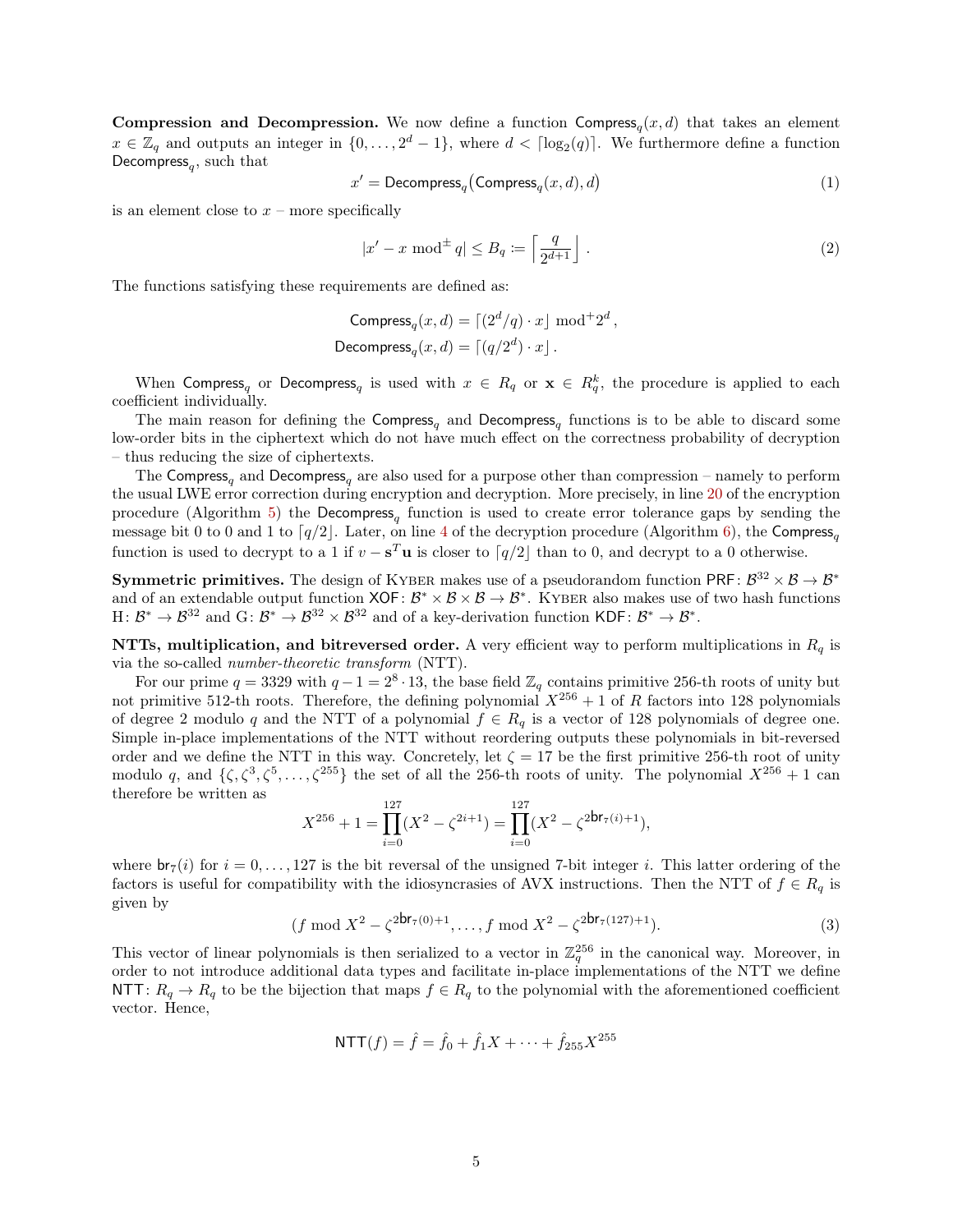with

<span id="page-5-2"></span><span id="page-5-1"></span>
$$
\hat{f}_{2i} = \sum_{j=0}^{127} f_{2j} \zeta^{(2\mathsf{br}_{7}(i)+1)j},\tag{4}
$$

$$
\hat{f}_{2i+1} = \sum_{j=0}^{127} f_{2j+1} \zeta^{(2\mathsf{br}_{7}(i)+1)j}.
$$
\n(5)

We would like to stress that even though we write  $\hat{f}$  as a polynomial in  $R_q$ , it has no algebraic meaning as such. The natural algebraic representation of  $NTT(f) = \hat{f}$  is as 128 polynomials of degree 1 as in [\(3\)](#page-4-0) using the definitions for  $\hat{f}_i$  from [\(4\)](#page-5-1) and [\(5\)](#page-5-2). That is,

$$
NTT(f) = \hat{f} = (\hat{f}_0 + \hat{f}_1X, \hat{f}_2 + \hat{f}_3X, \dots, \hat{f}_{254} + \hat{f}_{255}X).
$$

Using NTT and its inverse NTT<sup>-1</sup> we can compute the product  $f \cdot g$  of two elements  $f, g \in R_q$  very efficiently as  $NTT^{-1}(NTT(f) \circ NTT(g))$  where  $NTT(f) \circ NTT(g) = \hat{f} \circ \hat{g} = \hat{h}$  denotes the basecase multiplication consisting of the 128 products

$$
\hat{h}_{2i} + \hat{h}_{2i+1}X = (\hat{f}_{2i} + \hat{f}_{2i+1}X)(\hat{g}_{2i} + \hat{g}_{2i+1}X) \bmod X^2 - \zeta^{2\mathsf{br}_7(i)+1}
$$

of linear polynomials.

When we apply NTT or NTT<sup>-1</sup> to a vector or matrix of elements of  $R_q$ , then this means that the respective operation is applied to each entry individually. When we apply ◦ to matrices or vectors it means that we perform a usual matrix multiplication, but that the individual products of entries are the above basecase multiplications.

Throughout the document we will write NTT and NTT<sup>-1</sup> whenever we refer to the concrete functions as defined above and use normal-font NTT whenever we refer to the general technique.

Uniform sampling in  $R_q$ . KYBER uses a deterministic approach to sample elements in  $R_q$  that are statistically close to a uniformly random distribution. For this sampling we use a function Parse:  $\mathcal{B}^* \to R_q$ , which receives as input a byte stream  $B = b_0, b_1, b_2, \ldots$  and computes the NTT-representation  $\hat{a} = \hat{a}_0 +$  $\hat{a}_1X + \cdots + \hat{a}_{n-1}X^{n-1} \in R_q$  $\hat{a}_1X + \cdots + \hat{a}_{n-1}X^{n-1} \in R_q$  $\hat{a}_1X + \cdots + \hat{a}_{n-1}X^{n-1} \in R_q$  of  $a \in R_q$ . Parse is described in Algorithm 1 (note that this description assumes that  $q = 3329$ .

<span id="page-5-3"></span>Algorithm 1 Parse:  $\mathcal{B}^* \to R_q^n$ 

```
Input: Byte stream B = b_0, b_1, b_2 \cdots \in \mathcal{B}^*Output: NTT-representation \hat{a} \in R_q of a \in R_qi \coloneqq 0j \coloneqq 0while j < n do
        d_1 \coloneqq b_i + 256 \cdot (b_{i+1} \mod 16)d_2 \coloneqq |b_{i+1}/16| + 16 \cdot b_{i+2}if d_1 < q then
             \hat{a}_j \coloneqq d_1j := j + 1end if
        if d_2 < q and j < n then
             \hat{a}_j \coloneqq d_2j \coloneqq j + 1end if
        i \coloneqq i + 3end while
   return \hat{a}_0 + \hat{a}_1 X + \cdots + \hat{a}_{n-1} X^{n-1}
```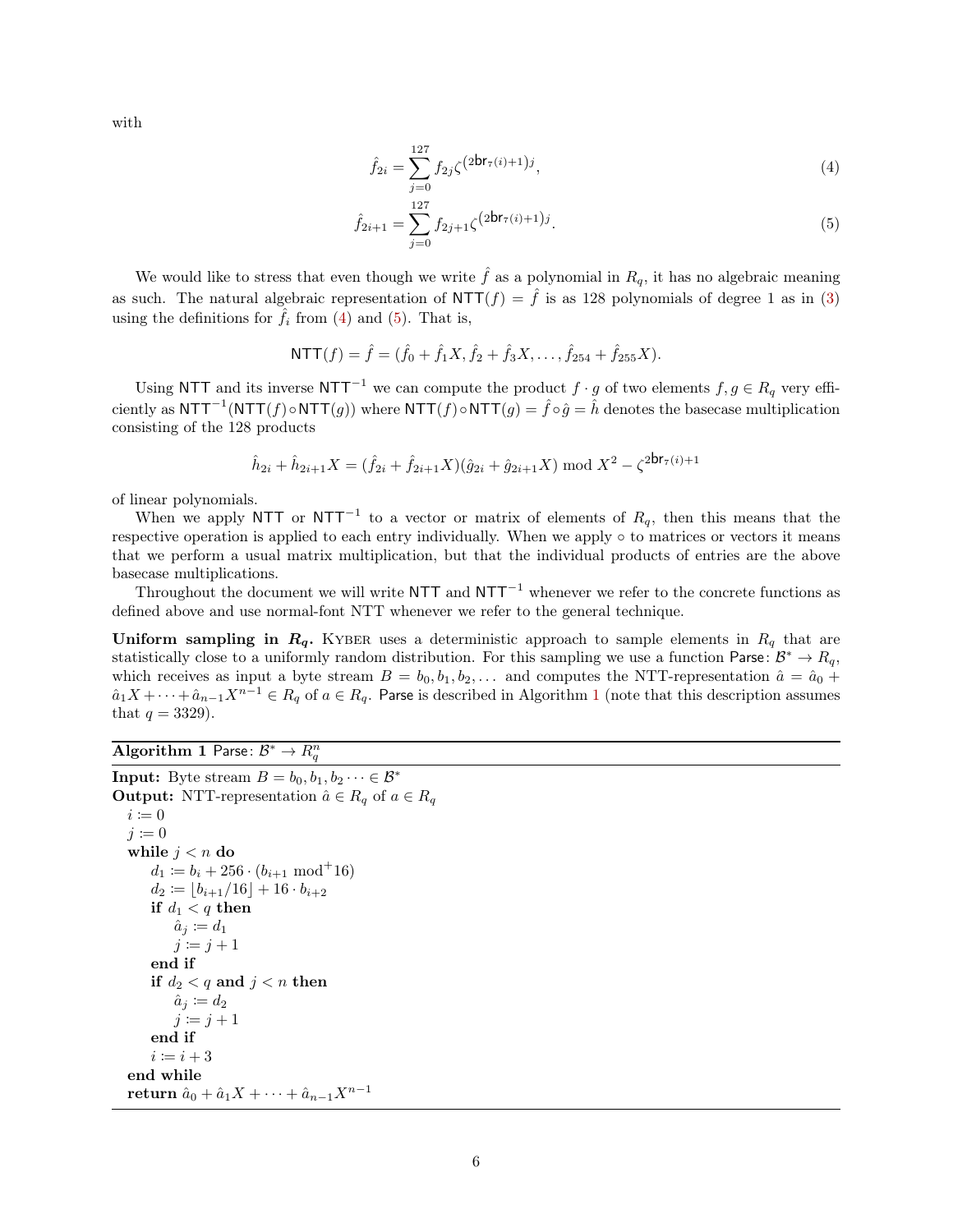<span id="page-6-3"></span>The intuition behind the function Parse is that if the input byte array is statistically close to a uniformly random byte array, then the output polynomial is statistically close to a uniformly random element of  $R_q$ . It represents a uniformly random polynomial in  $R_q$  because NTT is bijective and thus maps polynomials with uniformly random coefficients to polynomials with again uniformly random coefficients.

Sampling from a binomial distribution. Noise in KYBER is sampled from a centered binomial distribution  $B_{\eta}$  for  $\eta = 2$  or  $\eta = 3$ . We define  $B_{\eta}$  as follows:

 $2\eta$ 

Sample 
$$
(a_1, \ldots, a_n, b_1, \ldots, b_n) \leftarrow \{0, 1\}
$$
  
and output 
$$
\sum_{i=1}^{\eta} (a_i - b_i).
$$

When we write that a polynomial  $f \in R_q$  or a vector of such polynomials is sampled from  $B_\eta$ , we mean that each coefficient is sampled from  $B_{\eta}$ .

For the specification of KYBER we need to define how a polynomial  $f \in R_q$  is sampled according to  $B_\eta$ deterministically from 64η bytes of output of a pseudorandom function (we fix  $n = 256$  in this description). This is done by the function CBD (for "centered binomial distribution") defined as described in Algorithm [2.](#page-6-1)

# <span id="page-6-1"></span>Algorithm 2 CBD $_{\eta} \colon \mathcal{B}^{64\eta} \to R_{q}$

**Input:** Byte array  $B = (b_0, b_1, \ldots, b_{64\eta-1}) \in \mathcal{B}^{64\eta}$ **Output:** Polynomial  $f \in R_q$  $(β<sub>0</sub>, ..., β<sub>512η-1</sub>) := B$ ytesToBits $(B)$  $\mathbf{for}~i~\mathrm{from}~0~\mathrm{to}~255~\mathbf{do}$  $a \coloneqq \sum_{j=0}^{\eta-1} \beta_{2i\eta+j}$  $b \coloneqq \sum_{j=0}^{\eta-1} \beta_{2i\eta+\eta+j}$  $f_i \coloneqq a - b$ end for return  $f_0 + f_1 X + f_2 X^2 + \cdots + f_{255} X^{255}$ 

Encoding and decoding. There are two data types that Kyber needs to serialize to byte arrays: byte arrays and (vectors of) polynomials. Byte arrays are trivially serialized via the identity, so we need to define how we serialize and deserialize polynomials. In Algorithm [3](#page-6-2) we give a pseudocode description of the function Decode<sub>l</sub>, which deserializes an array of 32l bytes into a polynomial  $f = f_0 + f_1X + \cdots + f_{255}X^{255}$  (we again fix  $n = 256$  in this description) with each coefficient  $f_i$  in  $\{0, \ldots, 2^{\ell} - 1\}$ . We define the function  $\mathsf{Encode}_{\ell}$  as the inverse of Decode $_\ell$ . Whenever we apply Encode $_\ell$  to a vector of polynomials we encode each polynomial individually and concatenate the output byte arrays.

# <span id="page-6-2"></span> $\mathbf{Algorithm\ 3}\ \mathsf{Decode}_\ell \colon \mathcal{B}^{32\ell} \to R_q$

**Input:** Byte array  $B \in \mathcal{B}^{32\ell}$ **Output:** Polynomial  $f \in R_q$  $(\beta_0, \ldots, \beta_{256\ell-1}) \coloneqq$  BytesToBits(B) for  $i$  from 0 to 255 do  $f_i \coloneqq \sum_{j=0}^{\ell-1} \beta_{i\ell+j} 2^j$ end for return  $f_0 + f_1 X + f_2 X^2 + \cdots + f_{255} X^{255}$ 

# <span id="page-6-0"></span>1.2 Specification of Kyber.CPAPKE

Kyber.CPAPKE is similar to the LPR encryption scheme that was introduced (for Ring-LWE) by Lyubashevsky, Peikert, and Regev in the presentation of [\[72\]](#page-40-1) at Eurocrypt 2010 [\[73\]](#page-40-2); the description is also in the full version of the paper [\[74,](#page-40-3) Sec. 1.1]. The roots of this scheme go back to the first LWE-based encryption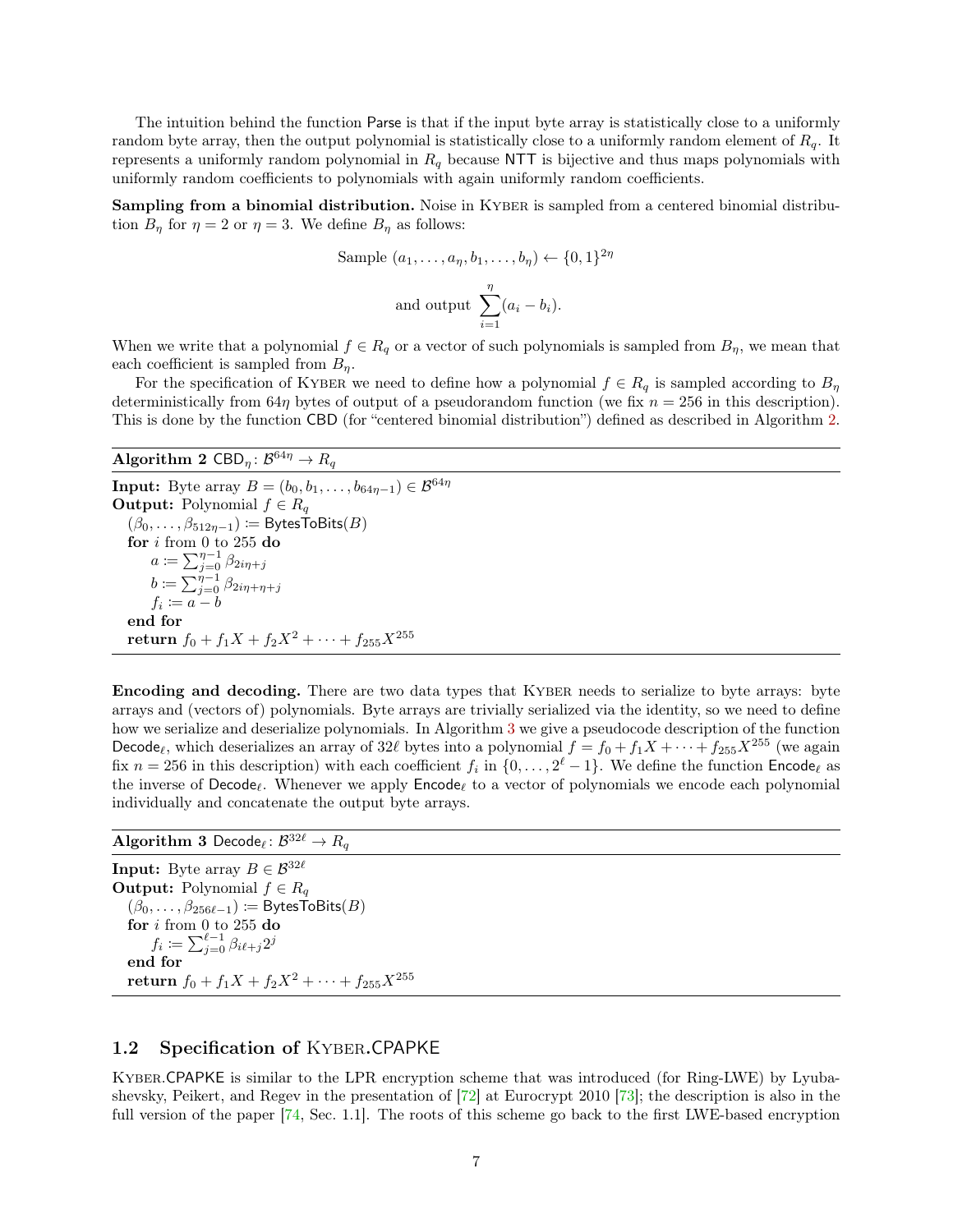<span id="page-7-2"></span>scheme presented by Regev in [\[94,](#page-42-0) [95\]](#page-42-1), with the main difference being that the underlying ring is not  $\mathbb{Z}_q$  and both the secret and the error vectors have small coefficients. The idea of using a polynomial ring (instead of  $\mathbb{Z}_q$ ) goes back to the NTRU cryptosystem presented by Hoffstein, Pipher, and Silverman in [\[54\]](#page-39-2), while the symmetry between the secret and the error was already employed in very similar cryptographic schemes in [\[8,](#page-36-0) [71\]](#page-40-4) with the security justification from [\[12\]](#page-36-1).

The main difference from the LPR encryption scheme is to use Module-LWE instead of Ring-LWE. Also, we adopt the approach taken by Alkım, Ducas, Pöppelmann and Schwabe in [\[10\]](#page-36-2) for the generation of the public matrix A. Furthermore, we shorten ciphertexts by rounding off the low bits as in learning-withrounding-based schemes [\[15,](#page-36-3) Eq. 2.1], which is a common technique for reducing ciphertext size also in LWE-based schemes (c.f. [\[84,](#page-41-0) [90\]](#page-42-2)).

**Parameters.** KYBER.CPAPKE is parameterized by integers n, k, q,  $\eta_1$ ,  $\eta_2$ ,  $d_u$ , and  $d_v$ . As stated before, throughout this document n is always 256 and  $q$  is always 3329.

Using the notation of Subsection [1.1](#page-3-1) we give the definition of key generation, encryption, and decryption of the Kyber.CPAPKE public-key encryption scheme in Algorithms [4,](#page-7-1) [5,](#page-8-0) and [6.](#page-8-1) A more high-level view of these algorithms is given in the comments.

## <span id="page-7-1"></span>Algorithm 4 Kyber.CPAPKE.KeyGen(): key generation

<span id="page-7-0"></span>Output: Secret key  $sk \in \mathcal{B}^{12 \cdot k \cdot n/8}$ **Output:** Public key  $pk \in \mathcal{B}^{12 \cdot k \cdot n/8 + 32}$ 1:  $d \leftarrow \mathcal{B}^{32}$ 2:  $(\rho, \sigma) \coloneqq G(d)$ 3:  $N \coloneqq 0$ 4: for i from 0 to k – 1 do  $\triangleright$  Generate matrix  $\hat{\mathbf{A}} \in R_q^{k \times k}$  in NTT domain 5: for j from 0 to  $k-1$  do 6:  $\mathbf{A}[i][j] \coloneqq \mathsf{Parse}(\mathsf{XOF}(\rho, j, i))$ 7: end for 8: end for 9: for i from 0 to  $k-1$  do  $q$ <sup>k</sup> from  $B_{\eta_1}$ 10:  $\mathbf{s}[i] \coloneqq \mathsf{CBD}_{\eta_1}(\mathsf{PRF}(\sigma, N))$ 11:  $N \coloneqq N + 1$ 12: end for 13: for i from 0 to  $k-1$  do  $q$ <sup>k</sup> from  $B_{\eta_1}$ 14:  $\mathbf{e}[i] \coloneqq \mathsf{CBD}_{\eta_1}(\mathsf{PRF}(\sigma, N))$ 15:  $N := N + 1$ 16: end for 17:  $\hat{\mathbf{s}} \coloneqq \text{NTT}(\mathbf{s})$ 18:  $\hat{\mathbf{e}} \coloneqq \mathsf{NTT}(\mathbf{e})$ 19:  $\hat{\mathbf{t}} \coloneqq \hat{\mathbf{A}} \circ \hat{\mathbf{s}} + \hat{\mathbf{e}}$ 20:  $pk := (\text{Encode}_{12}(\hat{\mathbf{t}} \mod^+ q) || \rho)$ <br>
21:  $sk := \text{Encode}_{12}(\hat{\mathbf{s}} \mod^+ q)$  . pk := As + e 21:  $sk \coloneqq$  Encode<sub>12</sub>( $\hat{\mathbf{s}} \mod q^+q$ ) 22: return  $(pk, sk)$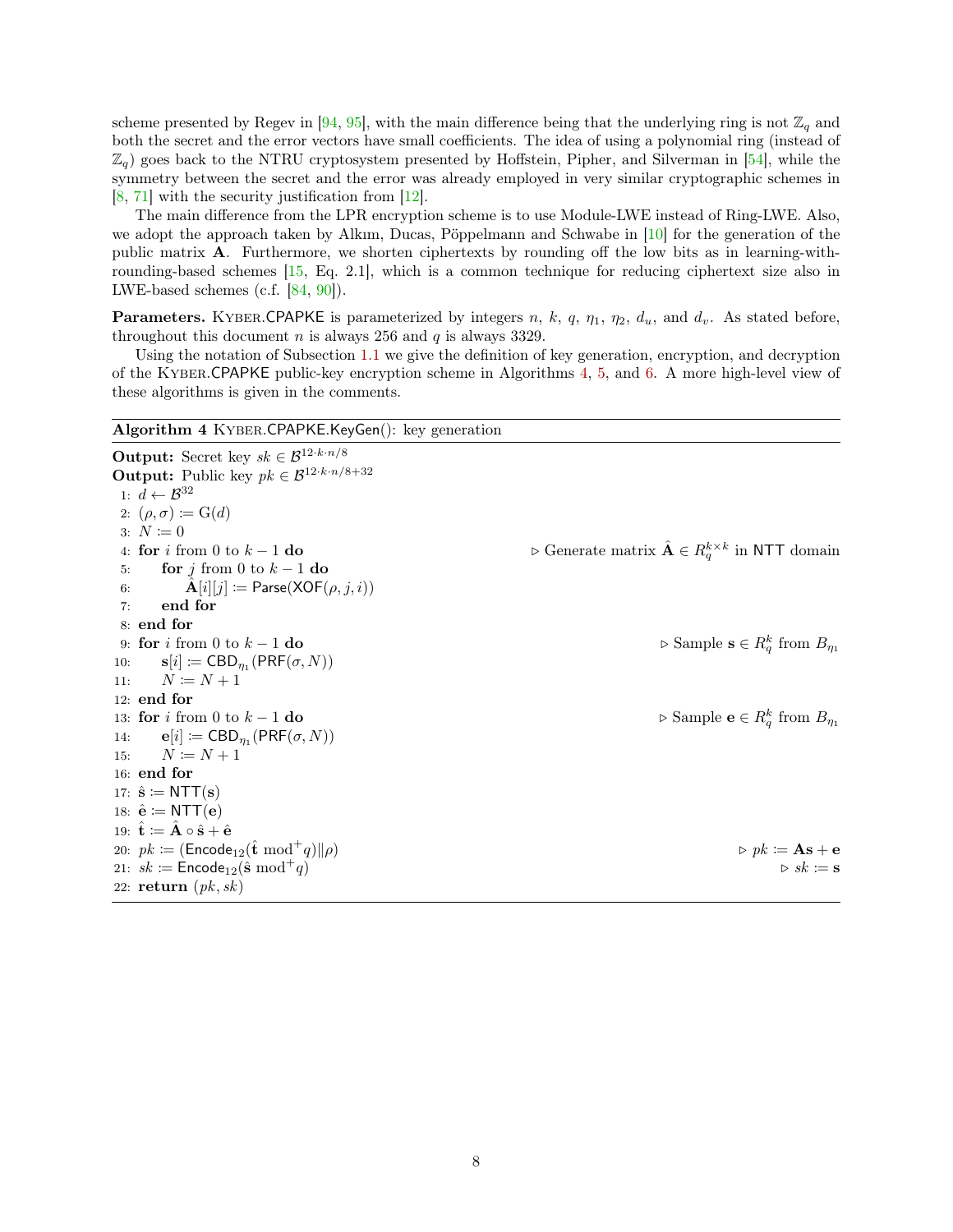<span id="page-8-0"></span>Algorithm 5 KYBER.CPAPKE.Enc $(pk, m, r)$ : encryption

**Input:** Public key  $pk \in \mathcal{B}^{12 \cdot k \cdot n / 8 + 32}$ **Input:** Message  $m \in \mathcal{B}^{32}$ **Input:** Random coins  $r \in \mathcal{B}^{32}$ **Output:** Ciphertext  $c \in \mathcal{B}^{d_u \cdot k \cdot n/8 + d_v \cdot n/8}$ 1:  $N \coloneqq 0$ 2:  $\hat{\mathbf{t}} := \textsf{Decode}_{12}(pk)$ 3:  $\rho := pk + 12 \cdot k \cdot n/8$ 4: for i from 0 to k – 1 do  $\triangleright$  Generate matrix  $\hat{\mathbf{A}} \in R_q^{k \times k}$  in NTT domain 5: for j from 0 to  $k-1$  do 6:  $\hat{\mathbf{A}}^{T}[i][j] \coloneqq \mathsf{Parse}(\mathsf{XOF}(\rho, i, j))$ 7: end for 8: end for 9: for i from 0 to  $k-1$  do  $q$ <sup>k</sup> from  $B_{\eta_1}$ 10:  $\mathbf{r}[i] \coloneqq \mathsf{CBD}_{\eta_1}(\mathsf{PRF}(r,N))$ 11:  $N \coloneqq N + 1$ 12: end for 13: for i from 0 to  $k-1$  do  $q$ <sup>k</sup> from  $B_{\eta_2}$ 14:  $\mathbf{e}_1[i] \coloneqq \text{CBD}_{\eta_2}(\text{PRF}(r, N))$ 15:  $N \coloneqq N + 1$ 16: end for 17:  $e_2 := \text{CBD}_{\eta_2}(\text{PRF}(r, N))$  $\triangleright$  Sample  $e_2 \in R_q$  from  $B_{\eta_2}$ 18:  $\hat{\mathbf{r}} \coloneqq \mathsf{NTT}(\mathbf{r})$ 19:  $\mathbf{u} \coloneqq \mathsf{NTT}^{-1}(\hat{\mathbf{A}}^T \circ \hat{\mathbf{r}}) + \mathbf{e}_1$   $\triangleright$   $\mathbf{u} \coloneqq \mathbf{A}^T$  $\rhd$  **u**  $\coloneqq$   $A^T r + e_1$ 20:  $v \coloneqq \mathsf{NTT}^{-1}(\hat{\mathbf{t}}^T \circ \hat{\mathbf{r}}) + e_2 + \mathsf{Decompress}_q(\mathsf{Decode}_1(m), 1)$   $\triangleright v \coloneqq \mathbf{t}$  ${}^{T}\mathbf{r}+e_2+{\sf Decompress}_q(m,1)$ 21:  $c_1 \coloneqq \mathsf{Encode}_{d_u}(\mathsf{Compress}_q(\mathbf{u},d_u))$ 22:  $c_2 \coloneqq {\sf{Encode}}_{d_v}({\sf{Compress}}_q(v,d_v))$ 23: **return**  $c = (c_1||c_2)$  $(\mathbf{u},d_u),$  Compress $_q(v,d_v))$ 

#### <span id="page-8-1"></span>Algorithm 6 KYBER.CPAPKE.Dec( $sk, c$ ): decryption

Input: Secret key  $sk \in \mathcal{B}^{12 \cdot k \cdot n/8}$ **Input:** Ciphertext  $c \in \mathcal{B}^{d_u \cdot k \cdot n/8 + d_v \cdot n/8}$ **Output:** Message  $m \in \mathcal{B}^{32}$ 1:  $\mathbf{u} \coloneqq \mathsf{Decompress}_q(\mathsf{Decode}_{d_u}(c), d_u)$ 2:  $v \coloneqq {\mathsf{Decompress}}_{q}({\mathsf{Decode}}_{d_v}(c + d_u \cdot k \cdot n / 8), d_v)$ 3:  $\hat{\mathbf{s}} \coloneqq \mathsf{Decode}_{12}(sk)$ 4:  $m \coloneqq {\sf{Encode}}_1({\sf{Compress}}_q(v - {\sf NTT}^{-1}(\hat{\bf s}))$  $T \circ \text{NTT}(\mathbf{u}), 1)$   $\triangleright m \coloneqq \text{Compress}_q(v - \mathbf{s}^T \mathbf{u}, 1)$ 5: return m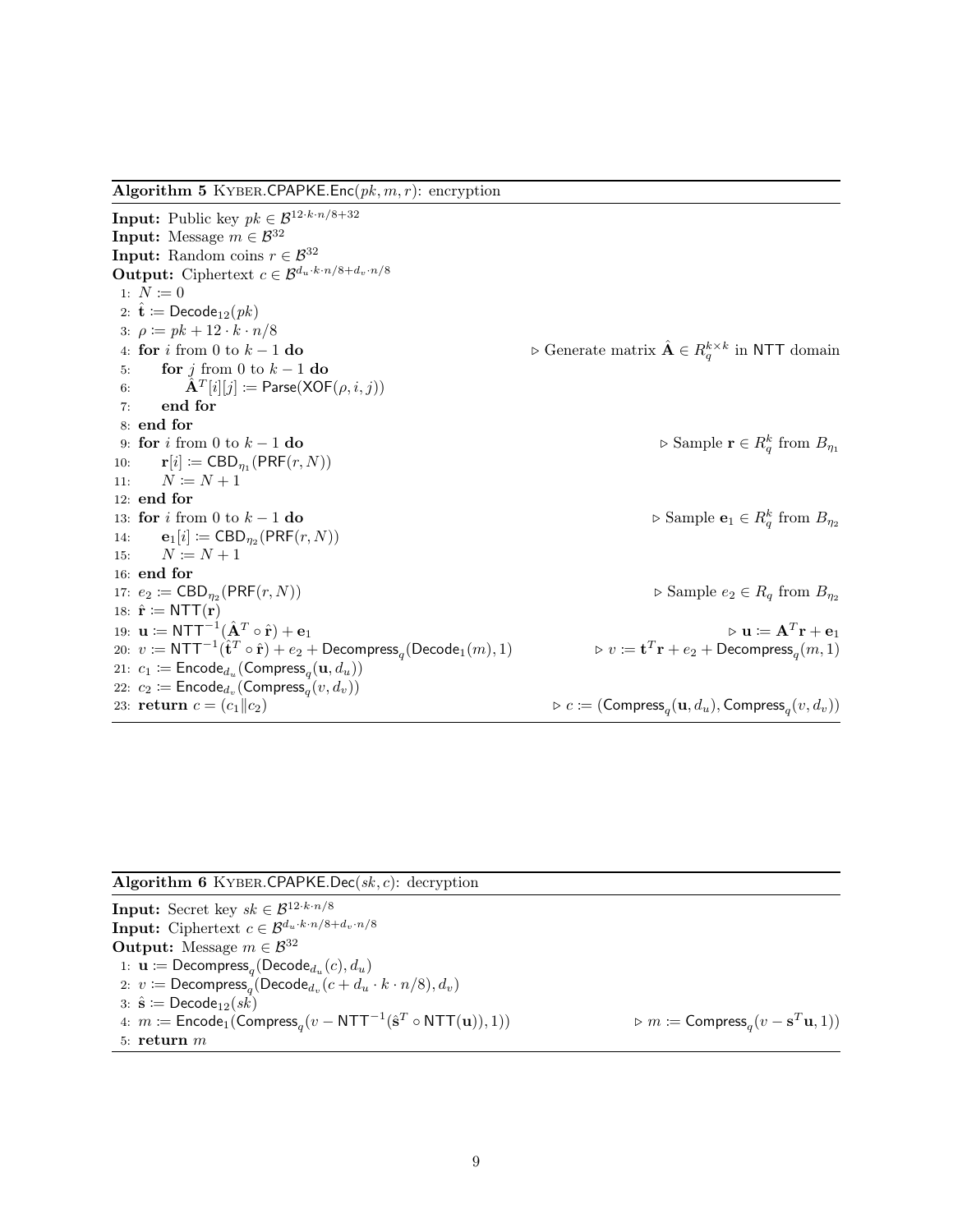# <span id="page-9-5"></span><span id="page-9-0"></span>1.3 Specification of Kyber.CCAKEM

We construct the KYBER.CCAKEM IND-CCA2-secure KEM from the IND-CPA-secure public-key encryption scheme described in the previous subsection via a slightly tweaked Fujisaki–Okamoto transform [\[47\]](#page-39-1). In Algorithms [7,](#page-9-2) [8,](#page-9-3) and [9](#page-9-4) we define key generation, encapsulation, and decapsulation of Kyber.CCAKEM.

### <span id="page-9-2"></span>Algorithm 7 Kyber.CCAKEM.KeyGen()

Output: Public key $pk \in \mathcal{B}^{12 \cdot k \cdot n/8 + 32}$ **Output:** Secret key  $sk \in \mathcal{B}^{24 \cdot k \cdot n/8+96}$ 1:  $z \leftarrow \mathcal{B}^{32}$ 2:  $(pk, sk') \coloneqq$  KYBER.CPAPKE.KeyGen() 3:  $sk := (sk' || pk || H(pk) || z)$ 4:  $return (pk, sk)$ 

<span id="page-9-3"></span>Algorithm 8 KYBER.CCAKEM.Enc $(pk)$ 

**Input:** Public key  $pk \in \mathcal{B}^{12 \cdot k \cdot n/8 + 32}$ **Output:** Ciphertext  $c \in \mathcal{B}^{d_u \cdot k \cdot n/8 + d_v \cdot n/8}$ **Output:** Shared key  $K \in \mathcal{B}^*$ 1:  $m \leftarrow \mathcal{B}^{32}$ 2:  $m \leftarrow H(m)$  . Do not send output of system RNG 3:  $(\bar{K}, r) := \mathrm{G}(m||\mathrm{H}(pk))$ 4:  $c \coloneqq$  KYBER.CPAPKE.Enc( $pk, m, r$ ) 5:  $K \coloneqq \mathsf{KDF}(\overline{K} || \mathbf{H}(c))$ 6: return  $(c, K)$ 

# <span id="page-9-4"></span>Algorithm 9 KYBER.CCAKEM.Dec $(c, sk)$

**Input:** Ciphertext  $c \in \mathcal{B}^{d_u \cdot k \cdot n/8 + d_v \cdot n/8}$ Input: Secret key  $sk \in \mathcal{B}^{24 \cdot k \cdot n/8 + 96}$ **Output:** Shared key  $K \in \mathcal{B}^*$ 1:  $pk := sk + 12 \cdot k \cdot n/8$ 2:  $h := sk + 24 \cdot k \cdot n/8 + 32 \in \mathcal{B}^{32}$ 3:  $z = sk + 24 \cdot k \cdot n/8 + 64$ 4:  $m' \coloneqq$  KYBER.CPAPKE.Dec(sk, c) 5:  $(\bar{K}', r') \coloneqq G(m' \| h)$ 6:  $c' \coloneqq$  KYBER.CPAPKE.Enc $(pk, m', r')$ 7: if  $c = c'$  then 8: return  $K \coloneqq \text{KDF}(\bar{K}' \| \text{H}(c))$ 9: else 10: return  $K \coloneqq \mathsf{KDF}(z \vert \vert \mathbf{H}(c))$ 11: end if 12: return K

# <span id="page-9-1"></span>1.4 KYBER parameter sets

We define three parameter sets for KYBER, which we call KYBER512, KYBER768, and KYBER1024. The parameters are listed in Table [1.](#page-10-0) Note that the table also lists the derived parameter  $\delta$ , which is the probability that decapsulation of a valid Kyber.CCAKEM ciphertext fails. The parameters were obtained via the following approach: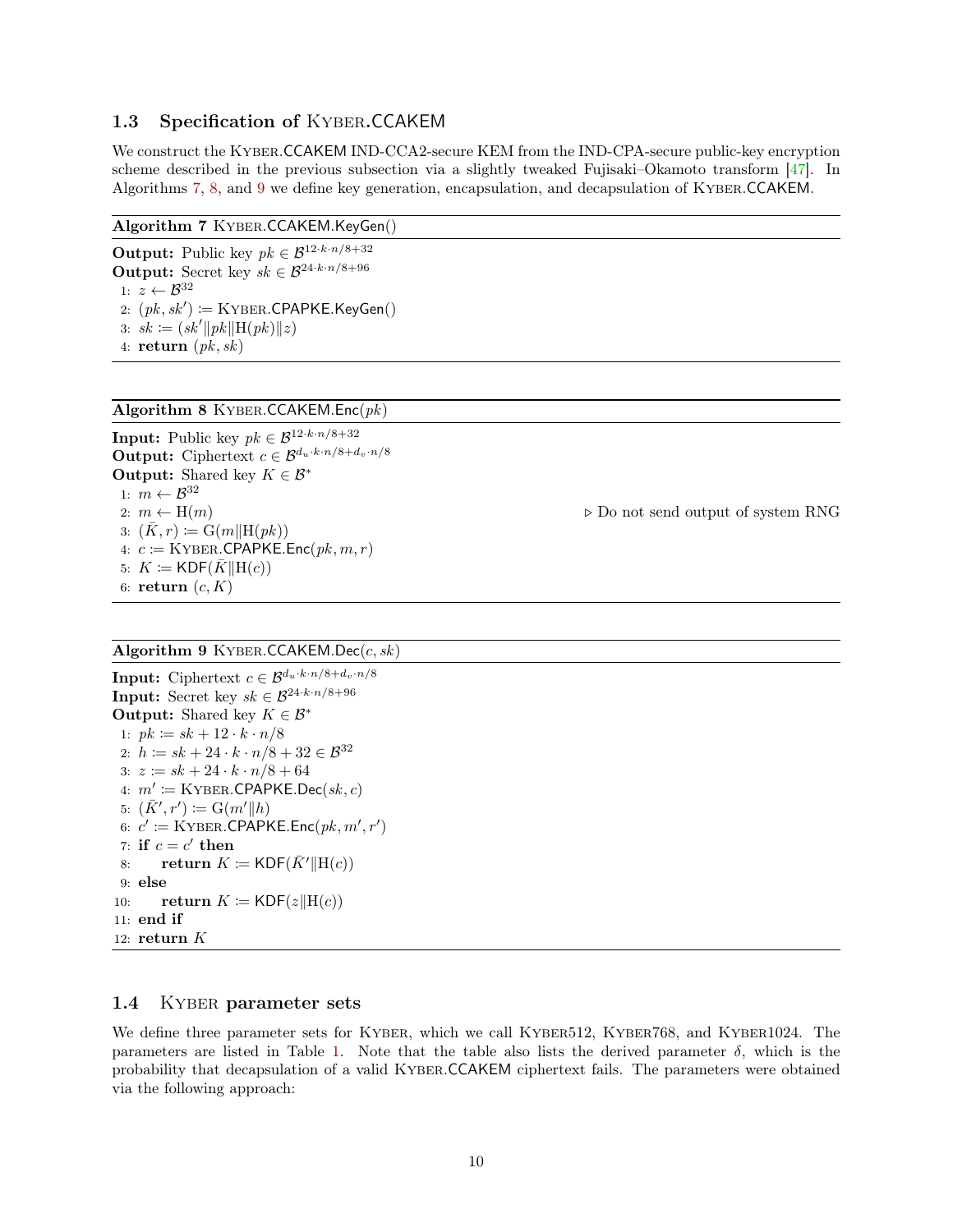#### Table 1: Parameter sets for Kyber

<span id="page-10-1"></span><span id="page-10-0"></span>

|           |  |  | $n \quad k \quad q \quad \eta_1 \quad \eta_2 \quad (d_u, d_v) \quad \delta$ |  |
|-----------|--|--|-----------------------------------------------------------------------------|--|
| KYBER512  |  |  | $256$ 2 3329 3 2 $(10, 4)$ $2^{-139}$                                       |  |
| KYBER768  |  |  | $256$ 3 3329 2 2 $(10, 4)$ $2^{-164}$                                       |  |
| KYBER1024 |  |  | $256$ 4 3329 2 2 $(11,5)$ $2^{-174}$                                        |  |

- *n* is set to 256 because the goal is to encapsulate keys with 256 bits of entropy (i.e., use a plaintext size of 256 bits in KYBER.CPAPKE.Enc). Smaller values of n would require to encode multiple key bits into one polynomial coefficient, which requires lower noise levels and therefore lowers security. Larger values of n would reduce the capability to easily scale security via parameter  $k$ .
- We choose q as a small prime satisfying  $n \mid (q-1)$ ; this is required to enable the fast NTT-based multiplication. There are two smaller primes for which this property holds, namely 257 and 769. However, for those primes we would not be able to achieve negligible failure probability required for CCA security, so we chose the next largest, i.e.,  $q = 3329$ .
- k is selected to fix the lattice dimension as a multiple of n; changing k is the main mechanism in KYBER to scale security (and as a consequence, efficiency) to different levels.
- The remaining parameters  $\eta_1$ ,  $\eta_2$ ,  $d_u$  and  $d_v$  were chosen to balance between security (see Section [4\)](#page-18-0), ciphertext size, and failure probability. Note that all three parameter sets achieve a failure probability of  $\lt 2^{-128}$  with some margin. We discuss this in more detail in Subsections [1.5](#page-11-0) and [5.5.](#page-30-2)
- The parameter  $\eta_1$  defines the noise of s and e in Algorithm [4](#page-7-1) and of r in Algorithm [5.](#page-8-0) The parameter  $\eta_2$  defines the noise of  $e_1$  and  $e_2$  in Algorithm [5.](#page-8-0) We discuss the reason for setting  $\eta_1 > \eta_2$  in the Kyber512 parameter set in Section [1.5.](#page-11-0)

The failure probability  $\delta$  is computed with the help of the Kyber.py Python script which is available online at <https://github.com/pq-crystals/security-estimates>. For the theoretical background of that script see [\[24,](#page-37-0) Theorem 1].

Instantiating PRF, XOF, H, G, and KDF. What is still missing to complete the specification of KYBER is the instantiation of the symmetric primitives. We instantiate all of those primitives with functions from the FIPS-202 standard [\[81\]](#page-41-1) as follows:

- We instantiate XOF with SHAKE-128;
- we instantiate H with SHA3-256;
- we instantiate G with SHA3-512;
- we instantiate  $PRF(s, b)$  with SHAKE-256(s||b); and
- we instantiate KDF with SHAKE-256.

"90s" variant of KYBER. In the 90s variant of KYBER

- we instantiate  $XOF(\rho, i, j)$  with AES-256 in CTR mode, where  $\rho$  is used as the key and i||j is zeropadded to a 12-byte nonce. The counter of CTR mode is initialized to zero.
- we instantiate H with SHA-256;
- we instantiate G with SHA-512;
- we instantiate  $PRF(s, b)$  with AES-256 in CTR mode, where s is used as the key and b is zero-padded to a 12-byte nonce. The counter of CTR mode is initialized to zero.
- we instantiate KDF with SHA-256.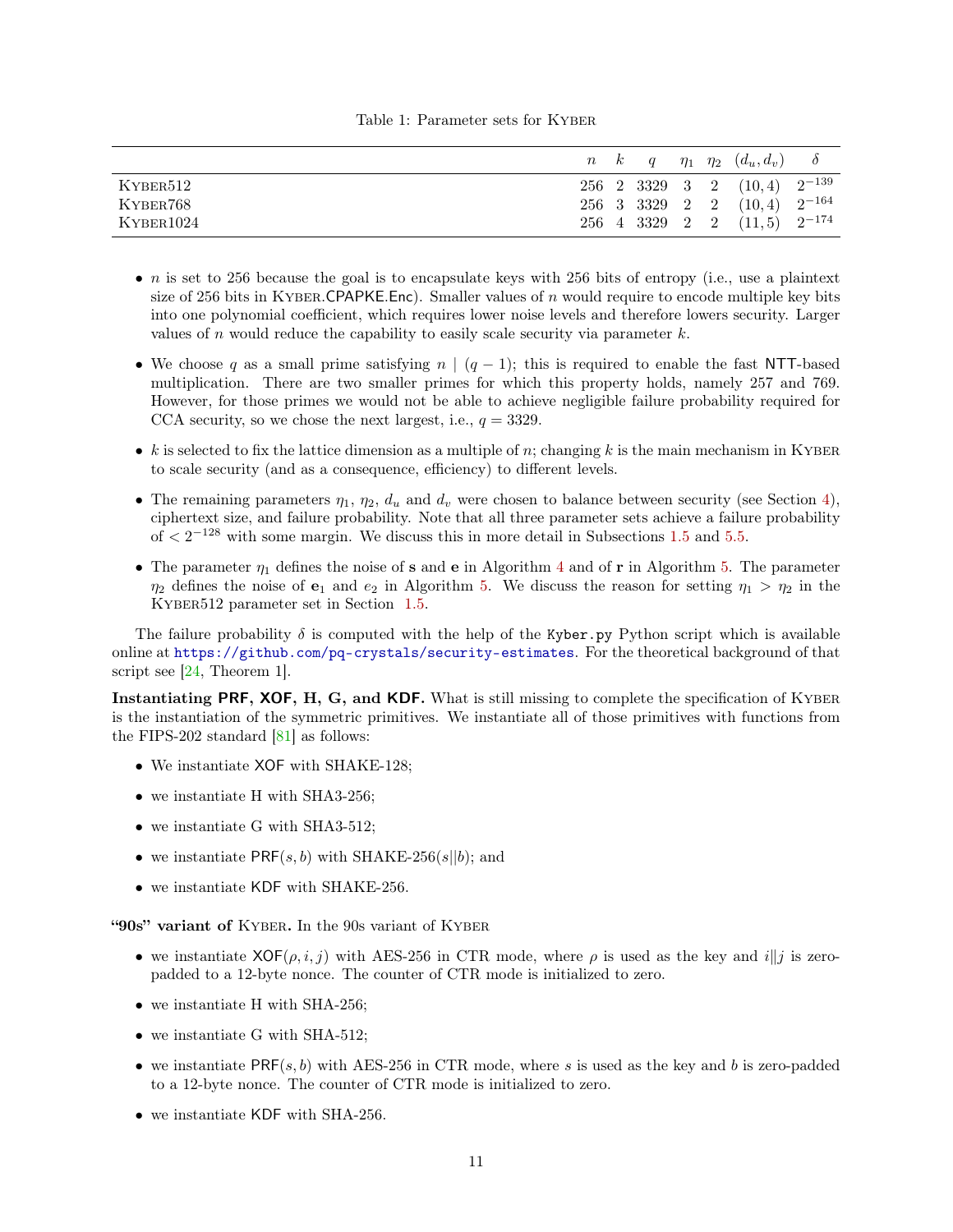### <span id="page-11-2"></span><span id="page-11-0"></span>1.5 Design rationale

The design of KYBER is based on the module version  $[67]$  of the Ring-LWE LPR encryption scheme  $[72]$ with bit-dropping [\[84,](#page-41-0) [90\]](#page-42-2). It is also enhanced by many of the improvements of preceding implementations of lattice-based encryption schemes such as NewHope [\[10\]](#page-36-2). In NewHope (and all other Ring-LWE schemes), operations were of the form  $\mathbf{As}+\mathbf{e}$  where all the variables were polynomials in some ring. The main difference in KYBER is that  $\bf{A}$  is now a matrix (with a small dimension like 3) over a constant-size polynomial ring and s, e are vectors over the same ring. We refer to this as a scheme over "module lattices."

The use of Module-LWE. Previous proposals of LWE-based cryptosystems either used the very structured Ring-LWE problem (as, for example, NewHope [\[10\]](#page-36-2)) or standard LWE (as, for example, Frodo [\[23\]](#page-37-1)). The main advantage of structured LWE variants based on polynomial rings is efficiency in terms of both speed and key and ciphertext sizes. The disadvantages are concerns that the additional structure might enable more efficient attacks and that tradeoffs between efficiency and security can be scaled only rather coarsely. The advantages of standard LWE is the lack of structure and easy scalability, but those come at the cost of significantly decreasing efficiency. Module-LWE offers a trade-off between these two extremes. In the specific case of the Module-LWE parameters used in Kyber, we obtain somewhat reduced structure compared to Ring-LWE, much better scalability, and—when encrypting messages of a fixed size of 256 bits—performance very similar to Ring-LWE-based schemes.

Active security. In [\[25\]](#page-37-2), Bos, Costello, Naehrig, and Stebila used a passively secure KEM to migrate TLS to transitional post-quantum security (i.e., post-quantum confidentiality, but only pre-quantum authentication). Subsequent work, like NewHope [\[10\]](#page-36-2) or Frodo [\[23\]](#page-37-1) followed up and proposed more efficient and more conservative instantiations of the underlying passively secure KEM. One advantage of passively secure KEMs is that they can accept a higher failure probability (which allows to either increase security by increasing noise or decreasing public-key and ciphertext size). The other advantage is that they do not require a CCA transform, and therefore come with faster decapsulation. Despite these advantages, KYBER is defined as an IND-CCA2 secure KEM only. For many applications like public-key encryption (via a KEM-DEM construction) or in authenticated key exchange active security is mandatory. However, also in use cases (like key exchange in TLS) that do not strictly speaking require active security, using an actively secure KEM has advantages. Most notably, it allows (intentional or accidental) caching of ephemeral keys. Furthermore, the CCA transform of KYBER protects against certain bugs in implementations. Specifically, passively secure schemes will not notice if the communication partner uses "wrong" noise, for example, all-zero noise. Such a bug in the encapsulation of KYBER will immediately be caught by the re-encryption step during decapsulation. As a conclusion, we believe that the overhead of providing CCA security is not large enough to justify saving it and making the scheme less robust.

The role of the NTT. Multiplication in  $R_q$  based on the number-theoretic transform (NTT) has multiple advantages: it is extremely fast, does not require additional memory (like, for example, Karatsuba or Toom multiplication) and can be done in very little code space. Consequently, it has become common practice to choose parameters of lattice-based crypto to support this very fast multiplication algorithm. Some schemes go further and make the NTT part of the definition of the scheme. A prominent example is again NewHope, which samples the public value  $a$  in NTT domain and also sends public keys and ciphertexts in NTT domain to save 2 NTTs. NewHope was not the first scheme to do this; for earlier examples see [\[70,](#page-40-5) [90,](#page-42-2) [96\]](#page-42-3).

In KYBER we also decided to make the NTT part of the definition of the scheme, but only in the sampling of A and the public key, not for the format of the ciphertext. A consequence of this decision is that the NTT appears in the specification of KYBER.CPAPKE. Note that multiplications by  $\bf{A}$  have to use the NTT, simply because  $\hat{A}$  is sampled in NTT domain<sup>[1](#page-11-1)</sup>. Similarly, multiplications by the public-key  $\hat{t}$  have to use the NTT, because the public key is transmitted in NTT domain. As a consequence, implementations will also want to use the NTT for all other multiplications, so we make those invocations of NTT and NTT<sup>-1</sup> also explicit in Alg. [4,](#page-7-1) Alg. [5,](#page-8-0) and Alg. [6.](#page-8-1) Note that also the secret key sk is stored in NTT domain.

We could have chosen to *not* make the NTT part of the definition of KYBER, which would have increased simplicity of the description. The cost for this increased simplicity would have been  $k^2$  additional NTT operations in both key generation and encapsulation, which would result in a noticeable slowdown. We could also have chosen to not encode the public key in NTT domain; however this would also have required

<span id="page-11-1"></span><sup>&</sup>lt;sup>1</sup>An alternative would be to apply NTT<sup>-1</sup> to  $\hat{A}$  but that would counteract the whole point of sampling  $A$  in NTT domain.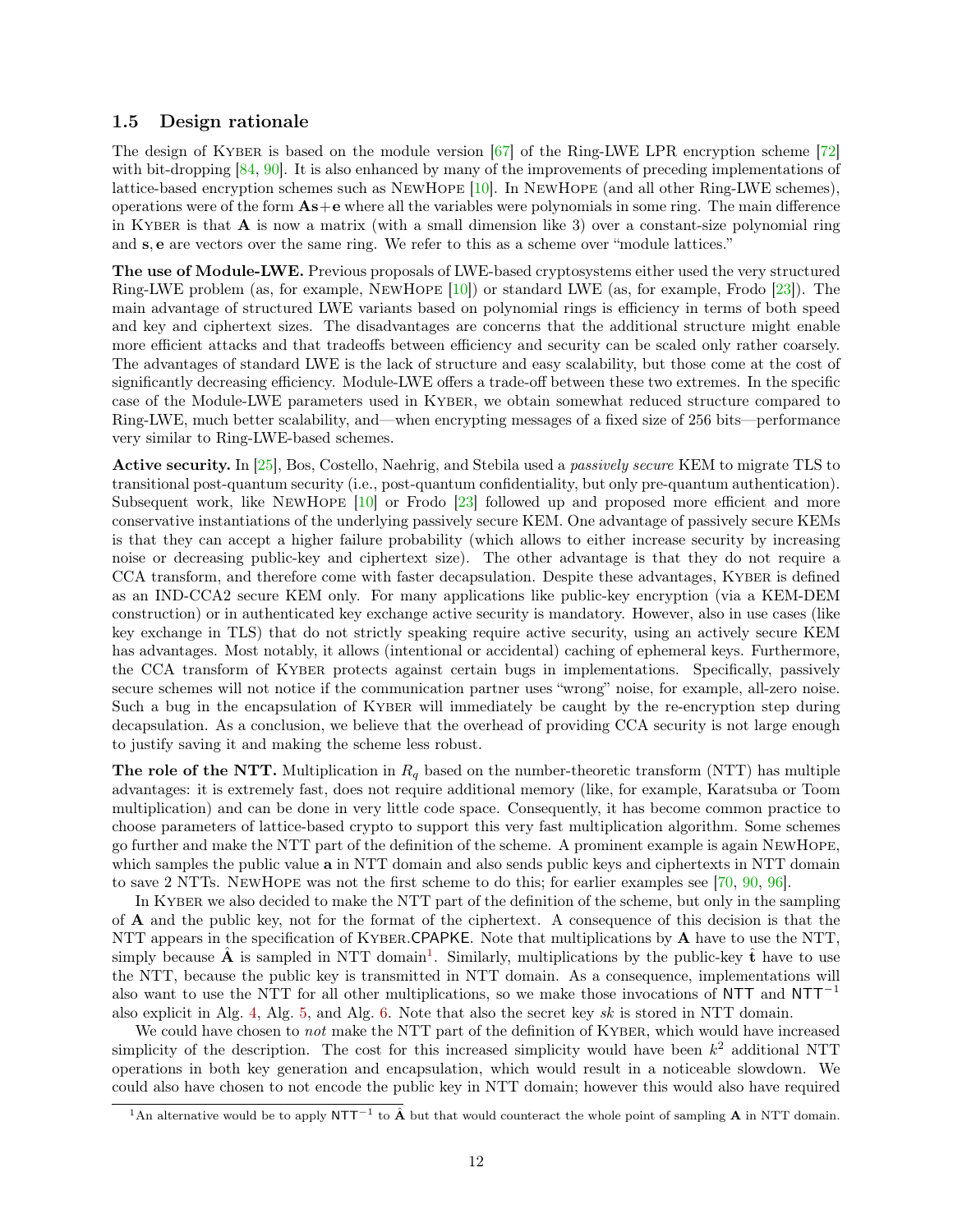<span id="page-12-0"></span>additional NTTs. Finally, we could have chosen to also send the ciphertext in NTT domain; however, this would be incompatible with ciphertext compression via the  $Compress_q$  function.

Against all authority. For the generation of the public uniformly random matrix A, we decided to adopt the "against-all-authority" approach of NewHope. This means that the matrix is not a system parameter but instead generated freshly as part of every public key. There are two advantages to this approach: First, this avoids discussions about how exactly a uniformly random system parameter was generated. Second, it protects against the all-for-the-price-of-one attack scenario of an attacker using a serious amount of computation to find a short basis of the lattice spanned by A once and then using this short basis to attack all users. The cost for this decision is the expansion of the matrix  $A$  from a random seed during key generation and encapsulation; we discuss this cost more in Subsection [2.1.](#page-14-1)

Binomial noise. Theoretic treatments of LWE-based encryption typically consider LWE with Gaussian noise, either rounded Gaussian [\[94\]](#page-42-0) or discrete Gaussian [\[28\]](#page-37-3). As a result, many early implementations also sampled noise from a discrete Gaussian distribution, which turns out to be either fairly inefficient (see, for example, [\[25\]](#page-37-2)) or vulnerable to timing attacks (see, for example, [\[29,](#page-37-4) [89,](#page-42-4) [45\]](#page-38-0)). The performance of the best known attacks against LWE-based encryption does not depend on the exact distribution of noise, but rather on the standard deviation (and potentially the entropy). This motivates the use of noise distributions that we can easily, efficiently, and securely sample from. One example is the centered binomial distribution used in [\[10\]](#page-36-2). Another example is the use of "learning-with-rounding" (LWR), which adds deterministic uniform noise by dropping bits as in KYBER's Compress<sub>q</sub> function. In the design of KYBER we decided to use centered binomial noise and thus rely on LWE instead of LWR as the underlying problem.

Allowing decapsulation failures. Another interesting design decision is whether to allow decapsulation failures (i.e., decryption failures in KYBER.CPAPKE) or choose parameters that not only have a negligible. but a zero chance of failure. The advantages of zero failure probability are obvious: CCA transforms and security proofs become easier and we can avoid the whole discussion of attacks exploiting decapsulation failures in Subsection [5.5.](#page-30-2) The disadvantage of designing LWE-based encryption with zero failures is that it means either decreasing security against attacks targeting the underlying lattice problem (by significantly decreasing the noise) or decreasing performance (by compensating for the loss in security via an increase of the lattice dimension). The decision to allow failure probabilities in all parameter sets of KYBER reflects the intuition that

- decapsulation failures are a problem if they appear with non-negligible probability; but
- attacks attempting to exploit failures that occur with extremely low probability as in KYBER are a much smaller threat than, for example, improvements to hybrid attacks [\[56\]](#page-39-3) targeting schemes with very low noise.

Different noise values  $\eta_1$  and  $\eta_2$ . Notice that in Algorithm [5,](#page-8-0) there is additional implicit noise created via Compress<sub>q</sub>. This has the effect of adding some (deterministic) noise to the ciphertext, which can be interpreted as increasing the noise of the error polynomials  $e_1$  and  $e_2$ . If the decryption error probability is low enough, then it then makes sense to also increase the noise of the other secret terms (i.e. s, e, r) to be at a similar level as  $e_1$  plus the deterministic noise. We utilize this idea (exclusively) for the KYBER512 parameter set. Relying on the rounding noise from  $Compress_q$  to add error is akin to the LWR assumption. But unlike in (Ring/Module)-LWR schemes, where the security completely relies on the noise that's deterministically generated by rounding, our dependence on the deterministic noise is much smaller. First, it only adds 6 bits of Core-SVP hardness, and second, we are adding noise and rounding together, which presumably has less algebraic structure than just rounding. In short, without the LWR assumption, our parameter set for KYBER512 has 112 bits of core-SVP hardness – more specifically, the public keys are protected with 118 bits, and the ciphertexts with 112; with a weak version of the LWR assumption, it has 118-bit security everywhere.

**Additional Hashes.** In the CCA transform we hash the (hash of the) public key pk into the pre-key  $\bar{K}$ and into the random coins  $r$  (see line [3](#page-5-4) of Alg. [8\)](#page-9-3), and we hash the (hash of the) ciphertext into the final key K. These hashes are not necessary for the security reduction (see Section [4\)](#page-18-0), but they add *robustness*. Specifically, the final shared key output by Kyber.CCAKEM depends on the full view of exchanged messages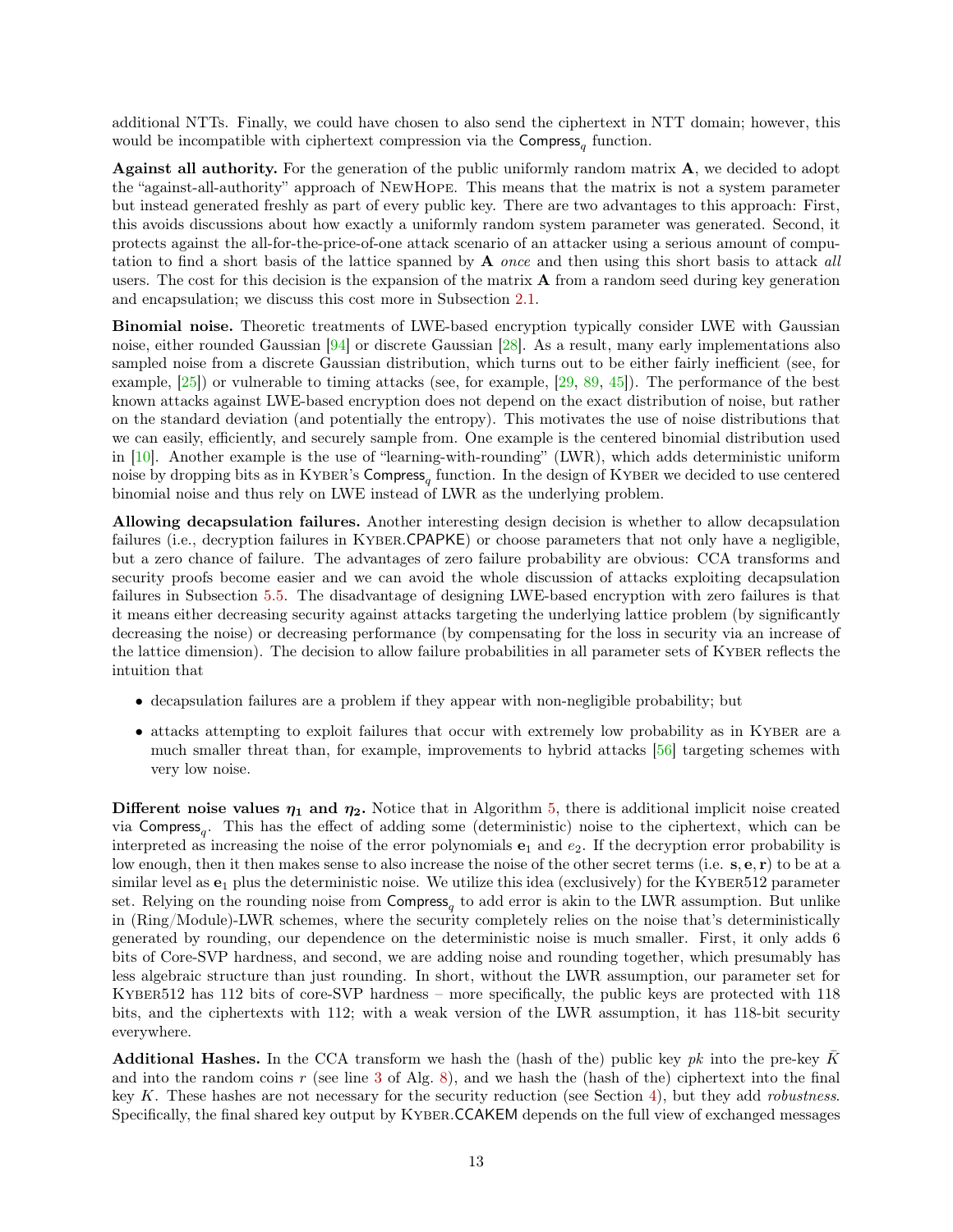<span id="page-13-0"></span>(public key and ciphertext), which means that the KEM is contributory and safe to use in authenticated key exchanges without additional hashing of context. Hashing  $pk$  also into the random coins  $r$  adds protection against a certain class of multi-target attacks that attempt to make use of protocol failures. This is discussed in more detail in Subsection [5.5.](#page-30-2)

Choice of symmetric primitives. In the design of KYBER we need an extendable output function (XOF), two hash functions, a pseudorandom function, and a KDF. We decided to rely on only one underlying primitive for all those functions. This helps to reduce code size in embedded platforms and (for a conservative choice) reduces concerns that KYBER could be attacked by exploiting weaknesses in one out of several symmetric primitives. There are only relatively few extendable output functions described in the literature. The best known ones, which also coined the term XOF, are the SHAKE functions based on Keccak [\[20\]](#page-37-5) and standardized in FIPS-202 [\[81\]](#page-41-1). This standard conveniently also describes hash functions with the output lengths we need; furthermore, SHAKE is designed to also work as a PRF. These properties of the FIPS-202 function family made the choice easy, but there are still two decisions that may need explanation:

- We could have chosen to instantiate all symmetric primitives with only one function (e.g., SHAKE-256) from the FIPS-202 standard. The choice of SHAKE-128 as instantiation of the XOF is actually important for performance; also we do not need any of the traditional security properties of hash functions from SHAKE-128, but rather that the output "looks uniformly random". In an earlier version of KYBER we instantiated H, G, and PRF all with SHAKE-256. We decided to change this to different functions from the FIPS-202 family to avoid any domain-separation discussion. Note that this decision increases code-size at most marginally: all 4 functions can be obtained by a call to a "Keccak" function with appropriate arguments (see, for example,  $|19|$ ).
- We could have decided to use KMAC from NIST Special Publication 800-185 to instantiate the PRF. We decided against this, because it would increase the numbers of Keccak permutations required in the generation of the noise polynomials and thus noticeably and unnecessarily decrease performance.

As a modification in round-2, we decided to derive the final key using SHAKE-256 instead of SHA3-256. This is an advantage for protocols that need keys of more than 256 bits. Instead of first requesting a 256-bit key from KYBER and then expanding it, they can pass an additional key-length parameter to KYBER and obtain a key of the desired length. This feature is not supported by the NIST API, so in our implementations we set the keylength to a fixed length of 32 bytes in api.h.

Choice of symmetric primitives in the "90s" variant The 90s variant of KYBER uses symmetric primitives that are standardized by NIST and accelerated in hardware on a large variety of platforms. These two criteria narrow the choice to AES and SHA-256, which are, for example, implemented in hardware on recent Intel, AMD, and ARM processors. A natural choice for the hash function G with 512-bit output is SHA-512 from the same SHA-2 family of hash functions as SHA-256.

**Supporting non-incremental hash APIs.** In line [3](#page-5-4) of Alg. [8](#page-9-3) we feed  $H(pk)$  (instead of pk) into G and in line [5](#page-5-5) we feed  $H(c)$  (instead of c) into H. Using  $H(pk)$  in the call to G enables a small speedup for decapsulation as described in Subsection [2.1.](#page-14-1) However, there is another reason why we first hash  $pk$  and  $c$ , namely that it simplifies implementing KYBER with a non-incremental hash API. If KYBER is implemented in an environment which already offers a library for hashing, but only offers calls of the form  $h = H(m)$ , then producing a hash of the form  $h = H(m_1||m_2)$  would first require copying  $m_1$  and  $m_2$  into one consecutive area of memory. This would require unnecessary copies and, more importantly, additional stack space. Such non-incremental hash APIs are not uncommon: one example is the API of NaCl [\[18\]](#page-37-7).

Return value for decapsulation failure. Traditionally the FO transform returns  $\perp$  (i.e., a special failure symbol) when decapsulation fails. We use a variant that instead sets the resulting shared key to a pseudorandom value computed as the hash of a secret z and the ciphertext c. This variant of the FO transform was proven secure in [\[55\]](#page-39-4). In practice it has the advantage that implementations of KYBER's decapsulation are safe to use even if higher level protocols fail to check the return value. As a consequence of this implicit rejection approach, our implementations of decapsulation always return 0.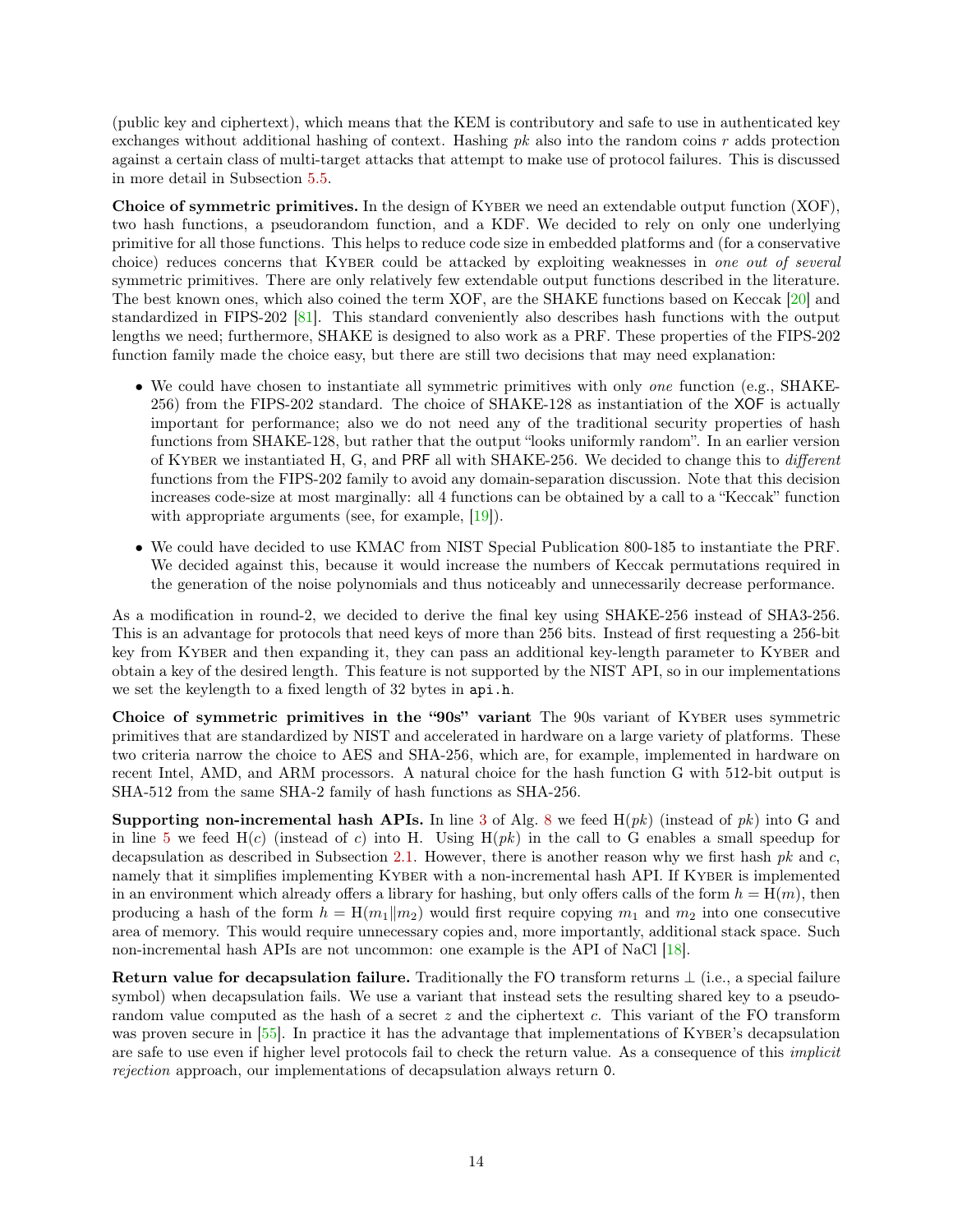# <span id="page-14-3"></span><span id="page-14-0"></span>2 Performance analysis

In this section we consider implementational aspects of KYBER and report performance results of two implementations: the ANSI C reference implementation requested by NIST and an implementation optimized using AVX2 vector instructions. included in the submission package under Additional\_Implementations/avx2/. We remark that the optimized implementation in ANSI C in subdirectory Optimized\_Implementation/, as requested by the Call for Proposals, is a copy of the reference implementation.

The big picture of KYBER performance. Thanks to the extremely efficient NTT-based multiplication and sampling of **A** in NTT domain, the performance of KYBER is largely determined by the performance of the symmetric primitives. This is illustrated, for example, by the fact that the AVX2-optimized implementation of the 90s variant of Kyber is almost twice as fast as Kyber with symmetric primitives based on Keccak. This difference is going to be even larger on systems with hardware-accelerated SHA-256. It is also illustrated by the fact that for optimized implementations, decapsulation is faster than encapsulation, even though the former contains a re-encapsulation necessary for the FO transform. The main reason for this is that decapsulation does not need to compute  $H(pk)$ , which more than compensates for the extra NTT-dominated re-encapsulation.

The fact that (sequential) hashing is very slow in relation to polynomial arithmetic on recent Intel processors also means that the additional hashes discussed in Section [1.5](#page-11-0) have a very significant impact on performance: they account for almost half of the encapsulation cycles of our AVX2-optimized implementation on Intel processors.[2](#page-14-2) As also mentioned in Section [1.5,](#page-11-0) hashing the public key and the ciphertext is not required for CCA security, but is instead done to make the function more robust and directly usable in applications that require the shared key to depend on the entire transcript. Our rationale is that because the basic operations comprising Kyber are extremely fast, we can afford to pay a time penalty and make the default version of Kyber as robust and misuse-resilient as possible. Nevertheless, in light of the fact that this hashing has a profound effect on the absolute performance of the scheme, it is an interesting future research direction to see whether there are applications that indeed require hashing the *entire* ciphertext and/or public key. If it's enough to only a hash a small part of them, then the running time of Kyber can be cut in half (on many processors) without sacrificing any robustness.

# <span id="page-14-1"></span>2.1 Implementation considerations and tradeoffs

Implementing the NTT. Many different tradeoffs are possible when implementing the number-theoretic transform. The most important ones are between code size (which becomes mainly relevant on embedded processors) and speed. The two implementations of Kyber included in the submission package have a dedicated forward NTT (from normal to bitreversed order) and inverse NTT (from bitreversed to normal order). Also, both implementations use precomputed tables of powers of  $\zeta$ . What is particularly interesting about using the NTT on embedded platforms is that the multiplication of two elements of  $R_q$  can be computed without any additional temporary storage. What is particularly interesting about using the NTT on large processors is that it is extremely efficiently vectorizable. Since 2013, the most efficient approach to compute the NTT on 64-bit Intel processors was to represent coefficients as double-precision floating-point values  $[51, 10]$  $[51, 10]$  $[51, 10]$ . In our AVX2-optimized implementation of KYBER, we show that carefully optimizing the NTT using AVX2 *integer* instructions results in much better performance. Specifically, on Intel Haswell CPUs one forward NTT in Kyber takes only about 320 cycles; an inverse NTT takes only about 290 cycles.

Keccak. The second speed-critical component inside KYBER are the symmetric primitives, i.e., SHA3-256, SHA3-512, SHAKE-128, and SHAKE-256, all based on the Keccak permutation. SHA3 has the reputation to not be the fastest hash function in software (see, for example, [\[66\]](#page-40-6)). To some extent this is compensated by the fact that most calls to Keccak are parallel and thus very efficiently vectorizable. Our AVX2 implementation makes use of this fact. Also, ARM recently announced that future ARMv8 processors will have hardware support for SHA3 [\[50\]](#page-39-6), so there is a good chance that at least on some architectures, software performance of SHA3 will not be an issue in the future.

<span id="page-14-2"></span><sup>&</sup>lt;sup>2</sup>The reason that the use of Keccak as an XOF to expand the public matrix **A** from the seed  $\rho$ , and as a PRF to generate secrets and noise, has a smaller impact is because these Keccak invocations are efficiently parallelizable.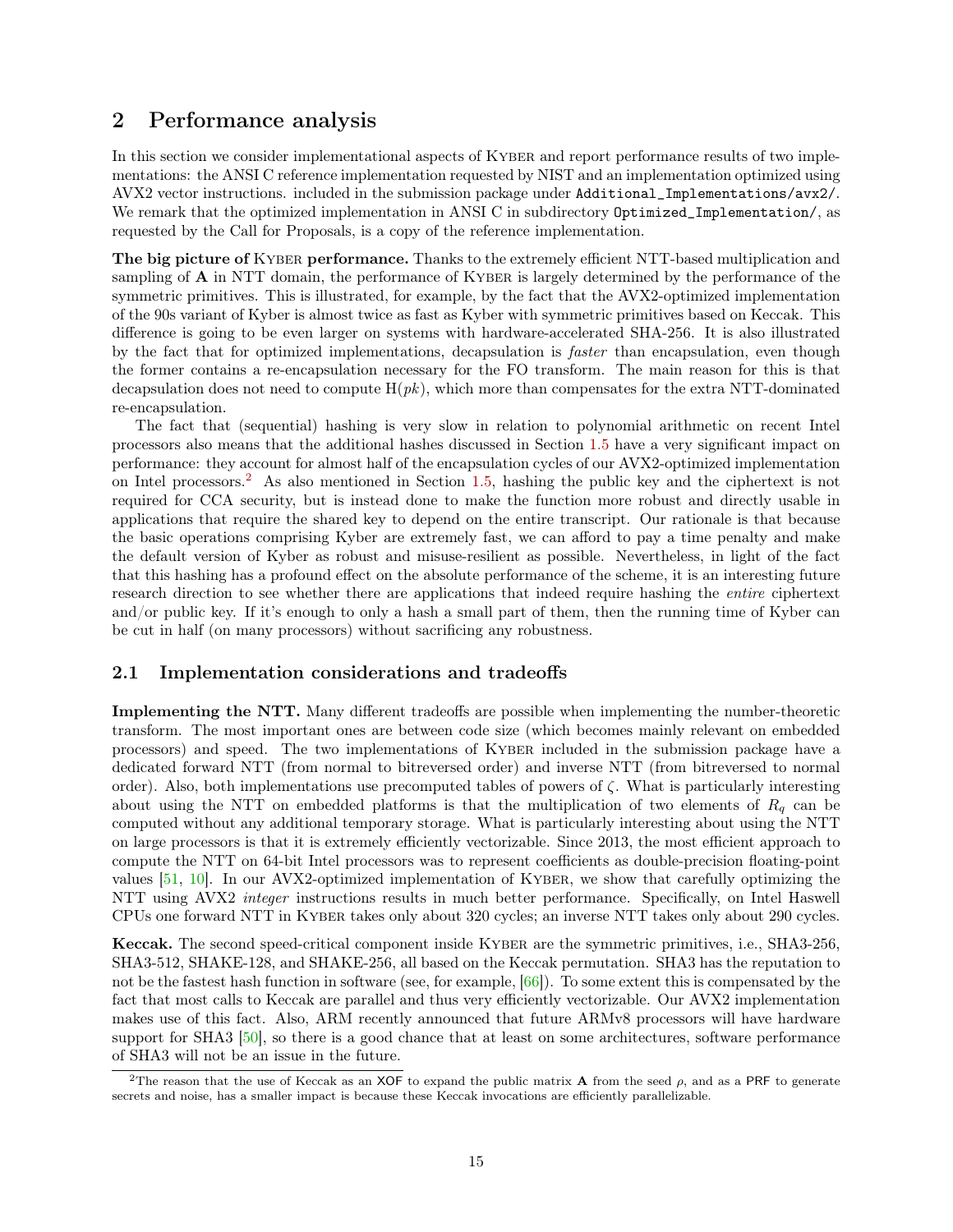<span id="page-15-2"></span>AES and SHA-2. To illustrate what performance KYBER can achieve with hardware-accelerated symmetric primitives we include the 90s variant using AES, SHA256 and SHA512 instead of symmetric primitives based on Keccak. This variant is interesting only if at least AES is accelerated in hardware, because constant-time software implementations (required for the use of AES as a PRF) are not faster than parallel Keccak.

Hardware-RNGs for key generation. During key generation, the generation of s and e is performed using SHAKE-256 (and AES in the 90s variant). However, this is not required. The choice of RNG during key generation is a local decision that any user and platform can make independently. In particular on platforms with fast hardware AES one can adapt the AES-based PRF from the 90s variant also for the otherwise Keccak-based Kyber. We considered using this in our AVX2 implementation, but using this optimization means that testvectors would not match between our two implementations. This is not an issue in actual deployments, where randombytes is not deterministic.

Caching of ephemeral keys. Applications that are even more conscious of key-generation time can decide to cache ephemeral keys for some time. This is enabled by the fact that Kyber is IND-CCA2 secure.

Tradeoffs between secret-key size and speed. It is possible to use different tradeoffs between secret-key size and decapsulation speed. If secret-key size is critical, it is of course possible to not store  $H(pk)$  and also to not store the public key as part of the secret key but instead recompute it during decapsulation. Furthermore, not keeping the secret key in NTT domain makes it possible to compress each coefficient to only 3 bits, which means that a Kyber768 secret key can be compressed into just 288 bytes. This has the additional advantage that it makes key recovery via cold-boot attacks [\[52\]](#page-39-7) somewhat harder [\[3\]](#page-35-1). Finally, as all randomness in key generation is generated from two 32-byte seeds, it is also possible to only store these seeds and re-run key generation during decapsulation. When opting for such 32-byte secret keys, the re-encapsulation step of decapsulation can save the expansion of the matrix  $\bf{A}$ , is it is already expanded (in transposed form) in key generation.

In the other direction, if secret-key size does not matter very much and decapsulation speed is critical, one might decide to store the expanded matrix A as part of the secret key and avoid recomputation from the seed  $\rho$  during the re-encapsulation part of decapsulation.

Both implementations included in the submission package use the secret-key format described in Algo-rithm [7,](#page-9-2) i.e., with polynomials in NTT domain, including the public key and  $H(pk)$ , but not including the matrix A.

Local storage format of static public keys. A user who is frequently encapsulating messages to the same public key can speed up encapsulation by locally storing an expanded public key containing the matrix **A** and  $H(pk)$ . This saves the cost of expanding the matrix **A** from the seed  $\rho$  and the cost of hashing pk in every encapsulation.

### <span id="page-15-0"></span>2.2 Performance of Kyber on Intel Haswell CPUs

Table [2](#page-16-0) reports Intel Haswell performance results of the reference implementation and an AVX2-optimized implementation of Kyber and the 90s variant of Kyber together with the sizes of keys and ciphertexts. All benchmarks were obtained on one core of an Intel Core i7-4770K (Haswell) processor clocked at 3492 MHz (as reported by /proc/cpuinfo) with TurboBoost and hyperthreading disabled. The benchmarking machine has 32 GB of RAM and is running Debian GNU/Linux with Linux kernel version 4.19.0. Both implementations were compiled with gcc version 8.3.0 and the compiler flags as indicated in the Makefiles included in the submission package. All cycle counts reported are the median of the cycle counts of 10 000 executions of the respective function. The implementations are not optimized for memory usage, but generally KYBER has only very modest memory requirements. This means that in particular our implementations do not need to allocate any memory on the heap.

### <span id="page-15-1"></span>2.3 Performance of Kyber on ARM Cortex-M4 CPUs

Table [3](#page-17-1) reports cycle counts and RAM usage of a C implementation ("clean") and an optimized implementation ("m4") of KYBER on an ARM Cortex-M4. The clean C implementation is a slightly modified version of our C reference implementation from the PQClean project [\[58\]](#page-39-8). The optimized implementation is based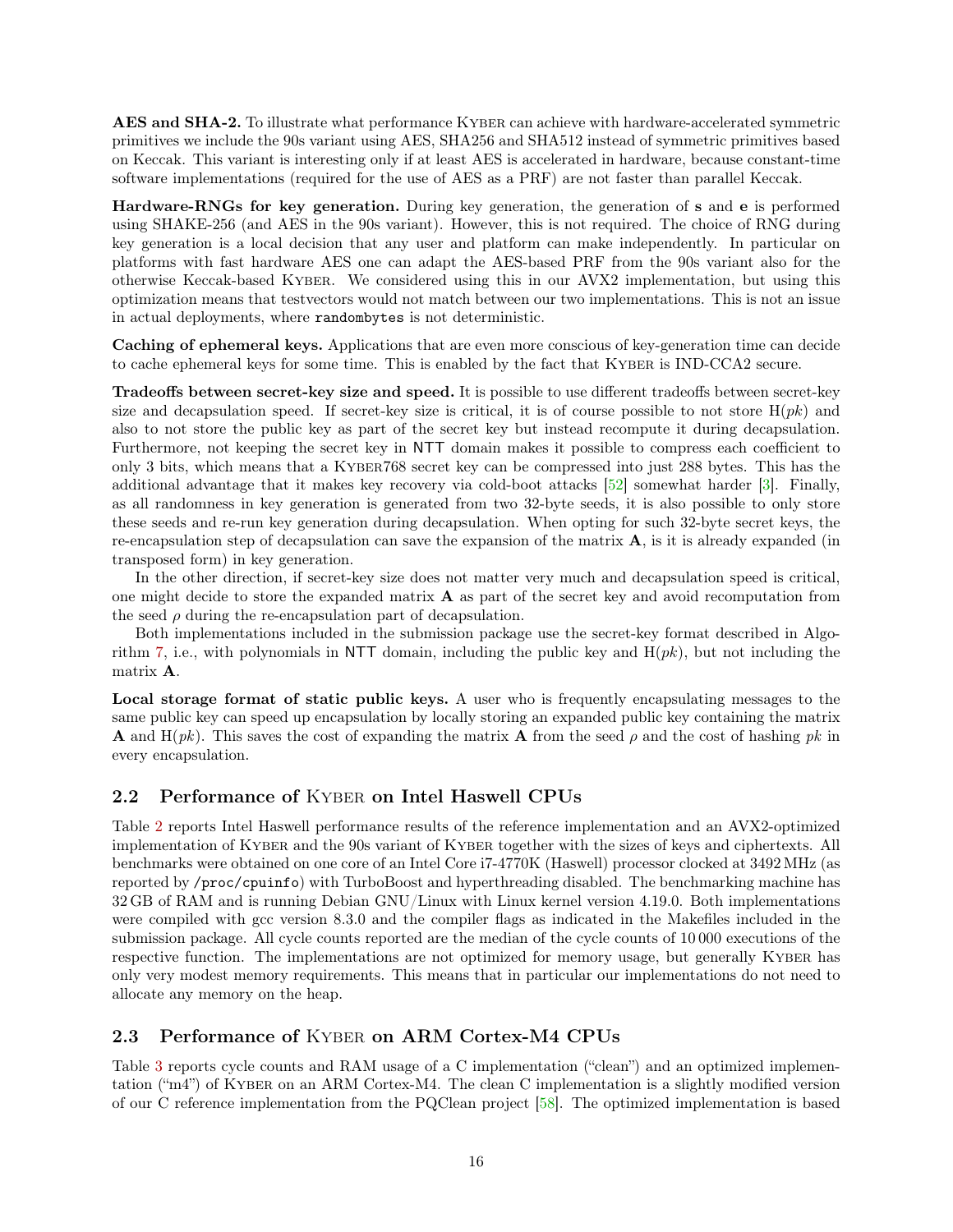<span id="page-16-0"></span>Table 2: Key and ciphertext sizes and cycle counts for all paramter sets of Kyber. Cycle counts were obtained on one core of an Intel Core i7-4770K (Haswell); "ref" refers to the C reference implementation, "AVX2" to the implementation using AVX2 vector instructions; sk stands for secret key, pk for public key, and ct for ciphertext. In parenthesis are approximate values when including key generation in decapsulation to avoid having to store expanded secret keys. In this scenario, we only store the initial seed d in line [1](#page-5-6) of Algorithm [4.](#page-7-1) The approximate cycle counts for this scenario are computed as the sum of cycle counts for standard decapsulation and key generation minus the number of cycles require to generate the matrix A from the public seed  $\rho$ . Note that this is a very conservative estimate; actual implementations of the approach can also save, for example, sampling the 32 bytes of randomness. See also the discussion on "tradeoffs between secret-key size and speed" in Subsection [2.1.](#page-14-1)

| KYBER512         |                |                      |                                     |                       |                             |  |  |
|------------------|----------------|----------------------|-------------------------------------|-----------------------|-----------------------------|--|--|
| Sizes (in Bytes) |                | Haswell Cycles (ref) |                                     | Haswell Cycles (AVX2) |                             |  |  |
| sk:              | $1632$ (or 32) | gen:                 | 122684                              | gen:                  | 33856                       |  |  |
| pk:              | 800            | enc:                 | 154524                              | enc:                  | 45200                       |  |  |
| ct:              | 768            | dec:                 | 187960 (or $\approx$ 288912)        | dec:                  | 34572 (or $\approx$ 59088)  |  |  |
| KYBER512-90s     |                |                      |                                     |                       |                             |  |  |
| Sizes (in Bytes) |                |                      | Haswell Cycles (ref)                | Haswell Cycles (AVX2) |                             |  |  |
| sk:              | $1632$ (or 32) | gen:                 | 213156                              | gen:                  | 21880                       |  |  |
| pk:              | 800            | enc:                 | 249084                              | enc:                  | $28592\,$                   |  |  |
| ct:              | 768            | dec:                 | 277612 (or $\approx 405268$ )       | dec:                  | 20980 (or $\approx 38752$ ) |  |  |
| KYBER768         |                |                      |                                     |                       |                             |  |  |
| Sizes (in Bytes) |                |                      | Haswell Cycles (ref)                |                       | Haswell Cycles (AVX2)       |  |  |
| sk:              | $2400$ (or 32) | gen:                 | 199408                              | gen:                  | 52732                       |  |  |
| pk:              | 1184           | enc:                 | 235260                              | enc:                  | 67624                       |  |  |
| ct:              | 1088           | dec:                 | 274900 (or $\approx$ 425492)        | dec:                  | 53156 (or $\approx$ 82220)  |  |  |
| KYBER768-90s     |                |                      |                                     |                       |                             |  |  |
| Sizes (in Bytes) |                | Haswell Cycles (ref) |                                     | Haswell Cycles (AVX2) |                             |  |  |
| sk:              | $2400$ (or 32) | gen:                 | 389760                              | gen:                  | 30460                       |  |  |
| pk:              | 1184           | enc:                 | 432764                              | enc:                  | 40140                       |  |  |
| ct:              | 1088           | dec:                 | 473984 (or $\approx 671864$ )       | dec:                  | 30108 (or $\approx$ 51512)  |  |  |
| KYBER1024        |                |                      |                                     |                       |                             |  |  |
| Sizes (in Bytes) |                |                      | Haswell Cycles (ref)                |                       | Haswell Cycles (AVX2)       |  |  |
| sk:              | $3168$ (or 32) | gen:                 | 307148                              | gen:                  | 73544                       |  |  |
| pk:              | 1568           | enc:                 | 346648                              | enc:                  | 97324                       |  |  |
| ct:              | 1568           | dec:                 | 396584 (or $\approx 617848$ )       | dec:                  | 79128 (or $\approx$ 115332) |  |  |
| $KYBER1024-90s$  |                |                      |                                     |                       |                             |  |  |
| Sizes (in Bytes) |                | Haswell Cycles (ref) |                                     |                       | Haswell Cycles (AVX2)       |  |  |
| sk:              | 3168 (or 32)   | gen:                 | 636380                              | gen:                  | 43212                       |  |  |
| pk:              | 1568           | enc:                 | 672644                              | enc:                  | 56556                       |  |  |
| ct:              | 1568           |                      | dec: 724144 (or $\approx 1009448$ ) | dec:                  | 44328 (or $\approx$ 71180)  |  |  |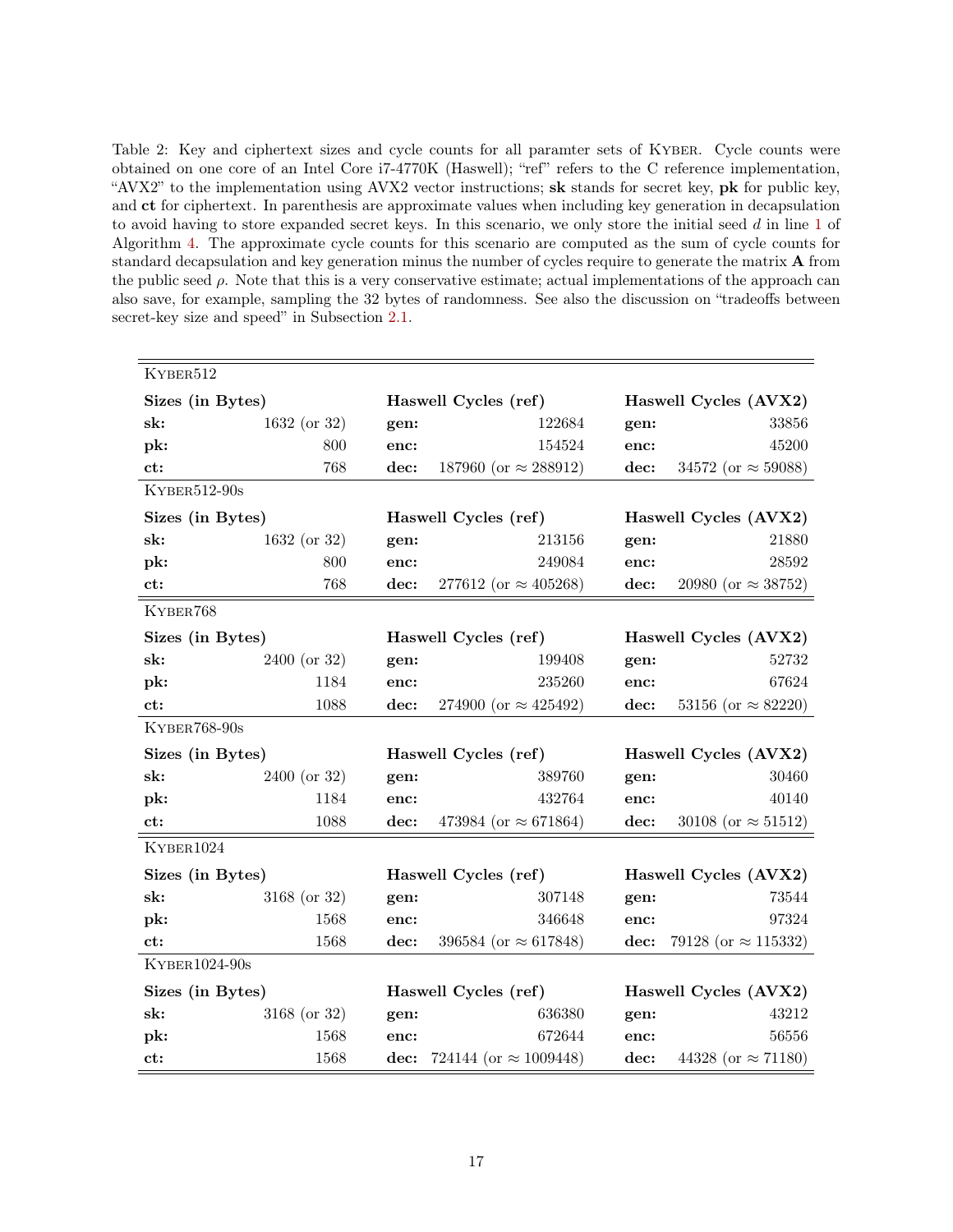| KYBER512  |                   |                |                    |                 |
|-----------|-------------------|----------------|--------------------|-----------------|
|           | M4 Cycles (clean) | M4 RAM (clean) | $M4$ Cycles $(m4)$ | $M4$ RAM $(m4)$ |
| gen:      | 655595            | 6020           | 463068             | 2844            |
| enc:      | 865256            | 8668           | 561518             | 2484            |
| dec:      | 961648            | 9444           | 519237             | 2508            |
| KYBER768  |                   |                |                    |                 |
|           | M4 Cycles (clean) | M4 RAM (clean) | $M4$ Cycles $(m4)$ | $M4$ RAM $(m4)$ |
| gen:      | 1087897           | 10052          | 756224             | 3292            |
| enc:      | 1373744           | 13212          | 915676             | 2980            |
| dec:      | 1491214           | 14308          | 853001             | 3004            |
| KYBER1024 |                   |                |                    |                 |
|           | M4 Cycles (clean) | M4 RAM (clean) | M4 Cycles (m4)     | $M4$ RAM $(m4)$ |
| gen:      | 1696314           | 15180          | 1213303            | 3804            |
| enc:      | 2057522           | 18844          | 1407769            | 3492            |
| dec:      | 2199958           | 20420          | 1326409            | 3516            |

<span id="page-17-2"></span><span id="page-17-1"></span>Table 3: Cycle counts and RAM usage (in Bytes) for Kyber on a Cortex-M4 (STM32F407Discovery). The "clean" implementation is a slightly modified C reference implementation from the PQClean project, the "m4" implementation is optimized for the Cortex-M4. All benchmarks are obtained using the pqm4 framework.

on [\[26\]](#page-37-8) with the improvements from [\[9\]](#page-36-4) and the round-3 tweaks applied. All benchmarks are obtained using the pqm4 framework [\[59\]](#page-39-0) on an STM32F407 Discovery board. The two implementations are also included in the submission package. They do not include standalone main functionality, but instead are assumed to be used within pqm4. We do not report benchmarks of the 90s version of KYBER from the Cortex-M4 here, because pqm4 does not yet include a constant-time implementation of AES.

# <span id="page-17-0"></span>3 Known Answer Test values

All KAT values are included in subdirectories of the directory KAT of the submission package. Specifically, the KAT values of KYBER512 are in the subdirectory KAT/kyber512; the KAT values of the KYBER512-90s are in the subdirectory KAT/kyber512-90s; the KAT values of KYBER768 are in the subdirectory KAT/kyber768; the KAT values of the Kyber768-90s are in the subdirectory KAT/kyber768-90s; the KAT values of Kyber1024 are in the subdirectory KAT/kyber1024; and the KAT values of the Kyber1024-90s are in the subdirectory KAT/kyber1024-90s. Each of those directories contains the KAT values as generated by the PQCgenKAT\_kem program provided by NIST. Specifically, those files are:

- KAT/kyber512/PQCkemKAT\_1632.req,
- KAT/kyber512/PQCkemKAT\_1632.rsp,
- KAT/kyber512-90s/PQCkemKAT\_1632.req,
- KAT/kyber512-90s/PQCkemKAT\_1632.rsp,
- KAT/kyber768/PQCkemKAT\_2400.req,
- KAT/kyber768/PQCkemKAT\_2400.rsp,
- KAT/kyber768-90s/PQCkemKAT\_2400.req,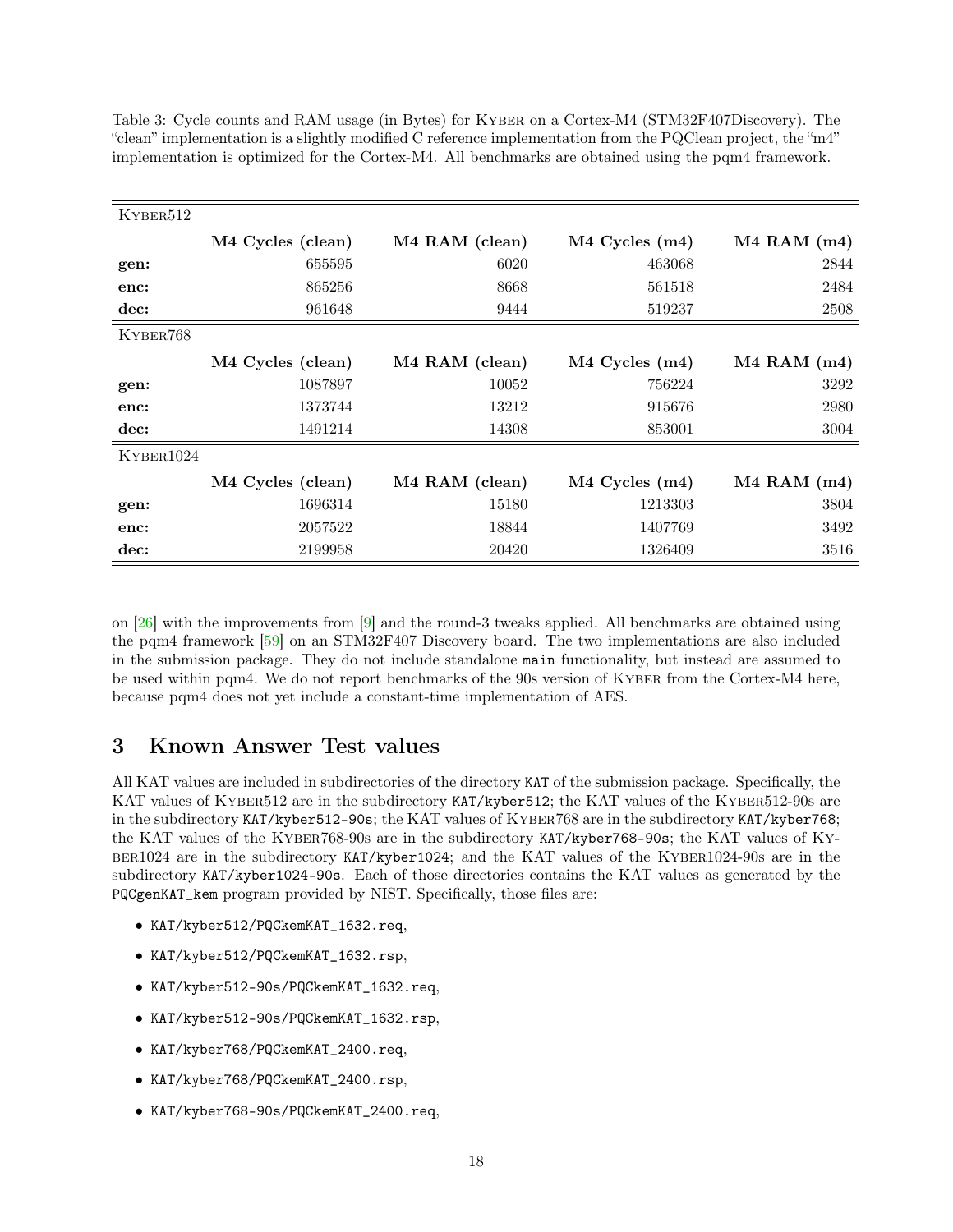- <span id="page-18-4"></span>• KAT/kyber768-90s/PQCkemKAT\_2400.rsp,
- KAT/kyber1024/PQCkemKAT\_3168.req,
- KAT/kyber1024/PQCkemKAT\_3168.rsp,
- KAT/kyber1024-90s/PQCkemKAT\_3168.req, and
- KAT/kyber1024-90s/PQCkemKAT\_3168.rsp,

# <span id="page-18-0"></span>4 Expected security strength

## <span id="page-18-1"></span>4.1 Security definition

Kyber.CCAKEM (or short, Kyber) is an IND-CCA2-secure key encapsulation mechanism, i.e., it fulfills the security definition stated in Section 4.A.2 of the Call for Proposals.

### <span id="page-18-2"></span>4.2 Rationale of our security estimates

Our estimates of the security strength for the three different parameter sets of Kyber—and consequently the classification into security levels as defined in Section 4.A.5 of the Call for Proposals—are based on the cost estimates of attacks against the underlying module-learning-with-errors (MLWE) problem as detailed in Subsection [5.1.](#page-24-1)

To justify this rationale, we will in the following give two reductions from MLWE: a tight reduction in the random-oracle model (ROM) in Theorem [2](#page-19-2) and a non-tight reduction in the quantum-random-oracle model (QROM) in Theorem [3.](#page-19-3) With those reductions at hand, there remain two avenues of attack that would break KYBER without solving the underlying MLWE problem, namely

- 1. breaking one of the assumptions of the reductions, in particular attacking the symmetric primitives used in Kyber; or
- 2. exploiting the non-tightness of the QROM reduction.

We briefly discuss 1.) in Subsection [5.4.](#page-30-1) The discussion of 2.) requires considering two separate issues, namely

- a (quadratic) non-tightness in the decryption-failure probability of KYBER.CPAPKE, and
- a (quadratic) non-tightness between the advantage of the MLWE attacker and the quantum attacker against Kyber.

In Subsection [5.5](#page-30-2) we discuss quantum attacks exploiting decryption failures and in the presentation of the non-tight QROM reduction we explain why the non-tightness between quantum attacks against MLWE and quantum attacks against KYBER is unlikely to matter in practice. More specifically, we show how to eliminate this non-tightness if we allow the reasonable, but non-standard, assumption that Kyber.CPAPKE ciphertexts are pseudorandom, even if all randomness is generated pseudorandomly from a hash of the encrypted message.

# <span id="page-18-3"></span>4.3 Security Assumption

The hard problem underlying the security of our schemes is Module-LWE [\[27,](#page-37-9) [67\]](#page-40-0). It consists in distinguishing uniform samples  $(a_i, b_i) \leftarrow R_q^k \times R_q$  from samples  $(a_i, b_i) \in R_q^k \times R_q$  where  $a_i \leftarrow R_q^k$  is uniform and  $b_i = \mathbf{a}_i^T \mathbf{s} + e_i$  with  $\mathbf{s} \leftarrow B_{\eta}^k$  common to all samples and  $e_i \leftarrow B_{\eta}$  fresh for every sample. More precisely, for an algorithm A, we define  $\mathbf{Adv}_{m,k,\eta}^{\text{mlwe}}(\mathsf{A}) =$ 

$$
\left|\Pr\left[b'=1 \; : \; \begin{array}{l}\mathbf{A} \leftarrow R_q^{m \times k}; (\mathbf{s}, \mathbf{e}) \leftarrow \beta_\eta^k \times \beta_\eta^m; \\ \mathbf{b} = \mathbf{A}\mathbf{s} + \mathbf{e}; b' \leftarrow A(\mathbf{A}, \mathbf{b})\end{array}\right]\right. - \Pr\left[b'=1 \; : \; \mathbf{A} \leftarrow R_q^{m \times k}; \mathbf{b} \leftarrow R_q^m; b' \leftarrow A(\mathbf{A}, \mathbf{b})\end{array}\right]\right|.
$$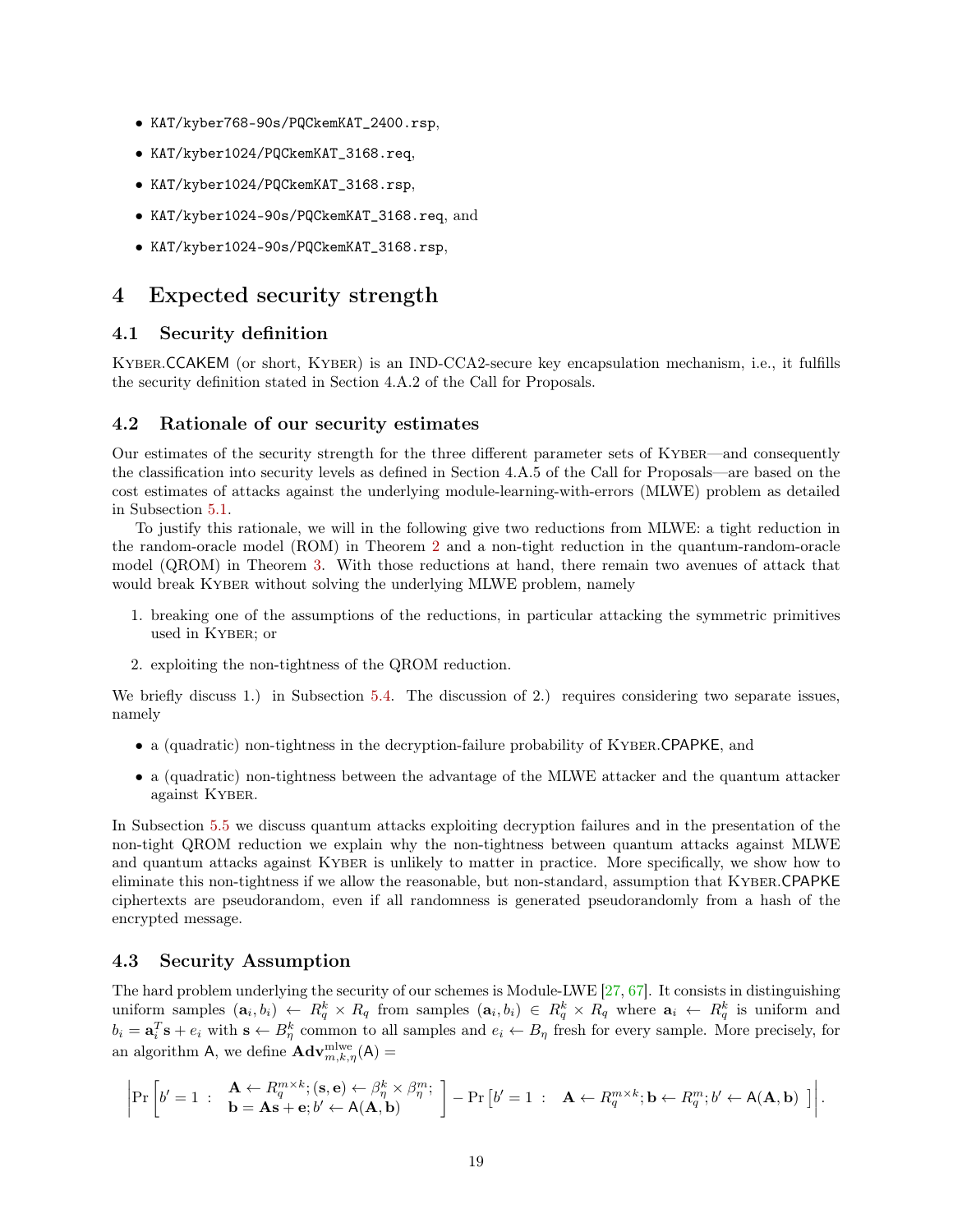#### <span id="page-19-5"></span><span id="page-19-0"></span>4.3.1 Tight reduction from MLWE in the ROM

We first note that KYBER.CPAPKE is tightly IND-CPA secure under the Module-LWE hardness assumption.

<span id="page-19-4"></span>Theorem 1. Suppose XOF and G are random oracles. For any adversary A, there exist adversaries B and C with roughly the same running time as that of A such that  $\mathbf{Adv}_{\text{KYBER}.\text{CPAPKE}}^{\text{pna}}(A) \leq 2 \cdot \mathbf{Adv}_{k+1,k,\eta}^{\text{mlwe}}(B) +$  $\mathbf{Adv}_{\mathsf{PRF}}^{\mathrm{prf}}(\mathsf{C}).$ 

The proof of this theorem is easily obtained by noting that, under the MLWE assumption, public-key and ciphertext are pseudo-random.

Kyber.CCAKEM is obtained via a slightly tweaked Fujisaki-Okamoto transform [\[55,](#page-39-4) [47\]](#page-39-1) applied to Kyber.CPAPKE. The following concrete security statement proves Kyber.CCAKEM's IND-CCA2-security when the hash functions G and H are modeled as random oracles. It is obtained by combining the generic bounds from [\[55\]](#page-39-4) with Theorem [1](#page-19-4) (and optimizing the constants appearing in the bound).

<span id="page-19-2"></span>**Theorem 2.** Suppose XOF, H, and G are random oracles. For any classical adversary A that makes at most  $q_{RO}$  many queries to random oracles XOF, H and G, there exist adversaries B and C of roughly the same running time as that of A such that

$$
\mathbf{Adv}_{\textrm{Kyber.CCAKEM}}^{\textrm{cca}}(\mathsf{A}) \leq 2\mathbf{Adv}_{k+1,k,\eta}^{\textrm{mlwe}}(\mathsf{B}) + \mathbf{Adv}_{\textrm{PRF}}^{\textrm{prf}}(\mathsf{C}) + 4q_{RO}\delta.
$$

Note that the security bound is tight. The negligible additive term  $4q_{RO}\delta$  stems from KYBER.CPAPKE's decryption-failure probability  $\delta$ .

#### <span id="page-19-1"></span>4.3.2 Non-tight reduction from MLWE in the QROM

As for security in the quantum random oracle model (QROM), [\[55,](#page-39-4) [97\]](#page-42-5) proved that KYBER.CCAKEM is IND-CCA2 secure in the QROM, provided that Kyber.CPAPKE is IND-CPA secure. A slightly tighter reduction can be obtained by requiring the base scheme Kyber.CPAPKE to be pseudo-random. Pseudo-randomness [\[97\]](#page-42-5) requires that, for every message m, a (randomly generated) ciphertext  $(c_1, c_2) \leftarrow$  KYBER.CPAPKE.Enc(pk, m) is computationally indistinguishable from a random ciphertext of the form  $(\mathsf{Compress}_q(\mathbf{u},d_u),\mathsf{Compress}_q(v,d_v)),$ for uniform  $(u, v)$ . (We also require the property of "statistical disjointness" [\[97\]](#page-42-5) which is trivially fulfilled for Kyber.CPAPKE.) The proof of Kyber.CPAPKE's IND-CPA security indeed shows that Kyber.CPAPKE is tightly pseudo-random under the Module-LWE hardness assumption.

<span id="page-19-3"></span>Theorem 3. Suppose XOF, H, and G are random oracles. For any quantum adversary A that makes at most  $q_{RO}$  many queries to quantum random oracles  $XOF$ , H and G, there exist quantum adversaries B and C of roughly the same running time as that of A such that

$$
\mathbf{Adv}_{\mathrm{KYBER.CCAKEM}}^{\mathrm{cca}}(\mathsf{A}) \leq 4q_{RO} \cdot \sqrt{\mathbf{Adv}_{k+1,k,\eta}^{\mathrm{mlwe}}(\mathsf{B})} + \mathbf{Adv}_{\mathsf{PRF}}^{\mathrm{prf}}(\mathsf{C}) + 8q_{RO}^2 \delta.
$$

Unfortunately, the above security bound is non-tight and therefore can only serve as an asymptotic indication of Kyber.CCAKEM's CCA-security in the quantum random oracle model.

Tight reduction under non-standard assumption. We can use  $[55, 97]$  $[55, 97]$  $[55, 97]$  to derive a tight security bound in the QROM from a non-standard security assumption, namely that a deterministic version of Kyber.CPAPKE, called DKyber.CPAPKE, is pseudo-random in the QROM. Deterministic Kyber.CPAPKE is defined as KYBER.CPAPKE, but the random coins  $r$  used in encryption are derived deterministically from the message m as  $r := G(m)$ . Pseudo-randomness for deterministic encryption states that an encryption  $(c_1, c_2)$  of a randomly chosen message is computationally indistinguishable from a random ciphertext (Compress<sub>q</sub>( $\mathbf{u}, d_u$ ), Compress<sub>q</sub>( $v, d_v$ )), for uniform ( $\mathbf{u}, v$ ). In the classical ROM, pseudo-randomness of DKyber.CPAPKE is tightly equivalent to MLWE but in the QROM the reduction is non-tight (and is the reason for the term  $q_{RO} \cdot \sqrt{\mathbf{Adv}_{k+1,k,\eta}^{\text{mlwe}}(B)}$  in Theorem [3\)](#page-19-3). Concretely, we obtain the following bound:

$$
\mathbf{Adv}_{\mathrm{Kyber.CCAKEM}}^{\mathrm{cca}}(\mathsf{A}) \leq 2\mathbf{Adv}_{k+1,k,\eta}^{\mathrm{mlwe}}(\mathsf{B}) + \mathbf{Adv}_{\mathrm{DKyber.CPAPKE}}^{\mathrm{pr}}(\mathsf{C}) + \mathbf{Adv}_{\mathrm{PRF}}^{\mathrm{prf}}(\mathsf{D}) + 8q_{RO}^2\delta.
$$

We remark that we are not aware of any quantum attack on deterministic KYBER.CPAPKE that performs better than breaking the MLWE problem.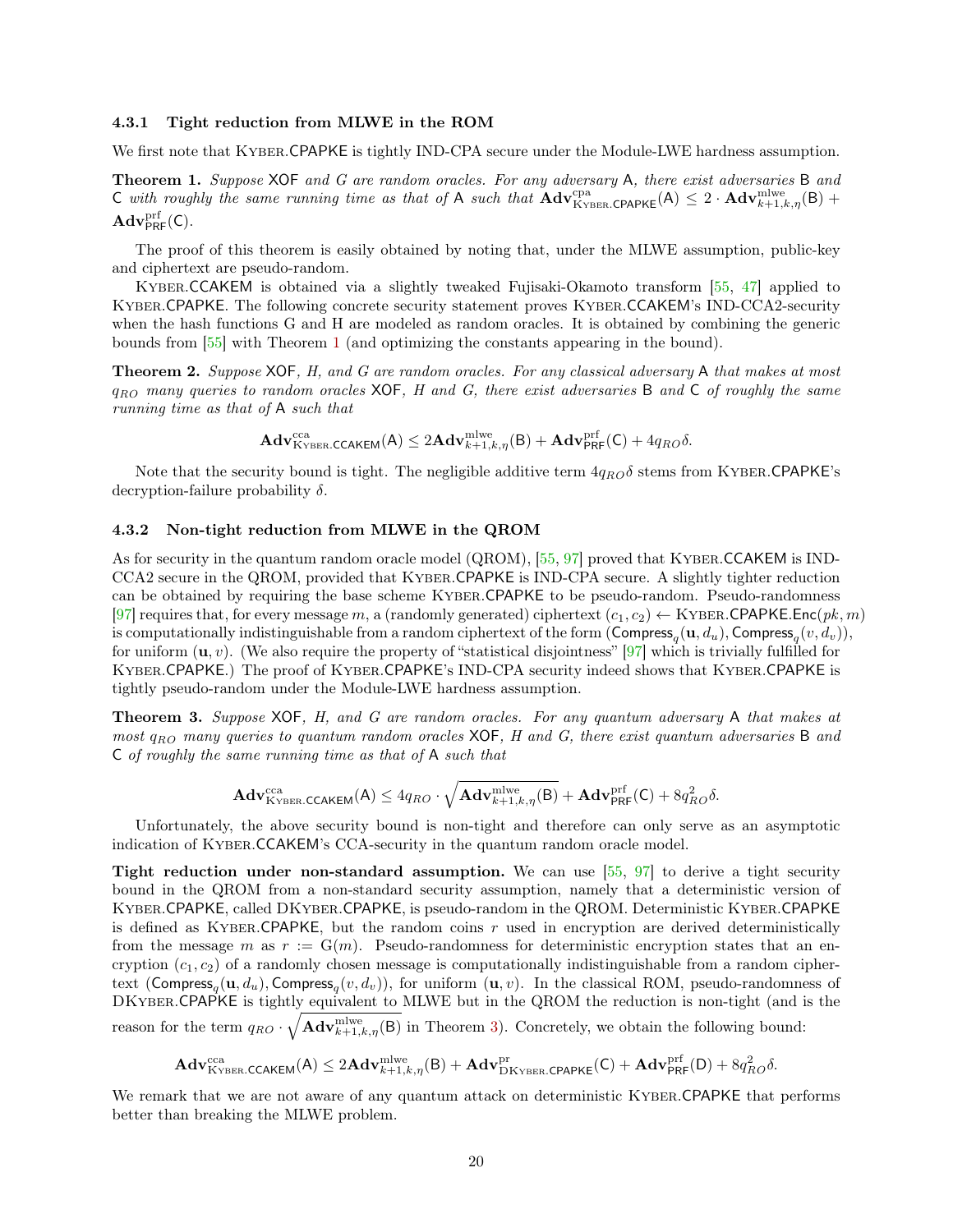<span id="page-20-3"></span><span id="page-20-1"></span>Table 4: Classical and quantum hardness of the different proposed parameter sets of KYBER together with the claimed security level as defined in Section 4.A.5 of the Call for Proposals.

|                     |  | KYBER512   KYBER768   KYBER1024 |
|---------------------|--|---------------------------------|
| NIST Security level |  |                                 |

| lattice attack dim. $d$     | 999 | 1419 | 1885 |  |  |  |  |
|-----------------------------|-----|------|------|--|--|--|--|
| BKZ-blocksize $\beta$       | 406 | 626  | 878  |  |  |  |  |
| core-SVP classical hardness | 118 | 183  | 256  |  |  |  |  |
| core-SVP quantum hardness   | 107 | 166  | 939  |  |  |  |  |

Core-SVP methodology, Primal attack only (Sec. [5.1.4\)](#page-26-0)

| lattice attack dim. $d$                     | 1025  | 1467  | 1918  |
|---------------------------------------------|-------|-------|-------|
| BKZ-blocksize $\beta$                       | 413   | 637   | 894   |
| sieving dimension $\beta' = \beta - d_{4f}$ | 375   | 586   | 829   |
| $log_2(gates)$                              | 151.5 | 215.1 | 287.3 |
| $log_2$ (memory in bits)                    | 93.8  | 138.5 | 189.7 |

Refined estimate for classical attacks using [\[40,](#page-38-1) [36,](#page-38-2) [5\]](#page-36-5) (Sec. [5.2\)](#page-26-1)

# <span id="page-20-0"></span>4.4 Estimated security strength

Table [4](#page-20-1) lists the security levels according to the definition in Section 4.A.5 of the Call for Proposals for the different parameter sets of Kyber. Our claims are based on the cost estimates of the best known attacks against the MLWE problem underlying Kyber as detailed in Subsection [5.1.](#page-24-1) Specifically we list the classical and the quantum *core-SVP hardness* and use those to derive security levels.

All parameter sets of KYBER have some probability of decryption failure. These failures are a security concern (see Section [5.5\)](#page-30-2) and so the probabilities with which they occur need to be small. But because in the classical random oracle model, the decryption failure probability is information-theoretic, we do not see a need for it to decrease with the security parameter. In particular, decryption failure for our level 3 and 5 parameter sets is less than  $2^{-160}$ , which means that if  $2^{80}$  instances of Kyber were run every second from now until our sun becomes a white dwarf, the odds still heavily favor there never being a decryption failure. We therefore exclude these attacks from our claims regarding the NIST security estimates.

The impact of the deterministic noise caused by  $Compress_q$  on KYBER512. Each coefficient of  $e_1$ (and  $e_2$ ) in Algorithm [5](#page-8-0) is distributed as a binomial distribution with parameter  $\eta_2 = 2$ , which has variance  $\eta_2/2=1$ . The parameter  $d_u=10$  implies that the Compress<sub>q</sub> function maps elements modulo q to a set of size  $2^{10}$ . When this set is mapped back to  $\mathbb{Z}_q$  via the Decompress<sub>q</sub> function, the difference between every two elements in the latter set is either 3 or 4. This implies that the error created by the  $Compress_{q}$  function for each coefficient is either uniform over  $\{-1, 0, 1\}$ ,  $\{-1, 0, 1, 2\}$ , or  $\{-2, -1, 0, 1\}$ . It therefore has variance at least as large as the uniform distribution over the set  $\{-1, 0, 1\}$ , which is 2/3. This makes the total variance of each coefficient of  $e_1$  plus the deterministic error at least  $1 + 2/3 = 5/3$ . The other secret and noise terms have binomial distributions with parameter  $\eta_1 = 3$  for a variance of  $\eta_1/2 = 3/2 < 5/3$ . When accounting for the errors added by  $Compress_q$ , we therefore calculate the hardness of KYBER512 assuming that it is as hard as Module-LWE where the variance of each secret/error coefficient is 3/2.

We now make the above discussion more precise. We define the Module-LWER problem as the problem of distinguishing samples  $(a_i, \text{Compress}_q(b_i, d))$  for random  $(a_i, b_i) \leftarrow R_q^k \times R_q$  from samples where  $a_i \leftarrow R_q^k$ and  $b_i = \mathbf{a}_i^T \mathbf{s} + e_i$  with  $\mathbf{s} \leftarrow B_{\eta_1}$  common to all samples and  $e_i \leftarrow B_{\eta_2}$  fresh for every sample.<sup>[3](#page-20-2)</sup> Using the

<span id="page-20-2"></span><sup>&</sup>lt;sup>3</sup>This problem generalizes both Module-LWE and Module-LWR. When  $e_i = 0$ , this problem is Module-LWR, whereas when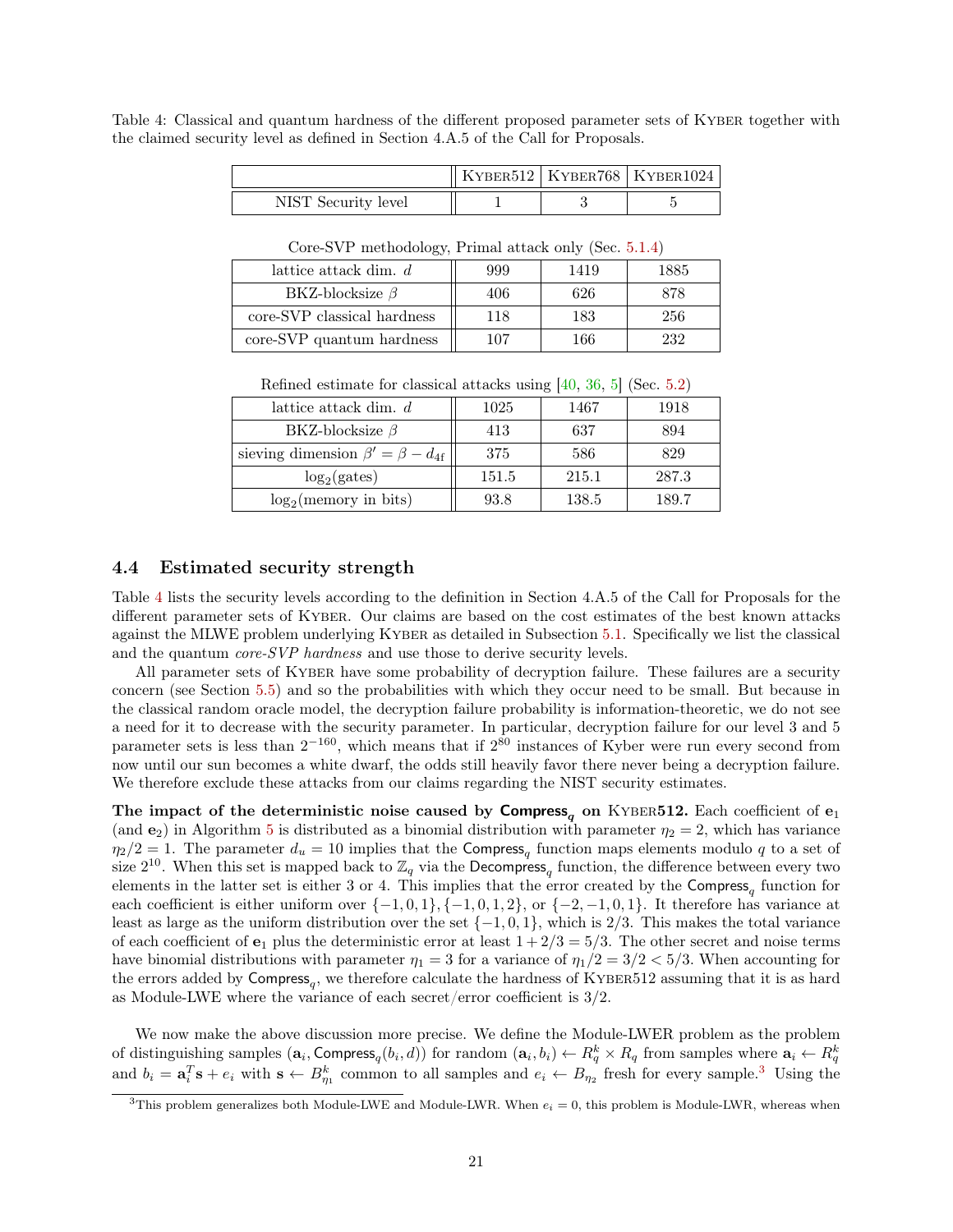same terminology as in the beginning of Section [4.3,](#page-18-3) we define the advantage of an algorithm A breaking Module-LWER as  $\mathbf{Adv}_{m,k,\eta_1,\eta_2,d}^{\text{mlwer}}(\mathsf{A}) =$ 

$$
\left|\Pr\left[b'=1 \ : \ \begin{array}{l}\mathbf{A}\leftarrow R_q^{m\times k}; (\mathbf{s},\mathbf{e})\leftarrow \beta_{\eta_1}^k\times\beta_{\eta_2}^m; \\ \mathbf{b}=\mathbf{A}\mathbf{s}+\mathbf{e}; b'\leftarrow \mathsf{A}(\mathbf{A},\mathsf{Compress}_q(\mathbf{b},d))\end{array}\right]\right. - \Pr\left[b'=1 \ : \ \begin{array}{l}\mathbf{A}\leftarrow R_q^{m\times k}; \mathbf{b}\leftarrow R_q^m; \\ b'\leftarrow \mathsf{A}(\mathbf{A},\mathsf{Compress}_q(\mathbf{b},d))\end{array}\right]\right|.
$$

In addition to the parameters in the Module-LWE problem, the Module-LWER problem has the additional parameter d which defines the range (i.e.,  $\{0, \ldots, 2^d - 1\}$ ) of the Compress<sub>q</sub> function. Also, the  $\eta$  parameter is split into  $\eta_1$ , which defines the distribution of s, and  $\eta_2$ , which defines the distribution of e. The intuition for having  $\eta_1 \neq \eta_2$  is that the Compress<sub>q</sub> function creates another noise vector e' which gets added to e (we

discuss this in more detail below), and so the short target vector crucial for the lattice attack is  $\begin{bmatrix} s \\ s \end{bmatrix}$  $\mathbf{e} + \mathbf{e}'$  $\big]$ . If

we would like to have this vector be balanced, we should set  $\eta_1 > \eta_2$ .

We can then obtain the analogues of Theorems [1](#page-19-4) and [2](#page-19-2) with the term  $2\mathbf{Adv}_{k+1,k,\eta}^{\text{mlwe}}(B)$  being replaced by

<span id="page-21-0"></span>
$$
\mathbf{Adv}_{k,k,\eta_1}^{\text{mlwe}}(\mathsf{B}) + \mathbf{Adv}_{k+1,k,\eta_1,\eta_2,d_u}^{\text{mlwer}}(\mathsf{B}'),\tag{6}
$$

where the Module-LWE assumption is used in the key generation (as before) and the Module-LWER assumption is used in the encryption. We now assess the security of the Module-LWER problem. First, when  $\eta_1 \geq \eta_2$ , any algorithm B for Module-LWE implies an algorithm A for Module-LWER such that  $\mathbf{Adv}_{m,k,\eta_1,\eta_2,d}^{\text{mlver}}(A) \leq \mathbf{Adv}_{m,k,\eta_2}^{\text{mlve}}(B)$ . When  $\eta_1 > \eta_2$ , as in the KYBER512 parameter set, the preceding inequality ignores the fact that having a larger s in the Module-LWER instance makes the short target lattice vector longer. And when  $d < \log q$ , the inequality similarly ignores the fact that the adversary A only gets to see  $(A, t = Compress_{q}(As + e, d))$  rather than  $(A, As + e)$ . If we use this rough inequality, then for our Kyber512 parameters we would have the Core-SVP classical hardness of the Module-LWER problem be 112. So the logarithm of the required number of gates stated in the Kyber512 column of Table [4](#page-20-1) would decrease by 6 to approximately 145.

We argue, however, that based on the current state of knowledge of lattice attacks, the Module-LWER problem with Kyber512 parameters is somewhat harder. In particular, we contend that it is at least as hard as the Module-LWE problem where  $s, e \leftarrow \eta_1$ . This implies that  $(6) \leq 2\text{Adv}_{k+1,k,\eta_1}^{\text{mlwe}}(B)$  $(6) \leq 2\text{Adv}_{k+1,k,\eta_1}^{\text{mlwe}}(B)$ . If we then analyze the hardness of Module-LWE with these parameters, we get the numbers in Table [4.](#page-20-1)

The quantity that determines the efficacy of the attacks (in terms of the Core-SVP measurement) against the Module-LWE problem is the norm of the vector  $\begin{bmatrix} \mathbf{s} \\ \mathbf{s} \end{bmatrix}$ e where  $\mathbf{A}\mathbf{s} + \mathbf{e} = \mathbf{b}$  over the ring  $R_q$ . In order to create such an equation out of a Module-LWER instance, we map  $\mathbf{t} = \textsf{Compress}_q(\mathbf{As}+\mathbf{e}, d)$  to  $R_q$  by applying Decompress<sub>q</sub>(t,d), which allows us to write  $\mathbf{As} + \mathbf{e} + \mathbf{e}' = \mathbf{t}$ , where  $\mathbf{s} \leftarrow \beta_{\eta_1}^k$ ,  $\mathbf{e} \leftarrow \beta_{\eta_2}^m$  and  $\mathbf{e}'$  is the additional error term caused by the compression. Without knowledge of s and e, such a mapping is the best that one can use to minimize the norm of  $e'$ . To finish our argument, it would suffice to show that the vector  $e + e'$ has larger norm than a vector whose coefficients are drawn from the distribution  $\beta_{\eta_1}$ . For this, we use the heuristic assumption that  $e'$  is independent of s and e and each of its coefficients has the distribution

<span id="page-21-2"></span>Decompress<sub>q</sub> (Compress<sub>q</sub>
$$
(x, d), d) - x \mod^{\pm}q
$$
;  $x \leftarrow \mathbb{Z}_q$ .<sup>4</sup> (7)

When  $d = d_u = 10$  and  $q = 3329$  are as in the KYBER512 parameter set, then the distribution in [\(7\)](#page-21-2) is:

<span id="page-21-3"></span>
$$
\Pr[e' \in \{-2, 2\}] = \frac{257}{3329}, \ \Pr[e' \in \{-1, 1\}] = \frac{2048}{3329}, \ \Pr[e' = 0] = \frac{1024}{3329}.\tag{8}
$$

Using the above distribution on the coefficients of  $e'$  and the fact that each coefficient of  $e$  comes from the distribution  $\beta_{\eta_2}$ , we can exactly compute the distribution of the squared norm of  $e + e'$ . In Table [5,](#page-22-3) we compare some bounds of this distribution with that of a 512-dimensional vector whose coefficients are all chosen from  $\beta_{\eta_1}$ . It can be seen from the table that the norm of the vector generated as  $e + e'$ is noticeably larger, at all probabilities, than the one generated from  $\beta_{\eta_1}$ . In fact, because the variance of each coefficient of **e** is 1 and of the distribution in [\(8\)](#page-21-3) (when the probabilities of the  $\pm$  coefficients are

the compression coefficient  $d$  is greater than  $\log q$ , this is the Module-LWE problem.

<span id="page-21-1"></span><sup>&</sup>lt;sup>4</sup>This assumption (with  $e = 0$ ) is also used in the security and decryption error analysis of (Module)-LWR problems.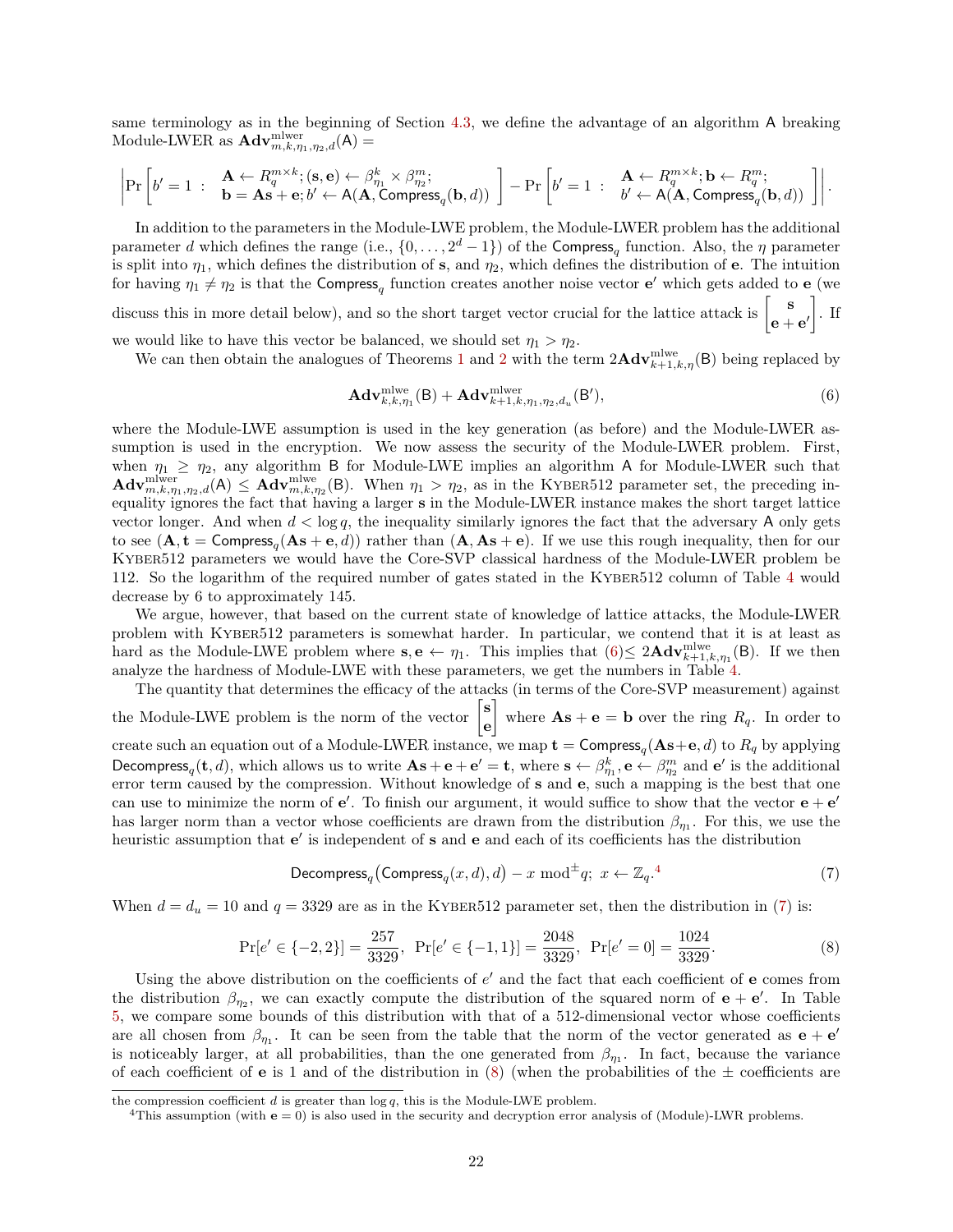<span id="page-22-5"></span><span id="page-22-3"></span>

|                                                                                                                                                                                            |                       |  | $12^{-30}$ $2^{-60}$ $2^{-90}$ $2^{-120}$ |
|--------------------------------------------------------------------------------------------------------------------------------------------------------------------------------------------|-----------------------|--|-------------------------------------------|
| $\mathbb{P} \max \alpha \text{ s.t. } \Pr_{X = e + e'; e \leftarrow \beta_{\eta_2}^{512}, e' \leftarrow (8)} [\ X\ ^2 < \alpha] < \overline{p} \ \ 984 \ \ 679 \ \ 561 \ \ 480 \ \ 419 \ $ |                       |  |                                           |
| max $\alpha$ s.t. $\Pr_{X \leftarrow \beta_{\eta_1}^{512}}$ $\boxed{  X  ^2 < \alpha} < p$                                                                                                 | 767   529   436   373 |  | 325                                       |

Table 5: Probability bounds on  $||X||^2$  when X is distributed as  $e + e'$  or as a binomial. For example, when  $X = e + e'$ , then  $Pr[||X||^2 < 561] < 2^{-60}$  while  $Pr[||X||^2 < 562] \ge 2^{-60}$ .

balanced) is approximately 0.9, the distribution of  $e + e'$  behaves very similarly to a Gaussian with variance approximately 1.9. It is therefore reasonable to assume that this error distribution makes the problem harder than if the distribution were  $\beta_3$ , which behaves similarly to a continuous Gaussian of variance 1.5. In short, by also accounting for the rounding error  $e'$ , we gain an additional 6 bits of security with respect to the currently-best attacks.

The impact of MAXDEPTH. The best known quantum speedups for the sieving algorithm, which we consider in our cost analysis (see Subsection [5.1.1\)](#page-24-2), are only mildly affected by limiting the depth of a quantum circuit, because it uses Grover search on sets of small size (compared to searching through the whole keyspace of AES). For the core-SVP-hardness operation estimates to match the quantum gate cost of breaking AES at the respective security levels, a quantum computer would need to support a maximum depth of 70–80. When limiting the maximum depth to smaller values, or when considering classical attacks, the core-SVP-hardness estimates are smaller than the gate counts for attacks against AES. Recent study [\[5\]](#page-36-5) on the concrete cost of sieving suggest that the quantum speed-ups of these algorithms are tenuous, independently of the value of MAXDEPTH.

# <span id="page-22-0"></span>4.5 Additional security properties

#### <span id="page-22-1"></span>4.5.1 Forward secrecy.

Kyber has a very efficient key-generation procedure (see also Section [2\)](#page-14-0) and is therefore particularly well suited for applications that use frequent key generations to achieve forward secrecy.

#### <span id="page-22-2"></span>4.5.2 Side-channel attacks.

Timing attacks. Neither straight-forward reference implementations nor optimized implementations of KYBER use any secret-dependent branches or table lookups<sup>[5](#page-22-4)</sup>. This means that typical implementations of KYBER are free from the two most notorious sources of timing leakage. Another possible source of timing leakage are non-constant-time multipliers like the UMULL instruction on ARM Cortex-M3 processors, which multiplies two 32-bit integers to obtain a 64-bit result. However, multiplications in KYBER have only 16-bit inputs, and most non-constant-time multipliers show timing variation only for larger inputs. For example, on ARM Cortex-M3 processors the obvious way to implement multiplications in KYBER is through the constanttime MUL instruction, which multiplies two 32-bit integers, but returns only the bottom 32-bits of the result. What remains as a source of timing leakage are modular reductions, which are sometimes implemented via conditional statements. However, timing leakage in modular reductions is easily avoided by using (faster) Montgomery [\[79\]](#page-41-2) and Barrett reductions [\[16\]](#page-36-6) as illustrated in our reference and AVX2 implementations.

We note that the 90s variant is only really attractive to use if AES hardware support is available. If hardware support is not available, then table-based implementations of AES are notorious for leaking secrets trough cache timing. In our C reference implementation of the 90s variant we use a constant-time bitsliced implementation of AES, which is based on code from BearSSL [\[91\]](#page-42-6).

Differential attacks. We expect that any implementation of KYBER without dedicated protection against differential power or electromagnetic radiation (EM) attacks will be vulnerable to such attacks. This is true for essentially any implementation of a cryptographic scheme that uses long-term (non-ephemeral) keys. Deployment scenarios of Kyber in which an attacker is assumed to have the power to mount such an attack

<span id="page-22-4"></span> $5$ Note that the rejection sampling in generating the matrix  $\bf{A}$  does not involve any secret data.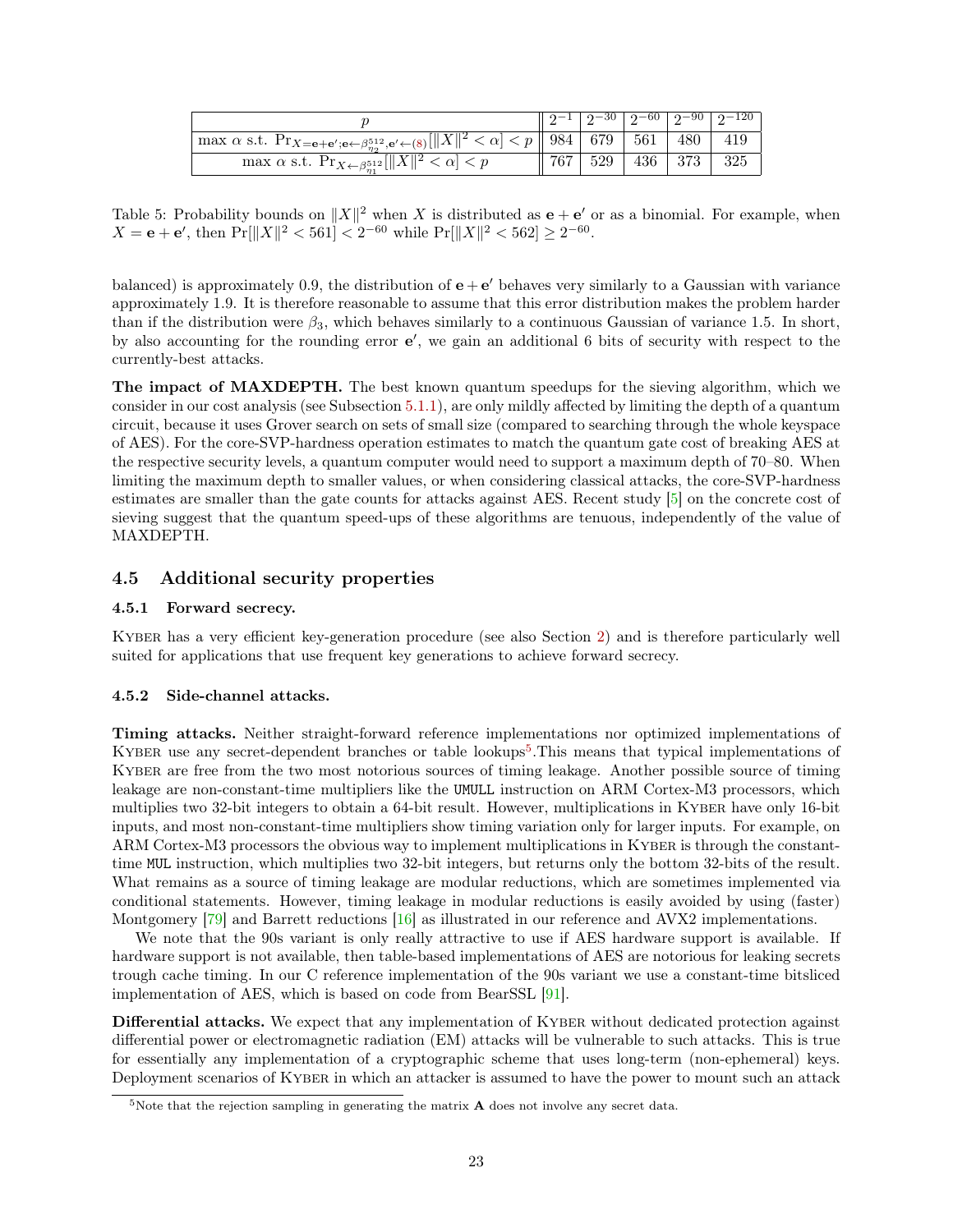<span id="page-23-2"></span>require specially protected—typically masked—implementations. In [\[83\]](#page-41-3), Oder, Schneider, Pöppelmann, and Güneysu present such a masked implementation of Ring-LWE decryption with a CCA transform very similar to the one used in Kyber. The implementation targets Cortex-M4F microcontrollers; the conclusion of the work is that protecting the decryption (decapsulation) step against first-order DPA incurs an overhead of about about a factor of 5.5. The techniques presented in that paper also apply to KYBER and we expect that the overhead for protecting KYBER against differential attacks is in the same ballpark.

Template attacks. Protections against differential attacks do not help if an attacker is able to recover even ephemeral secrets from a single power or EM trace. At CHES 2017, Primas, Pessl, and Mangard presented such a single-trace attack against an implementation of Ring-LWE on a Cortex-M4F microcontroller [\[92\]](#page-42-7). The attacker model in this attack is rather strong: it is the typical setting of template attacks, which assumes an attacker who is able to generate template traces on known inputs on a device with leakage very similar to the actual target device. In [\[92\]](#page-42-7), the authors used the same device for generating target traces and in the attack. The attack was facilitated (maybe even enabled) by the fact that the implementation under attack used variable-time modular reductions. Consequently, the paper states that "One of the first measures to strengthen an implementation against SPA attacks is to ensure a constant runtime and control flow". This is the case for all implementations of Kyber. The attack from [\[92\]](#page-42-7) would thus certainly not straight-forwardly apply to implementations of Kyber, but more research is required to investigate whether also constant-time implementations of Kyber (and other lattice-based schemes) succumb to template attacks, and what the cost of suitable countermeasures is.

#### <span id="page-23-0"></span>4.5.3 Multi-target attacks

Our security analysis makes no formal claims about security bounds in the multi-target setting. However, in the design of KYBER we made two decisions that aim at improving security against attackers targeting multiple users:

- We adopt the "against-all-authority" approach of re-generating the matrix A for each public key from NewHope [\[10\]](#page-36-2). This protects against an attacker attempting to break many keys at the cost of breaking one key.
- In the CCA transform (see Alg. [8\)](#page-9-3) we hash the public key into the pre-key  $\bar{K}$  and the coins r. Making the coins  $r$  dependent of the public key protects against precomputation attacks that attempt to break one out of many keys. For details, see Subsection [5.5.](#page-30-2)

#### <span id="page-23-1"></span>4.5.4 Misuse resilience

The first, and most important, line of defense against misuse is the decision to make IND-CCA2 security non-optional. As discussed in Subsection [1.5,](#page-11-0) it would have been possible to achieve slightly shorter public keys and ciphertexts, and faster decapsulation, in a CPA-secure variant of Kyber. Using IND-CCA2 security by default makes it safe to use Kyber with static keys and as a consequence also to re-use ephemeral keys for some time. What is *not* safe, is to reuse the same randomness in encapsulation, but that randomness is also not exposed to the outside by the API. The CCA transform has a second effect in terms of robustness: it protects against a broken implementation of the noise sampling. A rather peculiar aspect of LWE-based cryptography is that it will pass typical functional tests even if one communication partner does not add any noise (or by accident samples all-zero noise). The deterministic generation of noise via SHAKE-256 during encapsulation and the re-encryption step during decapsulation will reveal such an implementation mistake immediately.

An additional line of defense against misuse is to hash the public-key into the "pre-key"  $\bar{K}$  and thus make sure that the KEM is contributory. Only few protocols require a KEM to be contributory and those protocols can always turn a non-contributory KEM into a contributory one by hashing the public key into the final key. Making this hash part of the KEM design in KYBER ensures that nothing will go wrong on the protocol level if implementers omit the hash there.

A similar statement holds for additionally hashing the ciphertext into the final key. Several protocols need to ensure that the key depends on the complete view of exchanged protocol messages. This is the case, for example, for the authenticated-key-exchange protocols described in the KYBER paper [\[24,](#page-37-0) Sec. 5].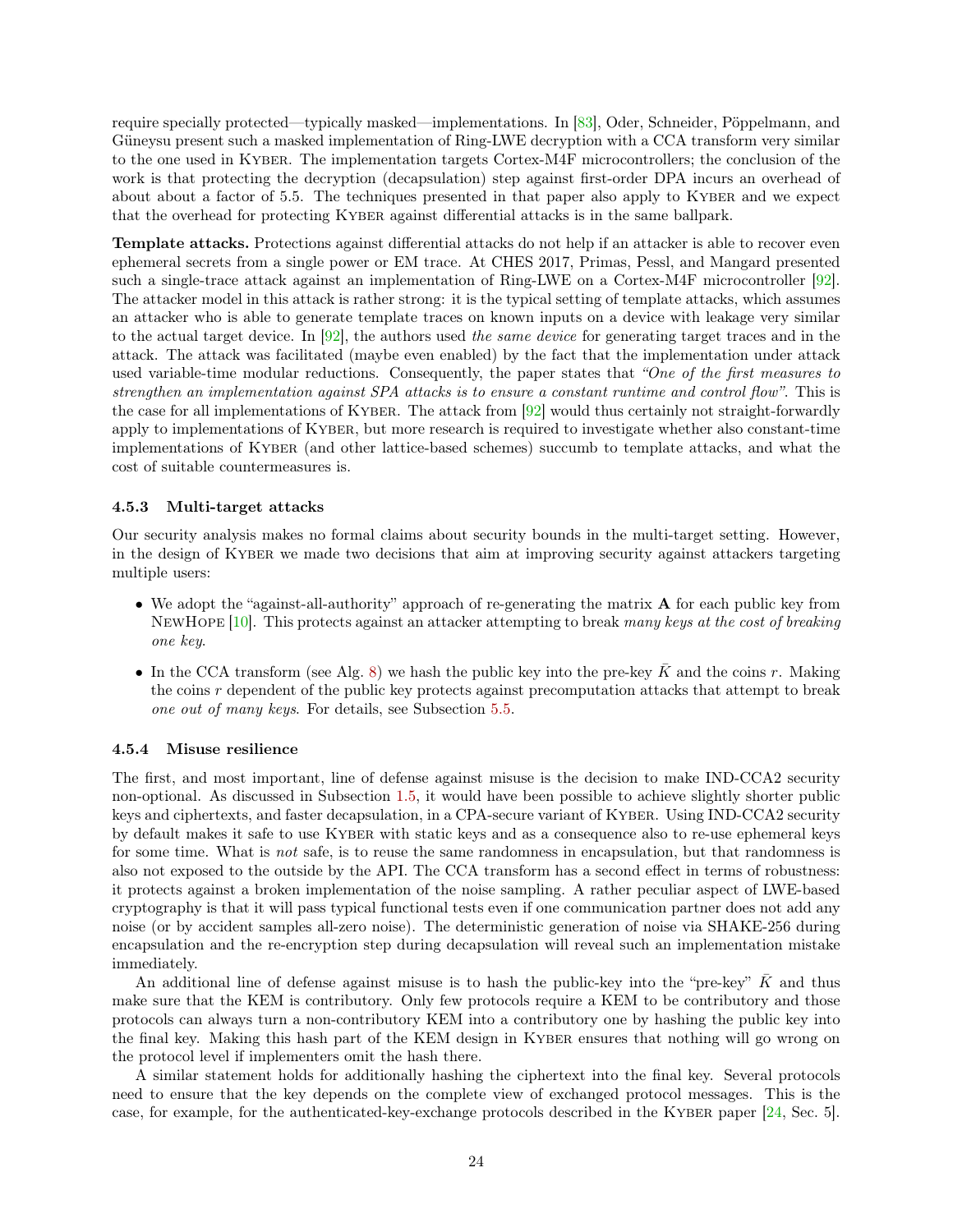<span id="page-24-3"></span>Hashing the full protocol view (public key and ciphertext) into the final key already as part of the KEM makes it unnecessary (although of course still safe) to take care of these hashes on the higher protocol layer.

# <span id="page-24-0"></span>5 Analysis with respect to known attacks

# <span id="page-24-1"></span>5.1 Attacks against the underlying MLWE problem

MLWE as LWE. The best known attacks against the underlying MLWE problem in Kyber do not make use of the structure in the lattice. We therefore analyze the hardness of the MLWE problem as an LWE problem. We briefly discuss the current state of the art in algebraic attacks, i.e., attacks that exploit the structure of module lattices (or ideal lattices) at the end of this subsection.

#### <span id="page-24-2"></span>5.1.1 Attacks against LWE

Many algorithms exist for solving LWE (for a survey see [\[7\]](#page-36-7)), but many of those are irrelevant for our parameter set. In particular, because there are only

$$
m = (k+1)n
$$

LWE samples available to the attacker, we can rule out BKW type of attacks [\[60\]](#page-40-7) and linearization attacks [\[13\]](#page-36-8). This essentially leaves us with two BKZ [\[98,](#page-42-8) [32\]](#page-38-3) attacks, usually referred to as primal and dual attacks that we will recall in Subsections [5.1.2](#page-25-0) and [5.1.3.](#page-25-1)

The algorithm BKZ proceeds by reducing a lattice basis using an SVP oracle in a smaller dimension b. It is known [\[53\]](#page-39-9) that the number of calls to that oracle remains polynomial, yet concretely evaluating the number of calls is rather painful, and this is subject to new heuristic ideas [\[32,](#page-38-3) [31,](#page-37-10) [11\]](#page-36-9).

We start with an analysis that ignores this polynomial factor, i.e. only considers the cost of a single call to an SVP oracle in dimension b. We will also use for now a very simple cost estimate for the hardness of SVP. This core-SVP hardness methodology was introduced in [\[10,](#page-36-2) Sec. 6], as a simple way of estimating security. In the light of the cryptanalytic progress that happened during the NIST evaluation Rounds 1 and 2, we consider that this method remains informative, but too coarse to produce accurate security estimates, especially the for security against classical attackers. This will be addressed by the new Section [5.2,](#page-26-1) added for the Round 3.

Enumeration vs. sieving. There are two algorithmic approaches for the SVP oracle in BKZ: enumeration and sieving algorithms. These two classes of algorithms have very different performance characteristics and, in particular for sieving, it is hard to predict how practical performance scales from lattice dimensions that have been successfully tackled to larger dimensions that are relevant in attacks against cryptosystems like Kyber. The starting point of such an analysis is the fact that enumeration algorithms have super-exponential running time, while sieving algorithms have only exponential running time. Experimental evidence from typical implementations of BKZ [\[49,](#page-39-10) [32,](#page-38-3) [38\]](#page-38-4) shows that enumeration algorithms are more efficient in "small" dimensions, so one question is at what dimension sieving becomes more efficient. At the beginning of the NIST PQC project, the best known sieving techniques were slower in practice for accessible dimensions of up to  $b \approx 130$ .

The work  $[40]$  showed (in the classical setting) that sieving techniques can be sped up in practice for exact-SVP, becoming less than an order of magnitude slower than enumeration already in dimension 60 to 80. One reason for the improvement is the "dimensions-for-free" technique, allowing to solve SVP in dimension b by sieving in a sligthly smaller dimension  $b' = b - d_{4f}$ . Further algorithmic and implementation efforts have finally managed to get sieving to outperform enumeration in practice [\[4\]](#page-35-2), with a cross-over around dimension 80.

The hardness estimation is complicated by the fact that sieving algorithms are much more *memory* intensive than enumeration algorithms. Specifically, sieving algorithms have exponential complexity not only in time, but also in memory, while enumeration algorithms require only small amounts of memory. In practice, the cost of access to memory increases with the size of memory, which typically only becomes noticeable once the memory requirement exceeds fast local memory (RAM). There is no study, yet, that investigates the algorithmic optimization and practical performance of sieving using slow background storage.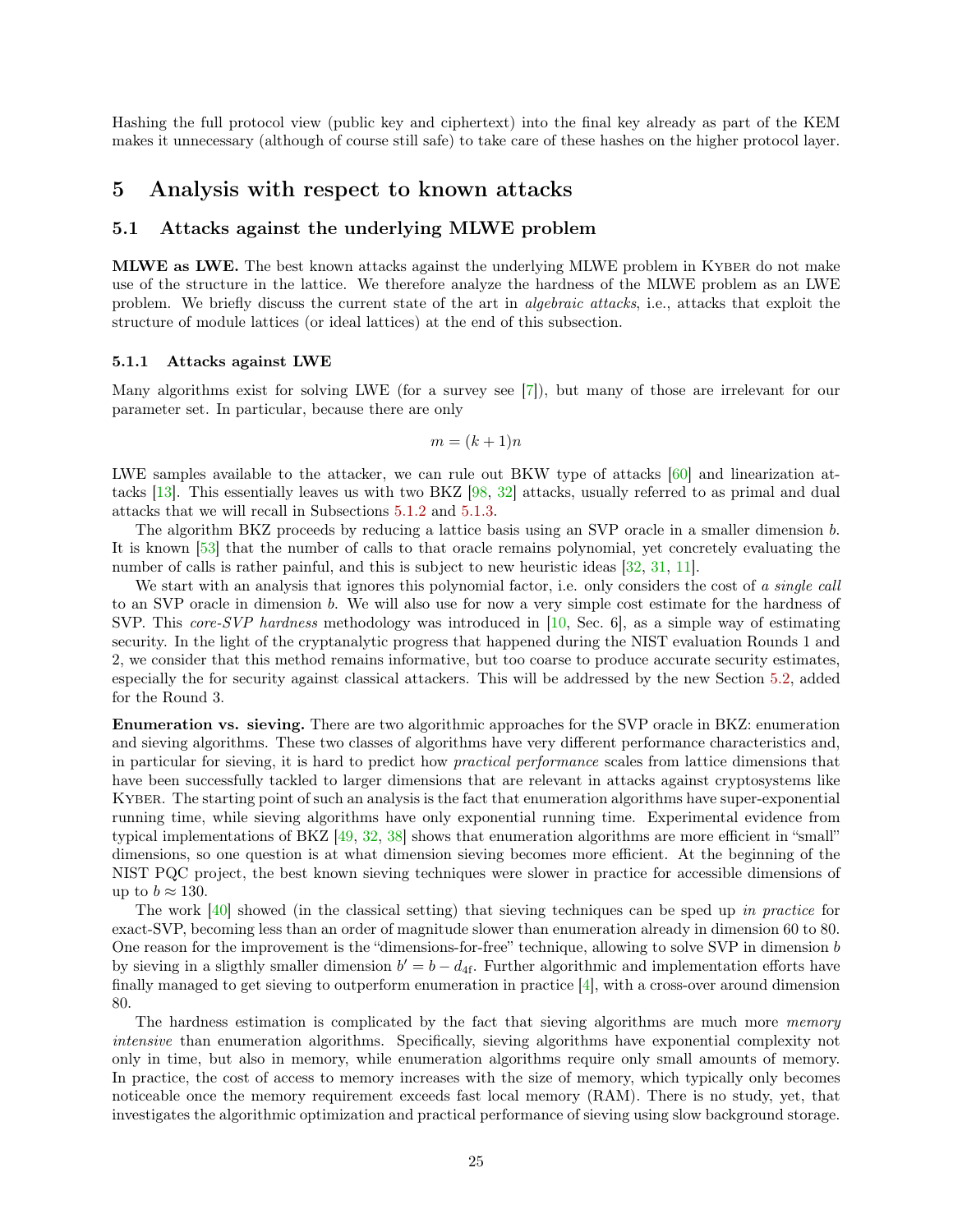<span id="page-25-2"></span>We follow the approach of [\[10,](#page-36-2) Sec. 6] to obtain a conservative lower bound on the performance of both sieving and enumeration for the dimensions that are relevant for the cryptanalysis of KYBER. This approach works in the RAM model, i.e., it assumes that access into even exponentially large memory is free.

A lot of recent work has pushed the efficiency of the original lattice sieving algorithms [\[82,](#page-41-4) [78\]](#page-41-5), improving the heuristic complexity from  $(4/3)^{b+o(b)} \approx 2^{0.415b+o(b)}$  down to  $\sqrt{3/2}^{b+o(b)} \approx 2^{0.292b+o(b)}$  using locality-sensitive hashing (LSH) techniques [\[63,](#page-40-8) [17\]](#page-36-10). Without the dimensions-for-free technique, the hidden subexponential factors are typically much greater than 1 in practice [\[77,](#page-41-6) [40\]](#page-38-1).

Most of the sieving algorithms have been shown  $[65, 62]$  $[65, 62]$  $[65, 62]$  to benefit from Grover's quantum search algorithm, bringing the complexity down to  $2^{0.265b+o(b)}$ . However, a concrete analysis shows that, in practice, the quantum speed-up remains tenuous [\[5\]](#page-36-5).

For our first analysis, we will use  $2^{0.292b}$  as the classical and  $2^{0.265b}$  and the quantum cost estimate of both the primal and dual attacks with block size (dimension) b. We recall those two attacks in the following.

#### <span id="page-25-0"></span>5.1.2 Primal attack.

The primal attack consists of constructing a unique-SVP instance from the LWE problem and solving it using BKZ. We examine how large the block dimension b is required to be for BKZ to find the unique solution. Given the matrix LWE instance  $(\mathbf{A}, \mathbf{b} = \mathbf{A}\mathbf{s} + \mathbf{e})$  one builds the lattice  $\Lambda = {\mathbf{x} \in \mathbb{Z}^{m+kn+1} : (\mathbf{A}|\mathbf{I}_m| - \mathbf{b})\mathbf{x} = \mathbf{0} \bmod q}$ of dimension  $d = m + kn + 1$ , volume  $q^m$ , and with a unique-SVP solution  $\mathbf{v} = (\mathbf{s}, \mathbf{e}, 1)$  of norm  $\lambda \approx \varsigma \sqrt{kn + m}$ , where  $\varsigma$  is the standard deviation (i.e., the square root of the variance) of the individual secret / error coefficients. Note that the number of used samples m may be chosen between 0 and  $(k+1)n$  in our case and we numerically optimize this choice.

Success condition. We model the behavior of BKZ using the geometric series assumption (which is known to be optimistic from the attacker's point of view), that finds a basis whose Gram-Schmidt norms are given by  $\|\mathbf{b}_{i}^{*}\| = \delta^{d-2i-1} \cdot \text{Vol}(\Lambda)^{1/d}$ , where  $\delta = ((\pi b)^{1/b} \cdot b/2\pi e)^{1/2(b-1)}$  [\[31,](#page-37-10) [7\]](#page-36-7). The unique short vector **v** will be detected if the projection of v onto the vector space spanned by the last b Gram-Schmidt vectors is shorter than  $\mathbf{b}_{d-b}^{\star}$ . Its projected norm is expected to be  $\varsigma\sqrt{b}$ , that is, the attack is successful if and only if

$$
\varsigma \sqrt{b} \le \delta^{2b - d - 1} \cdot q^{m/d}.\tag{9}
$$

We note that this analysis introduced in [\[10\]](#page-36-2) differs and is more conservative than prior works, which were typically based on the hardness of unique-SVP estimates of [\[48\]](#page-39-11). The validity of the new analysis has been confirmed by further analysis and experiments in [\[6\]](#page-36-11).

#### <span id="page-25-1"></span>5.1.3 Dual attack

The dual attack consists of finding a short vector in the dual lattice  $\mathbf{w} \in \Lambda' = \{(\mathbf{x}, \mathbf{y}) \in \mathbb{Z}^m \times \mathbb{Z}^{kn} : \mathbf{A}^t \mathbf{x} =$ y mod q. Assume we have found a vector  $(x, y)$  of length  $\ell$  and compute  $z = v^t \cdot b = v^t A s + v^t e =$  $\mathbf{w}^t\mathbf{s} + \mathbf{v}^t\mathbf{e}$  mod q, which is distributed as a Gaussian of standard deviation  $\ell_{\mathcal{S}}$  if  $(\mathbf{A}, \mathbf{b})$  is indeed an LWE sample (otherwise it is uniform mod  $q$ ). Those two distributions have maximal variation distance bounded by  $\epsilon = 4 \exp(-2\pi^2 \tau^2)$ , where  $\tau = \ell \zeta/q$ , that is, given such a vector of length  $\ell$  one has an advantage  $\epsilon$  against decision-LWE.

The length  $\ell$  of a vector given by the BKZ algorithm is given by  $\ell = ||\mathbf{b}_0||$ . Knowing that  $\Lambda'$  has dimension  $d = m + kn$  and volume  $q^{kn}$  we get  $\ell = \delta^{d-1} q^{kn/d}$ . Therefore, obtaining an  $\epsilon$ -distinguisher requires running BKZ with block dimension  $b$ , where

$$
-2\pi^2\tau^2 \ge \ln(\epsilon/4). \tag{10}
$$

Note that small advantages  $\epsilon$  are not relevant since the agreed key is hashed: an attacker needs an advantage of at least  $1/2$  to significantly decrease the search space of the agreed key. He must therefore amplify his success probability by building about  $1/\epsilon^2$  many such short vectors. Because the sieving algorithms provides  $2^{0.2075b}$  vectors, the attack must be repeated at least R times where

$$
R = \max(1, 1/(2^{0.2075b} \epsilon^2)).
$$

This makes the conservative assumption that all the vectors provided by the Sieve algorithm are as short as the shortest one.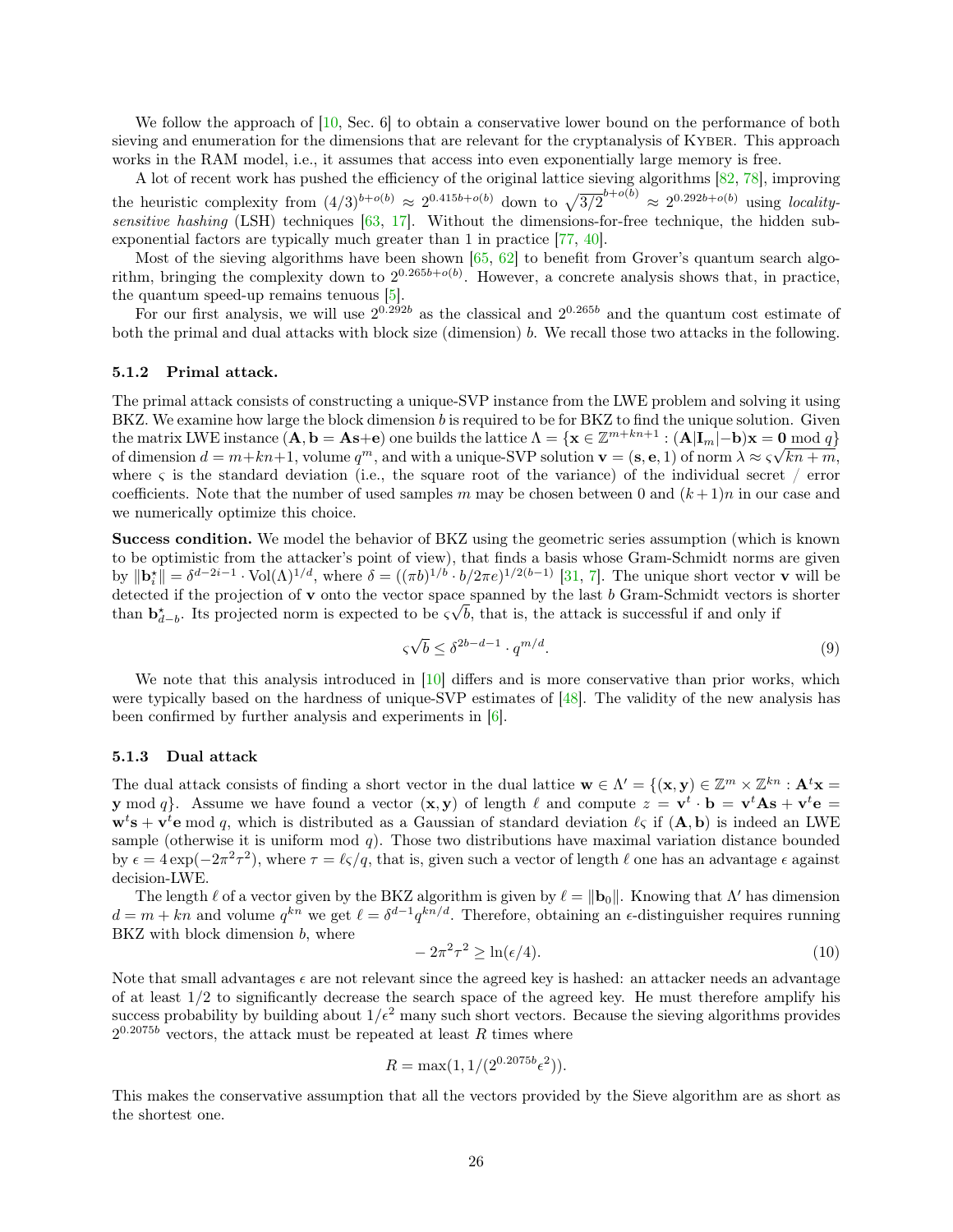#### <span id="page-26-4"></span><span id="page-26-0"></span>5.1.4 Core-SVP hardness of KYBER

In Table [4](#page-20-1) we list the classical and quantum core-SVP-hardness of the three parameter sets of Kyber. The lower bounds of the cost of the primal and dual attack were computed following the approach outlined above using the analysis script Kyber.py that is available online at [https://github.com/pq-crystals/security](https://github.com/pq-crystals/security-estimates)[estimates](https://github.com/pq-crystals/security-estimates).

### <span id="page-26-1"></span>5.2 Beyond core-SVP hardness

At the time the core-SVP hardness measure was introduced by [\[10\]](#page-36-2), the best implementations of sieving [\[17,](#page-36-10)  $77$ ] had performance significantly worse than the  $2^{292b}$  CPU cycles proposed as a conservative estimate by this methodology. This was due to substantial polynomial or even sub-exponential overheads hidden in the complexity analysis of  $2^{.292b+o(b)}$  given in [\[17\]](#page-36-10). Before this [\[10\]](#page-36-2) proposed the core-SVP approach, security estimates of lattice schemes were typically based on the cost of SVP via enumeration given in [\[32,](#page-38-3) [7\]](#page-36-7), leading to much more aggressive parameters. Beyond the cost of SVP-calls, this methodology also introduced a different prediction of when BKZ solves LWE, which was later confirmed [\[6\]](#page-36-11) and refined [\[36\]](#page-38-2).

While doubts were expressed to whether sieving would ever outperform the super-exponential, yet practically smaller, costs of enumeration [\[32\]](#page-38-3) for relevant cryptographic dimensions, significant progress on sieving algorithms [\[40,](#page-38-1) [4\]](#page-35-2) has brought down the cross-over point down to dimension about  $b = 80$ . In fact, the current SVP records are now held by algorithms that employ sieving<sup>[6](#page-26-3)</sup>. This progress mandates a revision and refinement of Kyber security estimates, especially regading classical attacks. In particular, while it was pretty clear from experiments than the costs hidden in the  $o(b)$  before those improvement were positive both in practice and asymptotically, the dimensions-for-free technique of [\[40\]](#page-38-1) offers a sub-exponential speed-up, making it a priori unclear whether the total  $o(b)$  term is positive or negative, both asymptotically and concretely.

In summary, while the core-SVP methodology introduced 5 years ago has pushed designers to be more conservative than previously, it now appears this estimation technique is too coarse to produce accurate security estimates. In the following, we give a refined analysis based on the latest developments described in the literature. We complement this with a discussion of all the approximations, simplifications and foreseeable developments that remain to be explored.

We also note that the choice of the gate count metric was recently discussed in the NIST PQC forum mailing list, and in the case of the algorithm of  $[17]$ , we do not believe this metric to be very realistic. However, it appears that alternative metrics unavoidably involve physical and technological constants (speed of light, density of information, energy efficiency of gates and data transfers). There seems to be no clear consensus on what some those constants would be with current technology, let alone future technologies. These other metrics would also greatly increase the complications involved in the already delicate tuning and analysis of sieving.

In the following subsection we therefore discuss the current understanding of attacks against KYBER in the gate-count metric. We focus the discussion on the concrete case of KYBER512. This preliminary analysis gives a cost of  $2^{151}$  gates, which is a  $2^8$  factor margin over the targeted security of the  $2^{143}$  gates required for attacks against AES. Our discussion of the 'known unknowns' conclude that this number could be affected by a factor of up to  $2^{16}$  in either direction. While there is a risk to see the security claim drop below the  $2^{143}$ bar in the gate count metric, one should consider the choice of the gate count metric itself as a substantial margin. We do not think that even a drop as large as  $2^{16}$  would be catastrophic, in particular given the massive memory requirements that are ignored in the gate-count metric. Having listed and documented the sources of uncertainties, we hope that many of them can be tackled in the months to come, to narrow the "confidence interval".

#### <span id="page-26-2"></span>5.2.1 A tentative gate-count estimate accounting for recent progress

For concreteness, we focus this discussion to the case of KYBER512. Let us start by defining the *progressivity* overhead  $C = 1/(1 - 2^{-0.292}) = 5.46$ , that is the limit of ratio between  $\sum_{i \leq b} 2^{0.292i + o(i)}$  and  $2^{0.292b + o(b)}$  as b grows.

<span id="page-26-3"></span> $6$ <https://www.latticechallenge.org/svp-challenge/>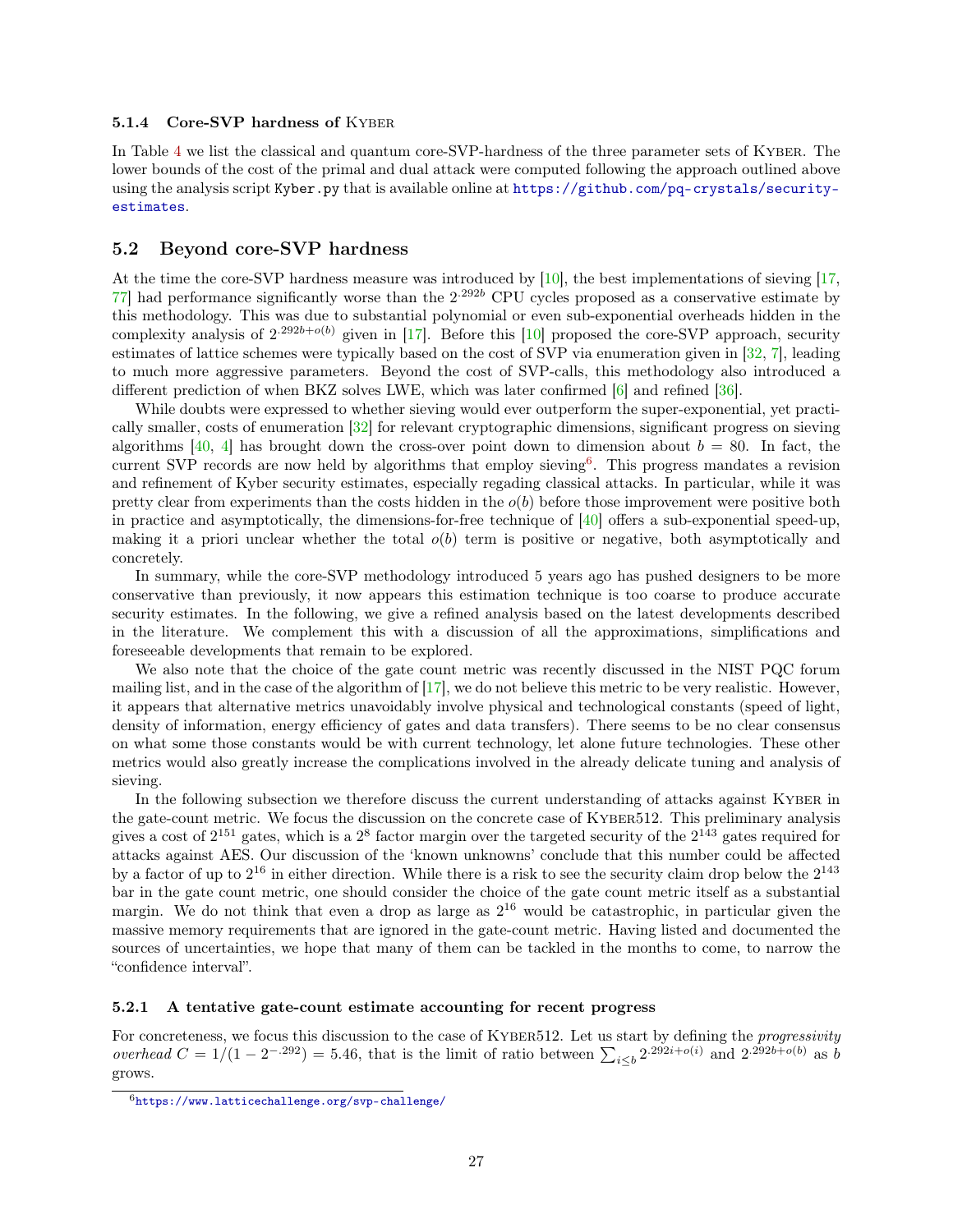<span id="page-27-3"></span>Primal Attack Only. Our first point is that, while the core-SVP hardness methodology suggest that the dual attack is slightly cheaper than the primal one, it is in fact significantly more expensive. Indeed, the analysis of the dual attack of  $[10]$  (repeated above) assumes that one gets exponentially many vectors from sieving in the first block that will be as short as the shortest one. In fact, most of them will have a length  $\sqrt{4/3}$  larger. Furthermore, the assumption that we obtain exponentially many such short vectors is incompatible with some of the latest sieving improvements, specifically the dimensions-for-free techinque from [\[40\]](#page-38-1). We note that the analysis from [\[2\]](#page-35-3), which does not assume those extra short vectors, indeed does predict much larger cost for the dual attack than the primal.

BKZ simulation. The analysis of the BKZ success condition from [\[10,](#page-36-2) [6\]](#page-36-11) is based on the so called geometric-series assumption, an assumption that has several inaccuracies; in particular it misses a "tail" phenomenon [\[99\]](#page-42-9). We instead rely on the simulator provided as part of the leaky-LWE-estimator of [\[36\]](#page-38-2). This simulator uses progressive-BKZ  $[11, 4]$  $[11, 4]$  $[11, 4]$ , which we believe gives somewhat better performance than fixedblock BKZ. It predicts a median success when reaching blocksize  $b = 413$ . Success grows by a factor of 1.373 from  $b = 412$  to  $b = 413$ , which is larger than the cost factor of  $2^{0.292} \approx 1.224$ : aiming at lower blocksize and retrying is not a worthy strategy (it grows even faster for  $b < 412$ ). The overall dimension of the lattice is  $n = 1025.$ 

The cost of progressive BKZ with sieving up to blocksize b is essentially  $C \cdot (n - b) \approx 3340$  times the cost of sieving for SVP in dimension b.

**Dimensions for free.** According to [\[40\]](#page-38-1), the number of "dimensions for free" is  $d_{4f} = \frac{b \ln(4/3)}{\ln(b/(2\pi e)))}$ , which is  $d_{4f} = 37.3$  (or 38, rounding upward). That is, each SVP oracle call in dimension  $b = 413$  will require running sieving in dimension  $b' = b - d_{4f} = 375$ .

We note that [\[4,](#page-35-2) Fig. 5] obtains a few more dimensions for free in practice than [\[40\]](#page-38-1) with two tricks: "on-the-fly lifting" and "pump-down sieves". In practice, this saves a bit of memory  $(2<sup>5</sup>)$ , and has no visible effect on time. The trick at hand is really fit for CPUs (as it uses more floating-point arithmetic), and probably less interesting for implementations in dedicated circuits (which favor XOR-popcounts).

Gate cost of sieving. Recent work [\[5\]](#page-36-5) has proposed an analysis of the cost of sieving with a classical and quantum circuit (with RAM access to data). More specifically, they focus on the analysis of a "AllPairSearch" function, account for exact volumes of spherical caps and wedges, compute explicit gate counts for the innermost loop operations (XOR-popcounts, inner products), and automatically tune parameters to obtain concrete classical and quantum costs. Regarding the best classical algorithm, they conclude with a cost of about  $2^{137.4}$  $2^{137.4}$  $2^{137.4}$  gates for AllPairSearch in dimension  $375.^7$ 

The work in [\[5\]](#page-36-5) is motivated by the quantum/classical speed-up, therefore it does not consider the required number of calls to AllPairSearch. Naive sieving requires a polynomial number of calls to this routine, however this number of calls appears rather small in practice using progressive sieving [\[40,](#page-38-1) [64\]](#page-40-11), and we will assume that it needs to be called only once per dimension during progressive sieving, for a cost of  $C \cdot 2^{137.4}$  gates<sup>[8](#page-27-1)</sup>.

Final gate count. Overall, we conclude with a gate count of

$$
G = (1025 - 413) \cdot C^2 \cdot 2^{137.4} = 2^{151.5}.
$$

We can also estimate the memory requirement following the analysis of  $[5]$ , maybe working under the assumption that each coordinate of a lattice vector used during the sieving can be represented within a byte. Automatizing the above calculations,  $9$  we obtain Table [4,](#page-20-1) summarizing the refined estimates for all three parameter sets.

We also note that a similar refined count of quantum gates seems essentially irrelevant for our security claim: the work of [\[5\]](#page-36-5) concluded that quantum speed-up of sieving are rather tenuous, while the quantum security target for each category is significantly lower than the classical target.

<span id="page-27-0"></span> $7$ This was interpolated from the datafile cost-estimate-list\_decoding-classical.csv from the version of May 2020 of [\[5\]](#page-36-5), available at <https://eprint.iacr.org/eprint-bin/getfile.pl?entry=2019/1161&version=20200520:144757&file=1161.pdf> . This datafile can be extracted from the pdf via the linux tool pdfdetach. Another version of that datafile is more easily accessible at [https://github.com/jschanck/eprint-2019-1161/blob/main/data/cost-estimate-list\\_decoding-classical.](https://github.com/jschanck/eprint-2019-1161/blob/main/data/cost-estimate-list_decoding-classical.csv) [csv](https://github.com/jschanck/eprint-2019-1161/blob/main/data/cost-estimate-list_decoding-classical.csv), and differs from the one we used by less than a bit.

<span id="page-27-1"></span><sup>8</sup>This is using the fact inside BKZ, doing a single pump per SVP instance seems sufficient [\[2\]](#page-35-3), while an isolated SVP instance requires an extra progressive loop, called "work-out" on top of the "pump". That is, an isolated SVP instance should have an extra C factor.

<span id="page-27-2"></span> $9$ Scripts available at <https://github.com/lducas/leaky-LWE-Estimator/tree/NIST-round3>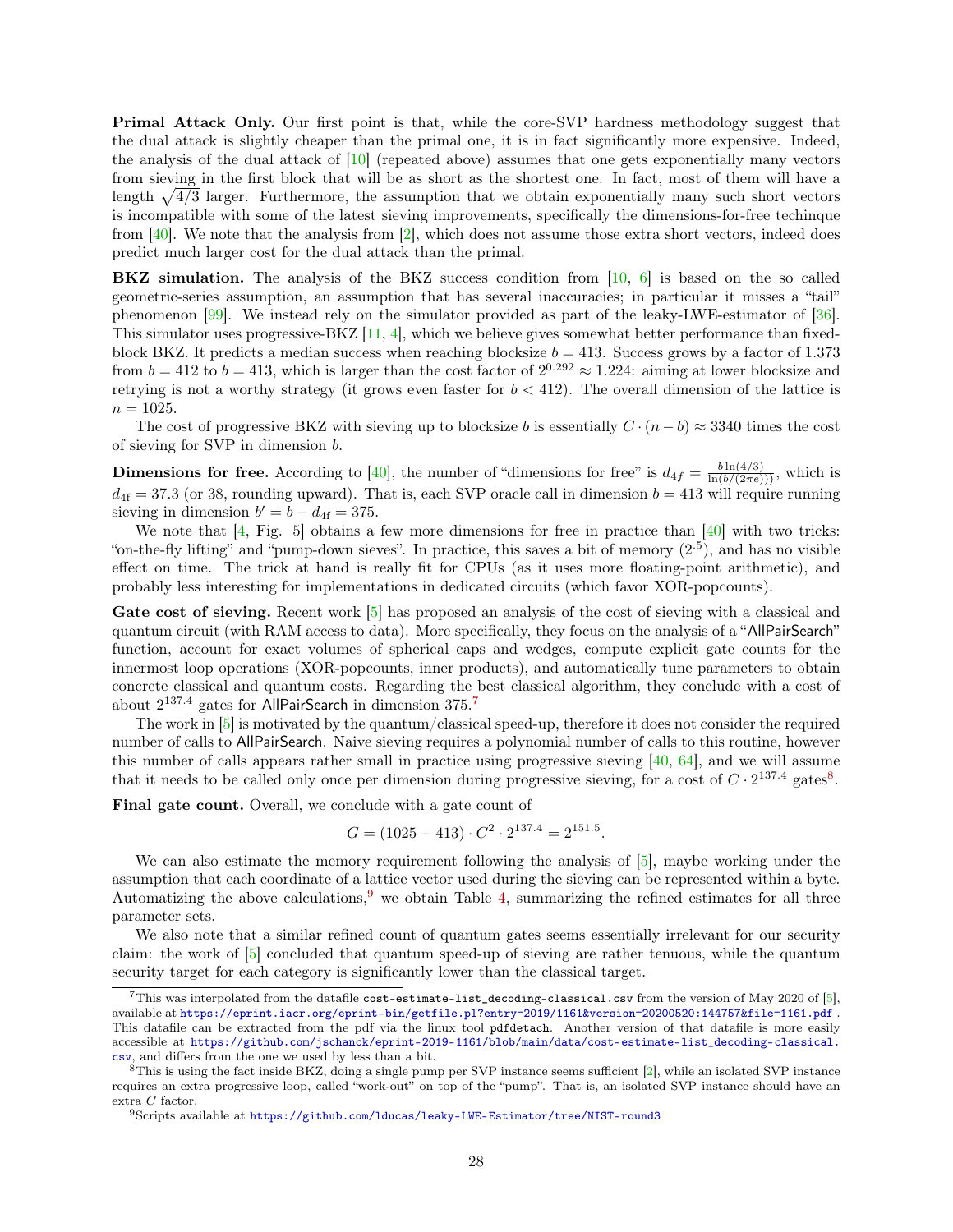### <span id="page-28-2"></span><span id="page-28-0"></span>5.3 Approximations, overheads, and foreseeable improvements

We now propose a list of research direction to refine the best attack or its cost estimation, together with an educated guess of their potential concrete impact. We hope that this list of open problems may motivate the community towards a more informed consensus on the actual cost of lattice attacks, that would apply not only to Kyber, but to all lattice-based candidates in the NIST PQC standardization project.

Q1: Idealized Angles and Lengths. A first approximation made in the concrete analysis of [\[5\]](#page-36-5) is that all vectors have the same length, and therefore that a pair of vectors leads to a reduction precisely if they have an angle below  $\pi/3$ . However, both heuristically and experimentally, this is not exactly true. Indeed, the length of the sum  $||x \pm y||$  may be smaller than max( $||x||, ||y||$ ) despite an angle slightly larger than  $\pi/3$ when  $||x||$  and  $||y||$  differ a bit. Furthermore, implementations such as [\[4\]](#page-35-2) even relax the reduction condition, and perform a reduction  $z \leftarrow x \pm y$  where z is neither x nor y, but the current worst vector of the database.

This approximation and relaxation may explain the discrepancy of about a factor of 8 between the number of vectors required in the analysis  $[5]$  and the experiments up to dimension  $b = 120$  [\[4\]](#page-35-2). However, these reducing pairs at higher angles are a bit harder to detect with near-neighbors-search techniques. Expected influence on memory estimate: A factor of  $2^{-3}$ .

Expected influence on gate-count estimate: A factor between  $2^{-3}$  and  $2^{-1}$ .

Q2: Idealized near-neighbors search. The analysis of [\[5\]](#page-36-5) assumes that the BDGL [\[17\]](#page-36-10) sieve behaves as if the buckets are perfectly uniformly distributed over the sphere; however the actual algorithm [\[17\]](#page-36-10) must resort to some structure in the way these buckets are distributed. The original analysis shows that this structure does not affect the success probability of finding each pair by a factor more than subexponential  $2^{\tilde{O}(\sqrt{b})}$  [\[17\]](#page-36-10). However, this asymptotic analysis may not be that tight, and indeed, preliminary experiments suggest that this success-probability loss may not be so large in practice.

Furthermore, depending on the parametrization, this algorithm has overheads compared to the idealization of  $[5]$ : minimizing memory requirement induces a  $2^{O(b/\log(b))}$  overhead on time, which can in principle be traded for an asymptotically similar memory overhead.

Expected influence on gate-count estimate: A factor of up to  $2<sup>5</sup>$ . (part of which tradeable for more memory)

Q3: Saturation, collisions, and dimensions for free. Another question that affects the concrete performance of the sieving is the delicate choice of when to stop it. In practice the latest implementations  $[40, 4]$  $[40, 4]$  $[40, 4]$ chose to stop the sieving when a fraction  $s = 1/2$  of the expected vectors of length  $\sqrt{4/3} \cdot$  GH has been found.[10](#page-28-1) This means that the success probability of actually solving SVP with dimensions for free can decrease by a factor s (or maybe a bit less because in practice the sieving outputs about 6 times more vectors, the remaining of which are a sligthly longer than  $\sqrt{4/3}$  GH, and also have some probability of lifting to the shortest vector).

On the other hand, stopping the sieving with a larger saturation value s also means that we observe more collisions: a pair does reduces, but result more often in an already known vector, making it useless. This must be compensated by enlarging the database, and/or running more reduction rounds. Preliminary experiments showed that the frequency of collision can be significantly larger than s; this may be explained by repeated reduction of the same pair, and the fact that the database tends to not be uniform over the ball, and biased toward shorter vectors.

Expected influence on gate-count estimate: A factor between  $2^{-1}$  and  $2^2$ .

Q4: Number of calls to AllPairSearch. The number of calls to AllPairSearch at each step of Progressive Sieving was assumed to be 1. This could be tested experimentally. It is not unthinkable that this is in fact a fractional number less than 1, as, in progressive-sieving, the previous calls in lower dimension may already provide a close to target set of vectors. Preliminary experiments suggest 1/3 or 1/2 in very small dimensions; these experiments have been carried without NNS to avoid interference, and deserve to be extended. Expected influence on gate-count estimate: A factor between  $2^{-2}$  and  $2^2$ .

Q5: Routing and Congestion (from RAM to circuit). As far as we understand, the sieving circuit studied in [\[5\]](#page-36-5) still considers RAM access, which, even in the gate count model, and without considering speed-of-light delays easily underestimates cost. For example, once it has been determined in which bucket

<span id="page-28-1"></span><sup>&</sup>lt;sup>10</sup>Here, GH denote the expected length of the shortest vector according to the Gaussian Heuristic.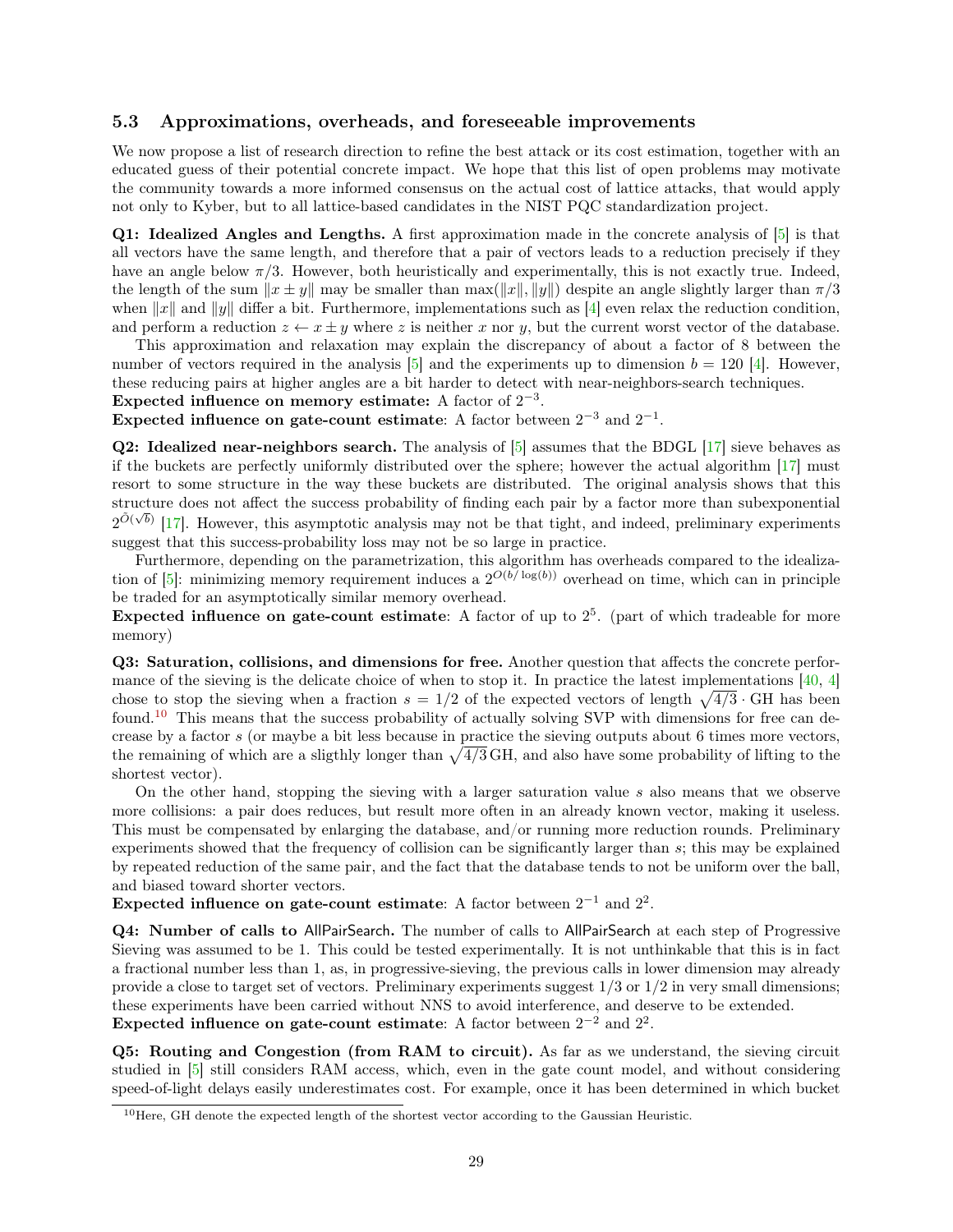<span id="page-29-1"></span>a vectors belongs, there must be some routing logic to send it there; if there are  $2<sup>x</sup>$  addresses, then the sent bits must traverse at least  $O(x)$  gates. This gets quite more involved as several cores may want to send data to the same bucket at the same time, inducing overheads for queuing logic and/or packet drops. Extra logistic costs are also required in the bucket itself, and if the targeted bucket size is small, variations in the actual numbers of vectors that reach a bucket may induce further overheads or packet drops.

Such logistic costs can be partially mitigated by re-tuning the algorithm: if, once bucketed, data is used often enough, these overheads will become negligible. However, making buckets larger negatively impacts algorithmic performance in the RAM model, and despite mitigation, some loss seems unavoidable. We note that the current parametrization from [\[5\]](#page-36-5) suggests to target an average bucket size of 32 in the relevant dimensions, leading to each bit of data being used in 32 many XOR-popcounts. We do not think that this parametrization makes logistic overheads negligible.

Expected influence on gate-count estimate: A factor between  $2^2$  and  $2^8$ .

Q6: Beyond the gate-count metric. While we mostly stick to the gate-count metric in this discussion, we note that the previous research question Q5 might be naturally paired with a similar study in other metrics, maybe having physical and technological constants as parameters. In particular, we would like to mention an ongoing implementation of Sieving with GPU [\[41\]](#page-38-5), for which optimal performances are reached for quite large bucket-size (say  $2^{15}$ ), and this despite using a single computation server (i.e., one is limited by RAM to GPU-RAM bandwidth, and not network bandwidth).

Q7: Refined BKZ strategies. We note that there are ways to refine a bit the (progressive) BKZ strategy used in the simulator of [\[36\]](#page-38-2). Indeed, a standard idea [\[68\]](#page-40-12) is to run a single SVP call in a dimension that is considerably larger than the BKZ blocksize after the BKZ preprocessing, in the hope to partially amortize the  $(n - b) \cdot C$  factor. While this has been used for sieving in practice [\[4\]](#page-35-2) on LWE challenges, a precise analysis of the gains in large dimensions is still missing. We note that this is a time-memory trade-off, as this last SVP call will require more memory than the BKZ pre-processing.

Another folklore idea which remains to be documented and quantified, is to try to swap the "heads" and "tails" of the BKZ profile [\[99\]](#page-42-9), by instead running dual-BKZ as the pre-processing.

One could also tweak the progressive steps of the blocksize in progressive-BKZ, but our preliminary experiments with the simulations of [\[36\]](#page-38-2) was not suggesting that significant gains are to be expected there. Expected influence on gate-count estimate: A factor between  $2^{-8}$  and  $2^{-2}$ .

Q8: Module-BKZ in practice. It is known that sieving in cyclotomic/cyclic ideal lattices can benefit from speed-ups and memory gain, namely a factor d can be saved on memory, and a factor between  $O(d)$ and  $O(d^2/\log d)$  can be gained depending on whether Near Neighboor Search techniques are used or not. Namely, the symmetries of those lattices allows to get of full orbit of d vectors of the same length for the price of 1.

In principle, the same gains apply to module lattices of dimension  $b = kd$ , growing with the module dimension d. It was mentioned on the NIST pqc-forum<sup>[11](#page-29-0)</sup> that a module variant of BKZ could exists, and therefore that its internal SVP oracle could benefit from symmetries. This is confirmed by the theoretical work of  $[80]$ .

However, there are numerous issues that are likely to prevent substantial gain from this approach. The first one is that one is now very constrained in terms of blocksize: to run module-BKZ with blocksize b on Kyber, one must rely on a sub-module structure of dimension  $d = \gcd(b, 256)$ . This may force one to over or undershoot the optimal block-size for the attack, and leaves less flexibility, especially for progressivity both at the sieving and BKZ levels. This is even more constraining in combination with the dimension for free, where, as far we can see, one would require both the sieving and the lift context to be aligned with the module structure:  $d = \gcd(b, d_{4f}, 256)$ . It is also not clear whether, for the same block-size, module-BKZ would give a basis perfectly as good as a BKZ, given that the basis is now constrained by the module structure. One will also need to adjust Kannan embedding to the module structure, which increases the overall dimension of the lattice by d rather than by 1.

Expected influence on gate-count estimate: A factor between  $2^{-4}$  and at most  $2^{0}$ .

Summary. Combining all the discussion above, it appears that further refinements of the analysis of various aspect of sieving, as well as some foreseeable algorithmic improvements, the estimates may move by a factor

<span id="page-29-0"></span><sup>11</sup><https://groups.google.com/a/list.nist.gov/g/pqc-forum/c/JXN9NWGt9Ys/m/37tgAlU7DAAJ>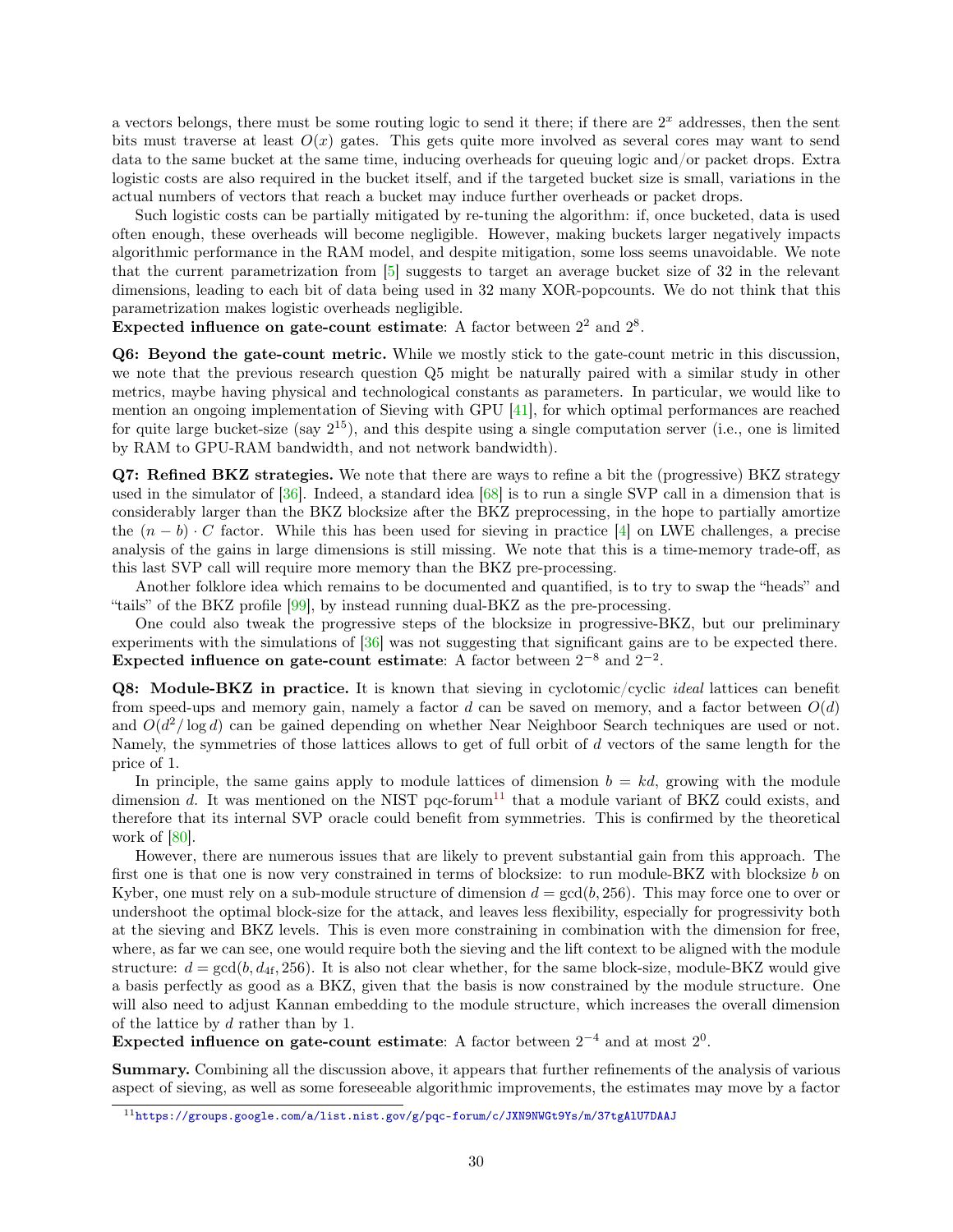<span id="page-30-3"></span>somewhere between  $2^{-16}$  and  $2^{14}$ . Again, we hope that at least some of these research directions will soon be documented and elucidated, narrowing down this confidence interval. We recall that they essentially affect all lattice-based candidates in similar way (except maybe Q8).

#### <span id="page-30-0"></span>5.3.1 Algebraic attacks.

While the best known attacks against the MLWE instance underlying KYBER do not make use of the structure in the lattice, we still discuss the current state of the art of such attacks. Most noticeably, several recent works propose new quantum algorithms against Ideal-SVP [\[44,](#page-38-6) [30,](#page-37-11) [21,](#page-37-12) [34,](#page-38-7) [35\]](#page-38-8), i.e., solving the shortest vector problem in ideal lattices. The work of [\[35\]](#page-38-8) mentions obstacles towards a quantum attack on Ring-LWE from their new techniques, but nevertheless suggests using Module-LWE, as it plausibly creates even more obstacles. In [\[1\]](#page-35-4), Albrecht and Deo establish a reduction from MLWE to RLWE, whose implication is that a polynomial-time algorithm against RLWE with certain parameters would translate to a polynomial-time algorithm against MLWE. In practical terms, however, this attack has a significant slow-down (and this is not just due to the proof) as the dimension of the module increases. This does suggest that increasing the dimension of the module may make the scheme more secure in concrete terms. In particular, going through this reduction to attack Kyber768 would lead to an RLWE problem with quite large modulus and error  $(q' = q^3, \varsigma' > q^2\varsigma)$ , and therefore require the attacker to consider more than 1 sample: the underlying lattice remains a module with a rank strictly larger than 2.

## <span id="page-30-1"></span>5.4 Attacks against symmetric primitives

All symmetric building blocks of KYBER are instantiated with functions derived from Keccak [\[20\]](#page-37-5). In the deterministic expansion of **A** from  $\rho$  we essentially need SHAKE-128 to produce output that "looks uniformly" random" and does not create any backdoors in the underlying lattice problem. In the noise generation we require that concatenating a secret and a public input and feeding this concatenation to SHAKE-256 as input results in a secure pseudorandom function. Breaking any of these properties of SHAKE would be a major breakthrough in the cryptanalysis of SHAKE, which would require replacing SHAKE inside Kyber by another XOF.

The security proofs model SHAKE-128, SHA3-256, and SHA3-512 as random oracles, i.e., they are subject to the standard limitations of proofs in the (quantum-)random-oracle model. Turning these limitations into an attack exploiting the instantiation of XOF, H, or G with SHAKE and SHA3 would again constitute a major breakthrough in the understanding of either Keccak or random-oracle proofs in general.

## <span id="page-30-2"></span>5.5 Attacks exploiting decryption failures

In Theorems [2](#page-19-2) and [3](#page-19-3) we see that decryption failure probability plays a role in the attacker's advantage: in the classical context in the term  $4q_{RO}\delta$  and in the quantum context in the term  $8q_{RO}^2\delta$ , where  $q_{RO}$  is the number of queries to the (classical or quantum) random oracle.

Attacks exploiting failures. This term in the attacker's advantage is not merely a proof artifact, it can be explained by the following attack: An attacker searches through many different values of m (see line [1](#page-5-6) of Alg. [8\)](#page-9-3) until he finds one that produces random coins r (line [3](#page-5-4) of Alg. [8\)](#page-9-3) that lead to a decapsulation failure, which will give the attacker information about the secret key. In the quantum setting the search through different values of m is accelerated by Grover's algorithm, which explains the square in the term  $q_{RO}^2$ . With this attack in mind note that with  $2^{64}$  ciphertexts (cmp. Section 4.A.2 of the Call for Proposals), there is a chance of  $2^{-100}$  of a decapsulation failure in KYBER768 without any particular effort by the attacker.

To understand what exactly this means for attacks against Kyber, we need to address the following two questions:

- 1. How hard is it for an attacker to trigger a Kyber decapsulation failure?
- 2. How hard is it for an attacker equipped with a ciphertext triggering a failure to mount a successful attack against Kyber?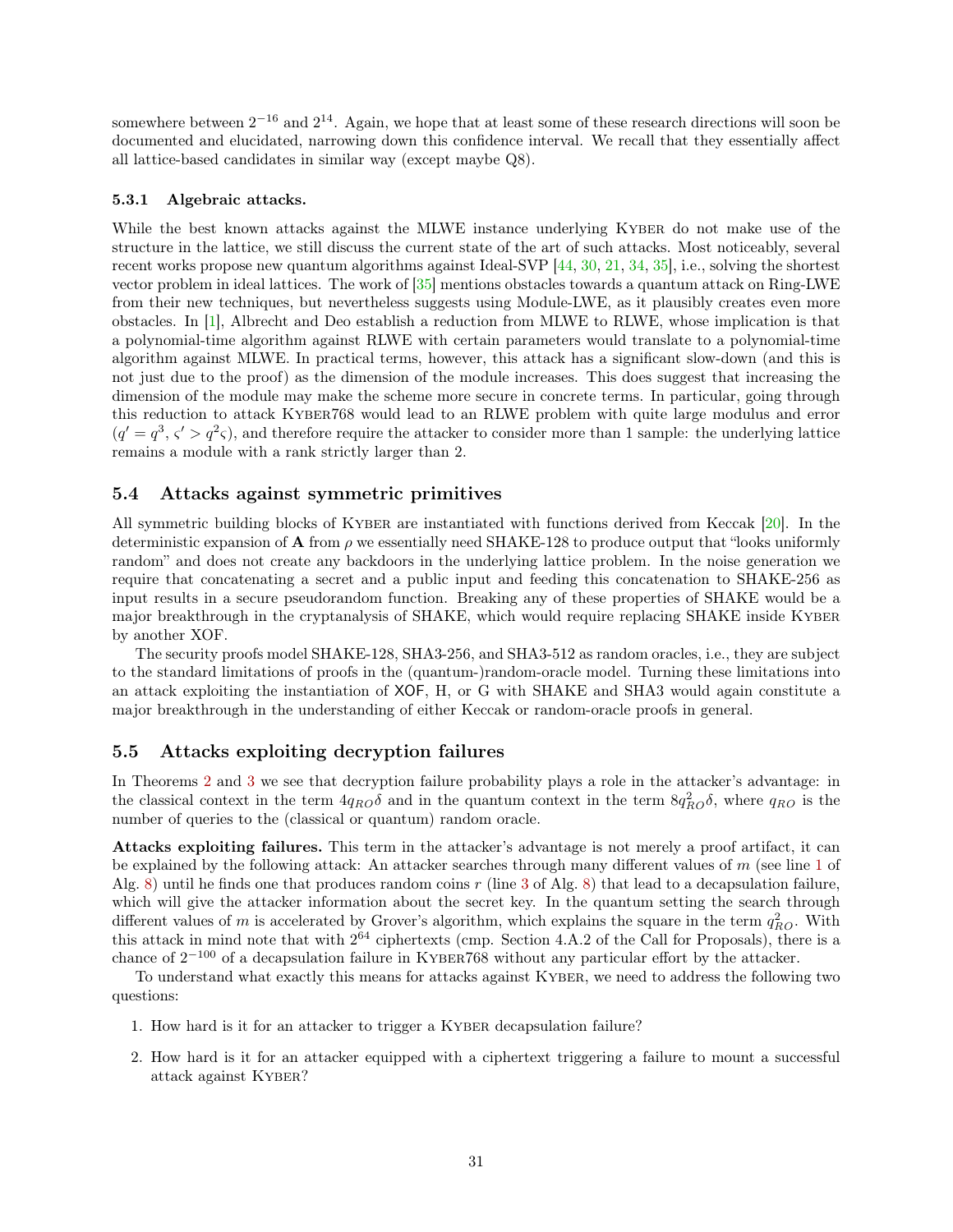<span id="page-31-4"></span>Regarding the first question, the naive approach of an attacker is to try random ciphertexts, which has a success probability of  $q_d\delta$ , where  $q_d$  is the number of decapsulation queries. In the classical randomoracle model, the cost of an attack exploiting failures will also never get lower than that, as it matches the information-theoretic success probability.

#### Failure boosting using Grover.

A quantum attacker can try to use Grover search to precompute values of m that have a slightly higher chance to produce a failure. The efficacy of Grover search is limited by the fact that an attacker cannot determine offline whether a given value of m, or more specifically, the derived values  $\bf{r}$  (line [9](#page-5-7) of Alg. [5\)](#page-8-0) and e<sup>1</sup> (line [13](#page-5-8) of Alg. [5\)](#page-8-0), produce a decapsulation failure. The reason is that the probability of decapsulation failures largely depends on the products  $s^T e_1$  and  $e^T r$  and the attacker does not know (the signs of) the coefficients of s and e.

**Original KYBER analysis.** The original KYBER submission document gave an analysis of a particular strategy for using Grover's algorithm to search for values of m that produce  $e_1$  and r with above-average norm. Intuitively, the larger these values are, the bigger the probability of a decryption failure. The gain achieved through such an approach is, however, limited due to the fact that the distribution of a high-dimensional Gaussian is tightly concentrated around its expected value, while that of a 1-dimensional Gaussian is not as tightly concentrated around its mean. We present this original analysis below, focusing on KYBER768, which has failure probability of  $2^{-164}$ , for concreteness:

The polynomial pair  $(e_1, r)$  can be seen as a vector in  $\mathbb{Z}^{1536}$  distributed as a discrete Gaussian with standard deviation  $\sigma = \sqrt{\eta_1/2} = 1$  (because  $\eta_1 = \eta_2$ ). By standard tail bounds on discrete Gaussians [\[14\]](#page-36-12), we know that an m-dimensional vector **v** drawn from a discrete Gaussian of standard deviation  $\sigma$  will satisfy

<span id="page-31-3"></span>
$$
\Pr[\|\mathbf{v}\| > \kappa \sigma \sqrt{m}] < \kappa^m \cdot e^{\frac{m}{2}(1-\kappa^2)},\tag{11}
$$

for any  $\kappa > 1$ .

So for example, the probability of finding a vector which is of length  $1.33 \cdot \sigma$ √ 1536 is already as small as  $2^{-220}$ . Even if Grover's algorithm reduces the search space and increases the probability to  $2^{-110}$ , finding such a vector merely increases the chances of getting a decryption error; and the probability increase is governed by the tail-bounds for 1-dimensional Gaussians<sup>[12](#page-31-0)</sup>. For any vector **v**, if **z** is chosen according to a Gaussian with standard deviation  $\sigma$ , then for any  $\kappa$ ,

<span id="page-31-2"></span>
$$
\Pr(\langle \mathbf{z}, \mathbf{v} \rangle) > \kappa \sigma \|\mathbf{v}\| \le 2e^{-\kappa^2/2}.\tag{12}
$$

If originally, the above probability is set so that decryption errors occur with probability  $\approx 2^{-160}$ , then  $\kappa \approx 15^{13}$  $\kappa \approx 15^{13}$  $\kappa \approx 15^{13}$  If the adversary is then able to increase  $\|\mathbf{v}\|$  by a factor of 1.33 (by being able to find larger  $(e_1, r)$ , then we can decrease  $\kappa$  by a factor of 1.33 to  $\approx 11.25$  in [\(12\)](#page-31-2), which would still give us a probability of a decryption error of less than  $2^{-90}$ . However, finding such a large v would take at least  $2^{110}$  time, which would make the whole attack cost at least  $2^{200}$ .

Of course one can try to find a slightly smaller v in the first step so that the entire attack takes less time. If Grover's algorithm really saves a square-root factor, then the optimal value is  $\approx 1.05$  for  $\kappa$  in [\(11\)](#page-31-3), which would allow us to lower  $\kappa$  by a factor of 1.05 in [\(12\)](#page-31-2) to 15/1.05  $\approx$  14.28, and would still give a total time to find one decryption error  $\approx 2^{-150}$ . This makes the attack completely impractical.

Different approaches since 2017. Since the original analysis of failure boosting against KYBER, multiple works have considered multiple aspects of this topic  $[37, 42]$  $[37, 42]$  $[37, 42]$ . The latest work on this topic is  $[22]$ , considers using Grover's algorithm to produce a strategic set of decryption query points which results in a higher chance of triggering a decryption failure when the number of decryption queries is limited, as in the NIST Call for Proposals. The overall running time is, however, not less than in the above attack, which didn't restrict itself with a limit on the number of decapsulation queries.

<span id="page-31-0"></span> $12$ The decryption noise is generated as an inner product of two vectors, and the distribution of this inner product closely resembles the Gaussian distribution.

<span id="page-31-1"></span> $13$ The above formula only roughly approximates how the decryption error is calculated where  $\bf{z}$  corresponds to the secret key (s, e). We should also point out that a part of the decryption error in Kyber is caused by the rounding function Compress, which the adversary has no control over. Therefore this attack will be even less practical than what we describe.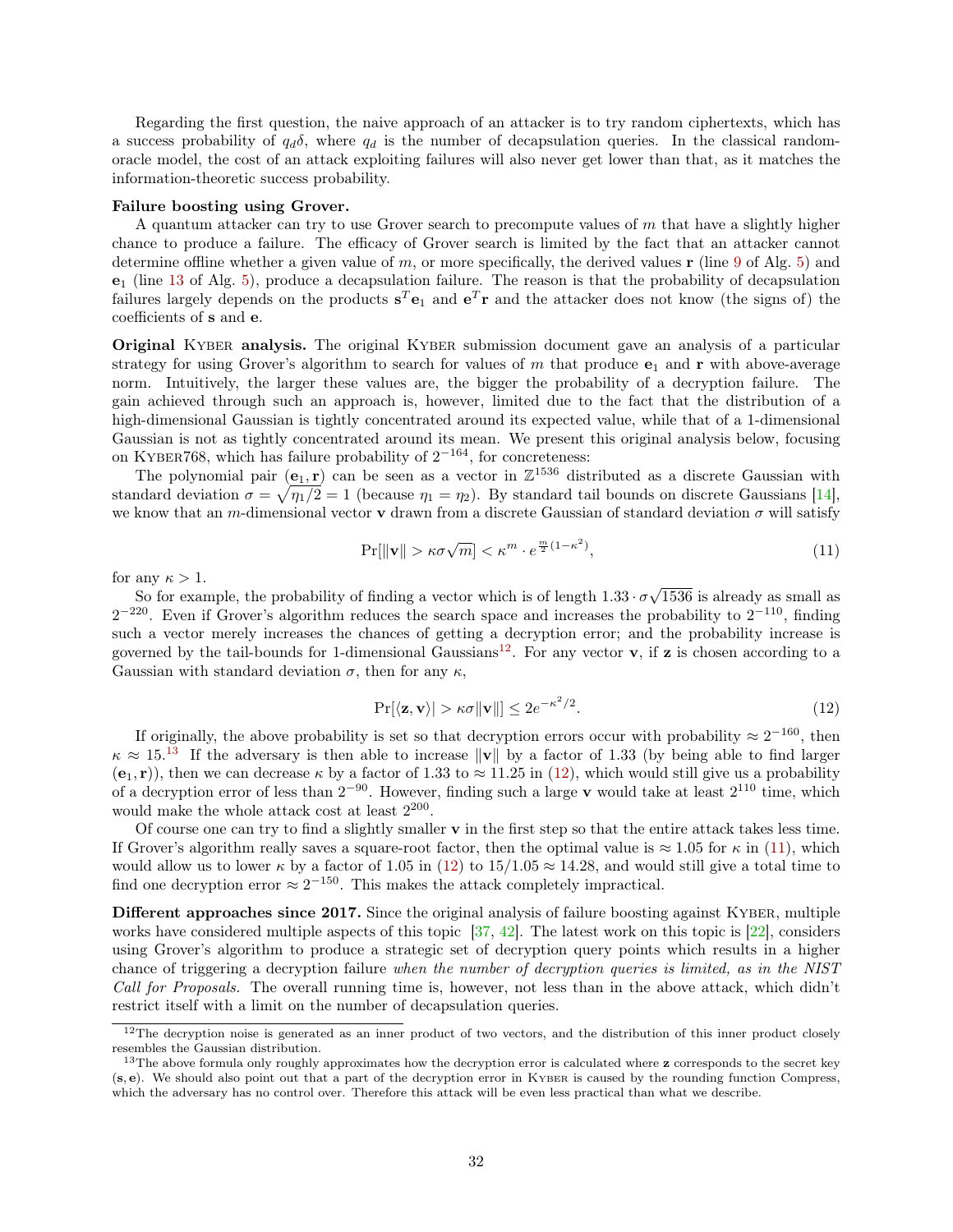<span id="page-32-5"></span>From one to multiple failures. The original KYBER submission document also discussed that an attacker may need more than a single failure to mount a key-recovery attack. For example, the work of [\[46\]](#page-39-12) required up to 4000 failures, which may suggest that the number of online queries required for a successful attack against KYBER increases by a factor of  $\approx 2^{12}$ . However, recent work [\[43\]](#page-38-11) proposed an adaptive strategy, which uses previous failures to significantly lower the cost of the next one. This *directional failure boosting* technique reduces the cost of the full attack to barely more than the cost of triggering the first failure. This means that the answer to the second question in the beginning of this subsection is that one should be on the safe side and make sure that it's hard to trigger even one failure.

Multitarget attacks using failures. Despite the limited gain, an attacker could consider using Grover's algorithm to precompute values of m that produce  $\bf{r}$  and  $\bf{e}_1$  with large norm and then use this precomputed set of values of m against many users. This multi-target attack is prevented by hashing the public key  $pk$ into the random coins r and thereby into **r** and  $e_1$  (line [3](#page-5-4) of Alg. [8\)](#page-9-3).

# <span id="page-32-0"></span>6 Advantages and limitations

# <span id="page-32-1"></span>6.1 Advantages

In addition to the very competitive speeds, small parameters, and being based on a well-studied problem, the unique advantages of KYBER are:

- Ease of implementation: Optimized implementations only have to focus on a fast dimension-256 NTT and a fast Keccak permutation. This will give very competitive performance for all parameter sets of Kyber.
- Scalability: Switching from one KYBER parameter set to another only requires changing the matrix dimension (i.e., a #define in most C implementations), the noise sampling, and the rounding of the ciphertext via different parameters to the  $Compress_q$  function.

We will now give a brief comparison of KYBER to other types of post-quantum schemes (that we are aware of) and, more importantly, to other manners in which lattice-based schemes could be instantiated.

# <span id="page-32-2"></span>6.2 Comparison to SIDH

An interesting alternative to lattice-based KEMs is supersingular-isogeny Diffie-Hellman (SIDH) [\[57\]](#page-39-13). The obvious advantage of SIDH is the sizes of public keys and ciphertexts that—with suitable compression [\[33\]](#page-38-12) are about a factor of 3 smaller than KYBER's public keys and ciphertexts. The downside of SIDH is that it is more than 2 orders of magnitude slower than Kyber. The scheme is also rather new, which makes it hard to make definitive comparisons. In the coming years, both implementation speeds and (quantum) attacks against SIDH can improve which may result in faster schemes and/or larger parameters.

# <span id="page-32-3"></span>6.3 Comparison to code-based KEMs

When considering code-based KEMs, one needs to distinguish the "classical" McEliece and Niederreiter schemes based on binary Goppa codes, and schemes with a less conservative (but more efficient) choice of code. A KEM based on binary Goppa codes can reasonably claim to be a very conservative choice of post-quantum primitive; however, its deployment will, in many scenarios, be hampered by massive publickey size and key-generation time. Less conservative choices, like quasi-cyclic medium-density parity-check (QC-MDPC) codes, are a closer competition in terms of performance but suffer from the fact that for efficient parameters at high security levels they do not achieve (provably) negligible failure probability, which precludes their use in CCA-secure KEMs.

# <span id="page-32-4"></span>6.4 Comparison to other lattice-based schemes

There are certain design choices that one can make when designing lattice-based schemes, some of which can have significant effects on the efficiency of the resulting scheme and on the underlying security assumption.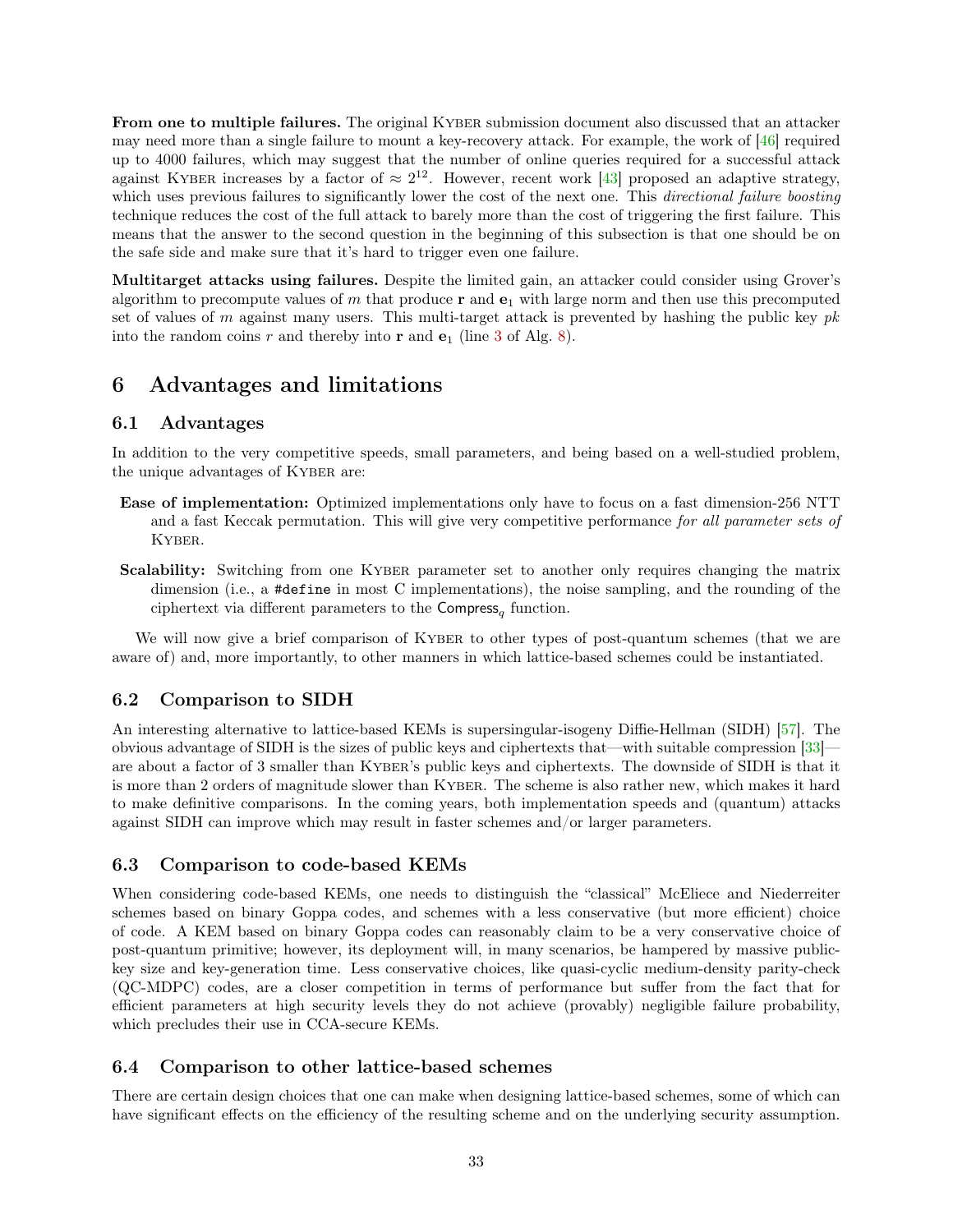<span id="page-33-4"></span>Below we list the most important ones and explain the advantages / disadvantages of them versus what we chose for Kyber.

#### <span id="page-33-0"></span>6.4.1 Schemes that build a KEM directly

The KYBER KEM is constructed by encrypting a random message using the LPR encryption [\[72\]](#page-40-1) (with "bit-dropping"). Another approach one could take is directly building a KEM using the slightly different ideas described in [\[39,](#page-38-13) [86\]](#page-41-8). The advantage of the constructions in [\[39,](#page-38-13) [86\]](#page-41-8) over our approach is that if one were to construct a CPA-secure KEM transmitting a b-bit key, then the ciphertext would be b bits shorter, which is about a  $3\%$  saving for typical parameters [\[69\]](#page-40-13). If, however, one wishes to construct a CCA-secure KEM like KYBER, then this advantage disappears since transformations from CPA-secure KEMs to CCAsecure ones implicitly go through a CPA-secure encryption scheme, which will result in adding b bits to the KEM. This is why, in Kyber, we simply use the LPR encryption scheme (instead of the CPA-secure key encapsulation) to define KYBER.CPAPKE, and then use this as a building block to construct the IND-CCA2secure KEM Kyber.CCAKEM. Since there is virtually no difference between the two approaches, we will not draw a distinction between schemes constructed in either manner throughout the rest of this section.

#### <span id="page-33-1"></span>6.4.2 LWE based schemes

If one does not want to use any algebraic structure in the LWE problem (i.e. if one takes the MLWE problem over the ring  $\mathbb{Z}$ ), then there are two possibilities for constructing encryption or key-exchange schemes. The first approach makes the public key and the secret key very large (on the order of Megabytes), while keeping the ciphertext at essentially the same size as in Kyber. This type of scheme is the [\[88\]](#page-41-9) version of the original Regev scheme from [\[94\]](#page-42-0). Because of the very large public-key size, this scheme would be extremely inefficient as a key exchange. A scheme more amenable to key exchange is [\[23\]](#page-37-1), whose public key and ciphertext sizes are both approximately 11 KB each, which is approximately 10 times larger than in Kyber. The running time of each party is also larger by a factor of at least 10. In short, LWE-based schemes do not have any ring structure but are an order of magnitude slower and larger than Kyber. They are good back-up schemes in case algebraic structure in lattice schemes could somehow be devastatingly exploited by attackers.

#### <span id="page-33-2"></span>6.4.3 Ring-LWE based schemes

The other extreme in the LWE design space are Ring-LWE (RLWE) schemes based on [\[72\]](#page-40-1) (e.g., [\[10\]](#page-36-2)). RLWE is a special case of the MLWE problem where the width of the matrix  $\bf{A}$  over the ring  $R$  is always 1 (and typically, its height would be 2 for a PKE or KEM scheme). Varying the hardness of an RLWE scheme therefore requires to change the dimension of the ring, whereas in Kyber, the ring is always the same and the dimension of the module is being varied. As we mentioned above, one advantage of the approach we chose for KYBER is that we only need to have one good implementation for operations over the ring; varying the dimension of the module simply involves doing more (or fewer) of the same ring operations. Changing the ring, on the other hand, would require completely re-implementing all the operations.

Another advantage of working with a constant-degree "small" ring is that it enables more fine-grained tradeoffs between performance and security. The simplest and most efficient way of implementing RLWE is to work over rings  $\mathbb{Z}[X]/(X^n + 1)$  where n is a power of 2. Since n is the only parameter that determines the efficiency and security of RLWE schemes, limiting it to powers of 2 may require overshooting the needed security bound. For example, the dimension of KYBER768 is not reachable. One could of course work directly modulo a polynomial of any desired degree (with the main restriction being that it has to be irreducible over  $\mathbb{Z}$ ), but then the security would decrease slightly due the geometry of non-power-of-2 number fields (see [\[75,](#page-41-10) [76\]](#page-41-11)).

The one advantage of RLWE over KYBER is that if **A** is a  $k \times k$  matrix, then extracting it from a seed requires k times more XOF output than for a  $1 \times 1$  matrix.

#### <span id="page-33-3"></span>6.4.4 NTRU

When compared to KYBER, NTRU [\[54\]](#page-39-2) has all the advantages and disadvantages of RLWE, but in addition has two further negative points against it. First NTRU key generation is considerably more expensive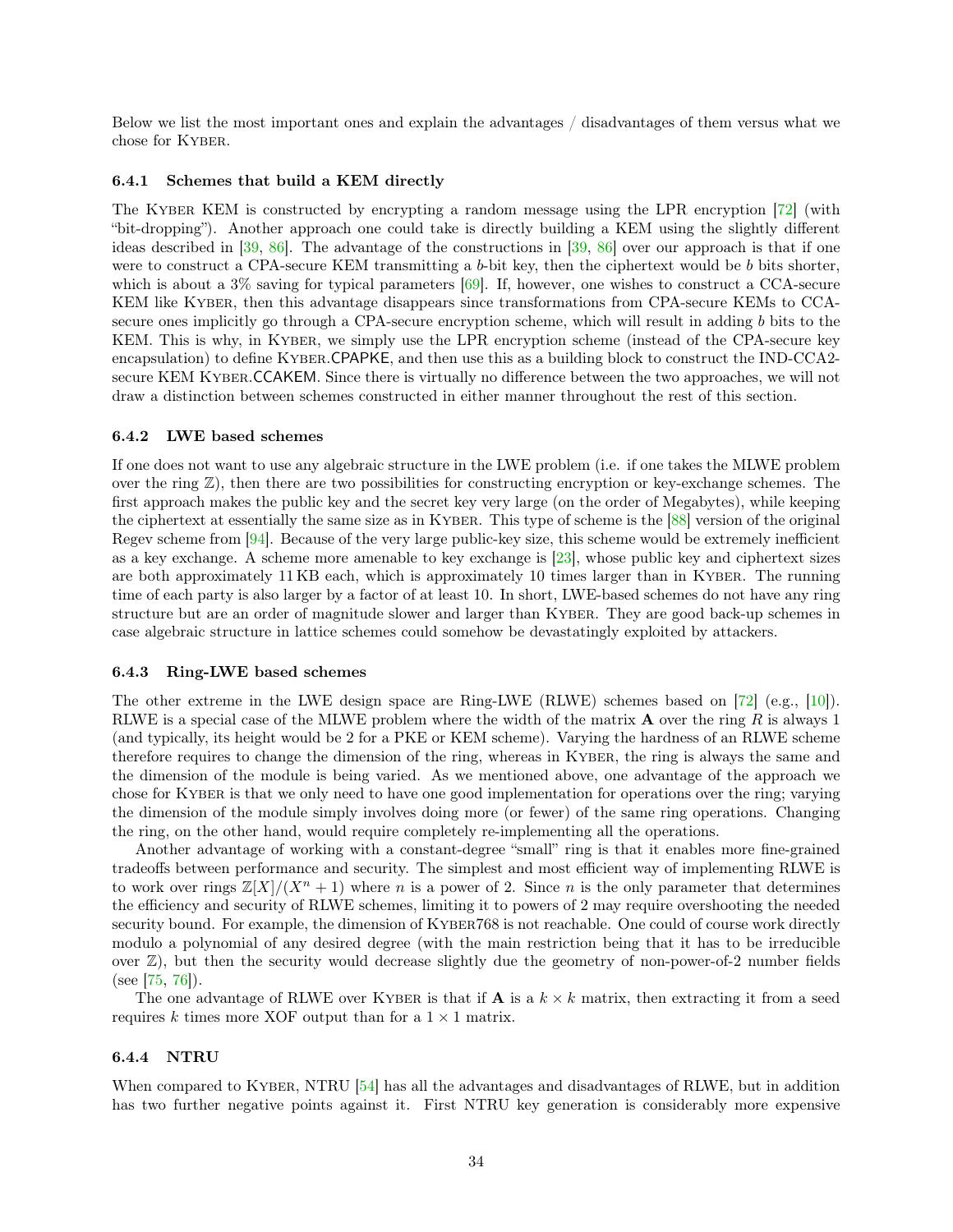<span id="page-34-3"></span>than in RLWE when the ring does not support NTT. The reason is that NTRU key generation requires polynomial division, whereas RLWE key generation requires only multiplication (if the ring supports NTT, then division is not much slower than multiplication). The second possible downside of NTRU is that the geometry of its underlying lattice leads to attacks that do not exist against RLWE or MLWE schemes [\[61\]](#page-40-14). While this property does not seem to aid in attacks against the small parameters that are used for defining NTRU cryptosystems, it may point to a possible weakness that could be further exploited. The one possible advantage of using NTRU is a small performance advantage during encryption (encapsulation), but given the disadvantages we do not consider this a good tradeoff. Furthermore, it is not possible to define an efficient version of "Module-NTRU" that would allow for the advantages of Kyber described above in Section [6.1.](#page-32-1)

## <span id="page-34-0"></span>6.4.5 Different Polynomial Rings

One could consider using KYBER with a ring that is not  $\mathbb{Z}[X]/(X^n + 1)$ . An argument that could be made for using different rings is that the rings currently used in KYBER have algebraic properties (e.g., subrings, large Galois groups, etc.) which may be exploited in attacks. We choose to work with  $\mathbb{Z}[X]/(X^n + 1)$  for the following reasons:

- From a performance perspective, there is no serious competition; the NTT-based multiplication supported by the parameters we chose for KYBER is at the same time very memory efficient and faster than any other algorithm for multiplication in polynomial rings.
- Lattice-based schemes using the ring  $\mathbb{Z}[X]/(X^n + 1)$  have been studied since at least [\[70\]](#page-40-5). When the noise vectors are chosen as specified in [\[72\]](#page-40-1), there have been no improved attacks against RLWE (or MLWE) that use the underlying algebraic structure [\[87\]](#page-41-12). Furthermore, being based on MLWE, the algebraic structure of Kyber is very different from that which was exploited in the attacks against *ideal* lattices in  $[21, 34, 35]^{14}$  $[21, 34, 35]^{14}$  $[21, 34, 35]^{14}$  $[21, 34, 35]^{14}$  $[21, 34, 35]^{14}$  $[21, 34, 35]^{14}$  $[21, 34, 35]^{14}$  $[21, 34, 35]^{14}$  – we emphasize that the lattice problems underlying the hardness of KYBER are not ideal lattices.
- Some of the additional algebraic structure of  $\mathbb{Z}[X]/(X^n + 1)$  is actually *helpful against* certain possible attack vectors. As a simple example, it can be proven that when  $X^n + 1$  (almost) fully splits modulo q, there do not exist polynomials in the ring that have small norm and many zeros in the NTT representation—the existence of such polynomials for any  $q$  would weaken the security of MLWE. Along the same lines, it can also be shown that  $X^n + 1$  does not have any factors (modulo q) of small degree and small norm. For example, all (of which there are exponentially-many in  $n$ ) factors of degree  $n/2$  have  $\ell_2$ -norm at least  $\sqrt{q}$ . This prevents attacks that map the MLWE instance to a lower-dimensional sub-ring without increasing the errors by too much.
- Finally,  $\mathbb{Z}[X]/(X^n + 1)$  is one of the most widely studied, and best understood, rings (along with other cyclotomic rings) in algebraic number theory. The fact that no attacks have been found against its use for cryptosystems like KYBER makes it a much more conservative choice than some ring that is harder to analyze and may show weaknesses only after many more years of study.

### <span id="page-34-1"></span>6.4.6 Deterministic Noise.

Instead of adding noise  $e, e_1$ , and  $e_2$ , one can add "deterministic" noise by simply dropping bits. This is the basis behind the "Learning with Rounding" (LWR) problem [\[15\]](#page-36-3), which for certain parameters is as hard as the LWE problem. We believe that asymptotically this is a sound approach, but the number of bits that can be dropped before significant decryption error is introduced is not very large ( $\approx 2$  or 3). Relying on just this assumption adds algebraic structure and may allow for a possibility of slightly improved attacks against the scheme. For this reason, and the fact that generating noise is not a particularly costly operation, we did not choose to potentially weaken the scheme to save a little time or have slightly shorter outputs.

<span id="page-34-2"></span><sup>&</sup>lt;sup>14</sup>Also, like the attacks against NTRU, these do not apply for the small parameters used public key encryption schemes.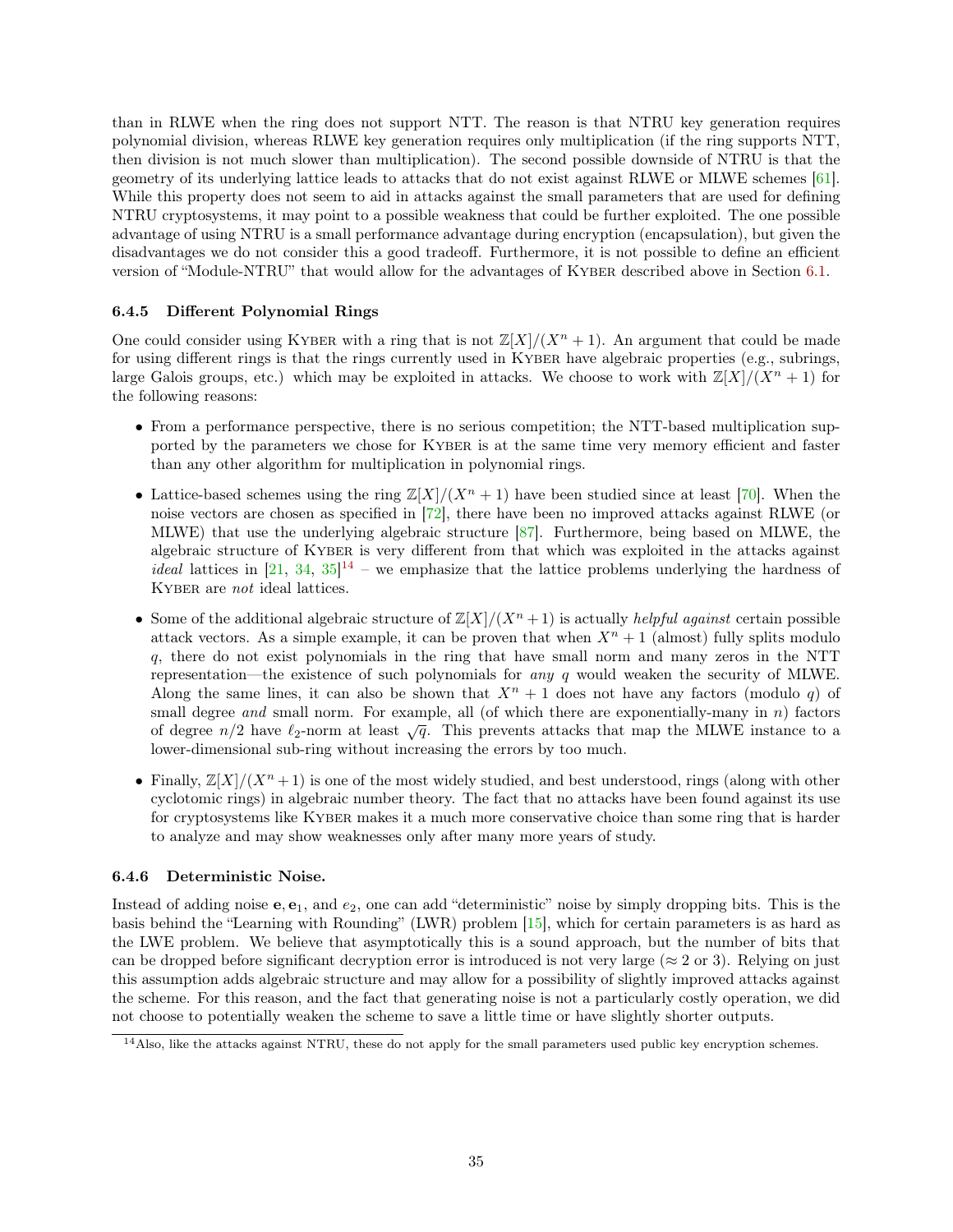# <span id="page-35-5"></span><span id="page-35-0"></span>7 Brief discussion of relevant results since Nov. 2017

In this section we briefly reference and comment on results relevant to KYBER that were published after the original NIST PQC submission deadline in November 2017.

"small KYBER". The idea of decreasing the modulus q from  $q = 7681$  to  $q = 3329$  for KYBER was already present in [\[100\]](#page-42-10); the paper refers to the resulting parameter set as "small-Kyber". Other parameters chosen in small-KYBER are different than what we describe in this round-2 update; in particular, small-KYBER does not eliminate the public-key compression. More importantly, the polynomial multiplication using the NTT algorithm is different in small-Kyber. Our multiplication algorithm uses the NTT algorithm to compute the decomposition of polynomials  $a_i \in \mathbb{Z}_q[X]/(X^{256} + 1)$  as

 $(a_i \mod X^2 - r_1, \ldots, a_i \mod X^2 - r_{128}),$ 

and multiplication is performed using pointwise products modulo  $X^2 - r_i$ . The algorithm in [\[100\]](#page-42-10), on the other hand, divides the  $a_i$  into two polynomials of degree 128 and performs a "full-splitting" NTT (i.e. modulo  $X - r'_i$  on each of them. This method, which computes two (smaller) NTTs and some additional steps to reassemble the polynomials, has slightly worse performance than the original KYBER and considerably worse than KYBER with our round-2 tweaks; though we believe that applying our new tweaks would speed up the algorithm in [\[100\]](#page-42-10) as well.

Fault attacks. In [\[93\]](#page-42-11), Ravi, Roy, Bhasin, Chattopadhyay, and Mukhopadhyay describe a fault attack against implementations of NewHope, Kyber, Frodo, and Dilithium on an ARM Cortex-M4. Specifically, these attacks target the instructions loading the nonce in the PRF; skipping this load through a clock glitch reuses the same nonce multiple times, which leads to efficiently breakable instances of the schemes. We could have decided to modify the *specification* of KYBER to generate randomness in a different way. Indeed, generating all randomness at once through one call to the PRF would thwart this specific attack and maybe aid future fault-attack protected implementations. However, such a change to the specification would reduce parallelism and thus cost performance on many platforms. More importantly however, the benefits of such a change are still completely unclear. It is not at all surprising that an implementation without any faultattack countermeasures, such as the one targeted in [\[93\]](#page-42-11), succumbs to some fault attack. It is not clear if the attack described in [\[93\]](#page-42-11) is the most powerful attack and it is also unclear what serious fault-attack countermeasures for any of the targeted schemes have to look like to thwart any realistic attack.

Improvements to sieving. Various papers have improved our understanding of attacks against latticebased cryptosystems and in particular the performance of sieving algorithms. Instead of listing those papers here, we updated the discussion in Sections [5.1](#page-24-1) and [5.2.](#page-26-1)

Attacks exploiting decapsulation failures. Since the beginning of the NIST PQC project, several papers investigate chosen-ciphertext attacks exploiting decapsulation failures. Instead of listing those papers here, we updated the discussion in Section [5.5.](#page-30-2)

# References

- <span id="page-35-4"></span>[1] Martin Albrecht and Amit Deo. Large modulus Ring-LWE  $\geq$  Module-LWE, 2017. To appear. [https:](https://eprint.iacr.org/2017/612) [//eprint.iacr.org/2017/612](https://eprint.iacr.org/2017/612). [31](#page-30-3)
- <span id="page-35-3"></span>[2] Martin R Albrecht, Benjamin R Curtis, Amit Deo, Alex Davidson, Rachel Player, Eamonn W Postlethwaite, Fernando Virdia, and Thomas Wunderer. Estimate all the {LWE, NTRU} schemes! In *Inter*national Conference on Security and Cryptography for Networks, pages 351–367. Springer, 2018. [28](#page-27-3)
- <span id="page-35-1"></span>[3] Martin R. Albrecht, Amit Deo, and Kenneth G. Paterson. Cold boot attacks on ring and module LWE keys under the NTT. Transactions on Cryptographic Hardware and Embedded Systems, 2018(3):173– 213, 2018. https://doi.org/10.13154/tches.v2018.i3.173-213. [16](#page-15-2)
- <span id="page-35-2"></span>[4] Martin R Albrecht, Léo Ducas, Gottfried Herold, Elena Kirshanova, Eamonn W Postlethwaite, and Marc Stevens. The general sieve kernel and new records in lattice reduction. In Annual International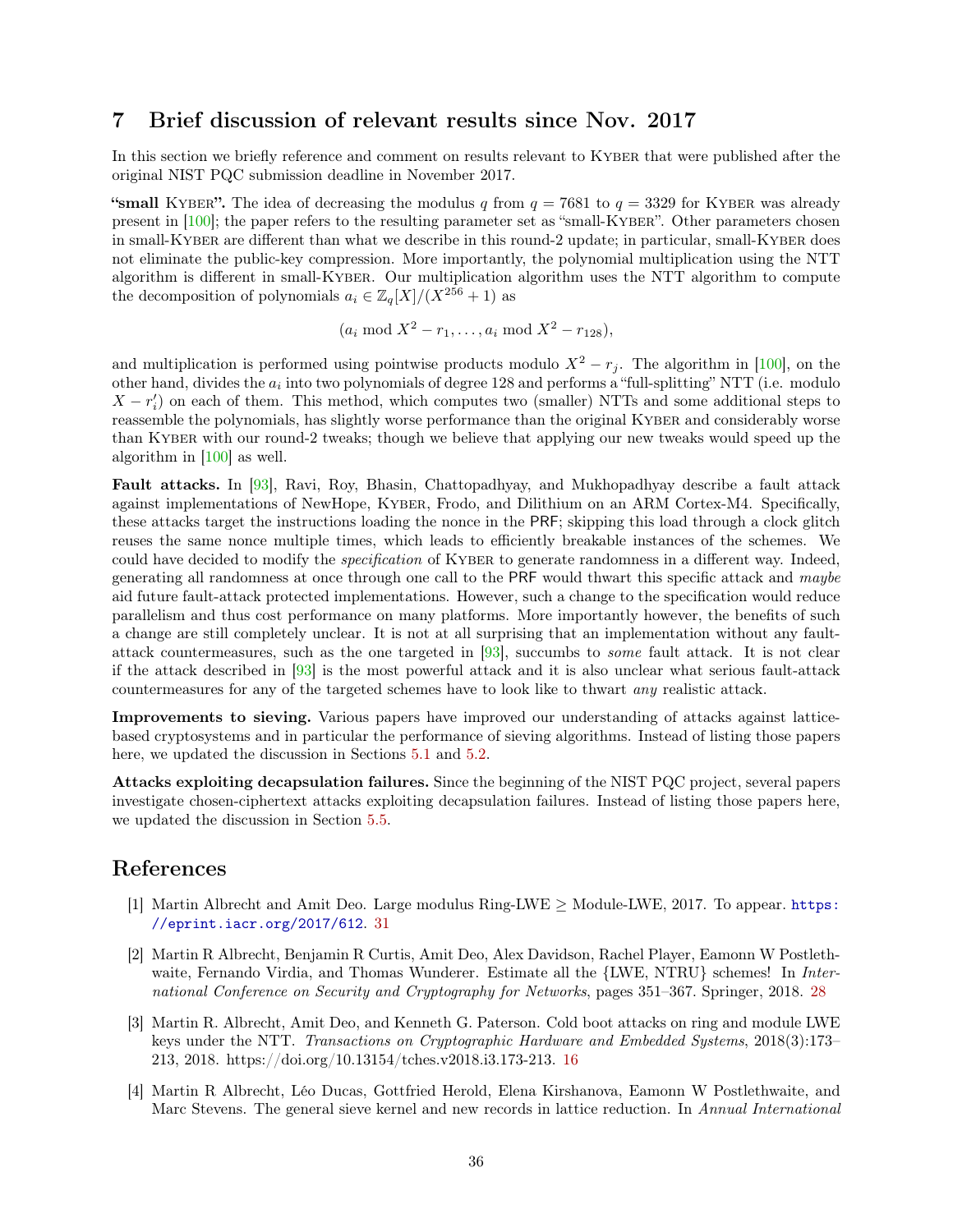Conference on the Theory and Applications of Cryptographic Techniques, pages 717–746. Springer, 2019. [25,](#page-24-3) [27,](#page-26-4) [28,](#page-27-3) [29,](#page-28-2) [30](#page-29-1)

- <span id="page-36-5"></span>[5] Martin R Albrecht, Vlad Gheorghiu, Eamonn W Postlethwaite, and John M Schanck. Estimating quantum speedups for lattice sieves. Technical report, Cryptology ePrint Archive, Report 2019/1161, 2019. [21,](#page-20-3) [23,](#page-22-5) [26,](#page-25-2) [28,](#page-27-3) [29,](#page-28-2) [30](#page-29-1)
- <span id="page-36-11"></span>[6] Martin R Albrecht, Florian Göpfert, Fernando Virdia, and Thomas Wunderer. Revisiting the expected cost of solving uSVP and applications to LWE. In Tsuyoshi Takagi and Thomas Peyrin, editors, Advances in Cryptology – ASIACRYPT 2017, volume 10211 of LNCS, pages 65–102. Springer, 2017. <https://eprint.iacr.org/2017/815>. [26,](#page-25-2) [27,](#page-26-4) [28](#page-27-3)
- <span id="page-36-7"></span>[7] Martin R. Albrecht, Rachel Player, and Sam Scott. On the concrete hardness of learning with errors. J. Mathematical Cryptology, 9(3):169–203, 2015. <https://eprint.iacr.org/2015/046>. [25,](#page-24-3) [26,](#page-25-2) [27](#page-26-4)
- <span id="page-36-0"></span>[8] Michael Alekhnovich. More on average case vs approximation complexity. In 44th Symposium on Foundations of Computer Science (FOCS 2003), 11-14 October 2003, Cambridge, MA, USA, Proceedings, pages 298–307, 2003. [8](#page-7-2)
- <span id="page-36-4"></span>[9] Erdem Alkim, Yusuf Alper Bilgin, Murat Cenk, and François Gérard. Cortex-M4 optimizations for  ${R,M}$ LWE schemes. *IACR* Transactions on Cryptographic Hardware and Embedded Systems, 2020(3):336–357, 2020. <https://tches.iacr.org/index.php/TCHES/article/view/8593>. [18](#page-17-2)
- <span id="page-36-2"></span>[10] Erdem Alkim, Léo Ducas, Thomas Pöppelmann, and Peter Schwabe. Post-quantum key exchange – a new hope. In Proceedings of the 25th USENIX Security Symposium, pages 327–343. USENIX Association, 2016. <http://cryptojedi.org/papers/#newhope>. [8,](#page-7-2) [12,](#page-11-2) [13,](#page-12-0) [15,](#page-14-3) [24,](#page-23-2) [25,](#page-24-3) [26,](#page-25-2) [27,](#page-26-4) [28,](#page-27-3) [34](#page-33-4)
- <span id="page-36-9"></span>[11] Yoshinori Aono, Yuntao Wang, Takuya Hayashi, and Tsuyoshi Takagi. Improved progressive BKZ algorithms and their precise cost estimation by sharp simulator. In Marc Fischlin and Jean-Sébastien Coron, editors, Advances in Cryptology – EUROCRYPT 2016, volume 9665 of LNCS, pages 789–819. Springer, 2016. <https://eprint.iacr.org/2016/146>. [25,](#page-24-3) [28](#page-27-3)
- <span id="page-36-1"></span>[12] Benny Applebaum, David Cash, Chris Peikert, and Amit Sahai. Fast cryptographic primitives and circular-secure encryption based on hard learning problems. In Advances in Cryptology - CRYPTO 2009, 29th Annual International Cryptology Conference, Santa Barbara, CA, USA, August 16-20, 2009. Proceedings, pages 595–618, 2009. [8](#page-7-2)
- <span id="page-36-8"></span>[13] Sanjeev Arora and Rong Ge. New algorithms for learning in presence of errors. In Luca Aceto, Monika Henzingeri, and Jiří Sgall, editors, Automata, Languages and Programming, volume 6755 of LNCS, pages 403–415. Springer, 2011. <https://www.cs.duke.edu/~rongge/LPSN.pdf>. [25](#page-24-3)
- <span id="page-36-12"></span>[14] Wojciech Banaszczyk. New bounds in some transference theorems in the geometry of numbers. Mathematische Annalen, 296(1):625–635, 1993. [32](#page-31-4)
- <span id="page-36-3"></span>[15] Abhishek Banerjee, Chris Peikert, and Alon Rosen. Pseudorandom functions and lattices. In David Pointcheval and Thomas Johansson, editors, Advances in Cryptology – EUROCRYPT 2012, volume 7237 of LNCS, pages 719–737. Springer, 2012. [http://www.iacr.org/archive/eurocrypt2012/](http://www.iacr.org/archive/eurocrypt2012/72370713/72370713.pdf) [72370713/72370713.pdf](http://www.iacr.org/archive/eurocrypt2012/72370713/72370713.pdf). [8,](#page-7-2) [35](#page-34-3)
- <span id="page-36-6"></span>[16] Paul Barrett. Implementing the Rivest Shamir and Adleman public key encryption algorithm on a standard digital signal processor. In Andrew M. Odlyzko, editor, Advances in Cryptology – CRYPTO '86, volume 263 of Lecture Notes in Computer Science, pages 311–323. Springer-Verlag Berlin Heidelberg, 1987. [https://link.springer.com/chapter/10.1007/3-540-47721-7\\_24](https://link.springer.com/chapter/10.1007/3-540-47721-7_24). [23](#page-22-5)
- <span id="page-36-10"></span>[17] Anja Becker, Léo Ducas, Nicolas Gama, and Thijs Laarhoven. New directions in nearest neighbor searching with applications to lattice sieving. In SODA '16 Proceedings of the twenty-seventh annual ACM-SIAM symposium on Discrete Algorithms, pages 10–24. SIAM, 2016. [https://eprint.iacr.](https://eprint.iacr.org/2015/1128) [org/2015/1128](https://eprint.iacr.org/2015/1128). [26,](#page-25-2) [27,](#page-26-4) [29](#page-28-2)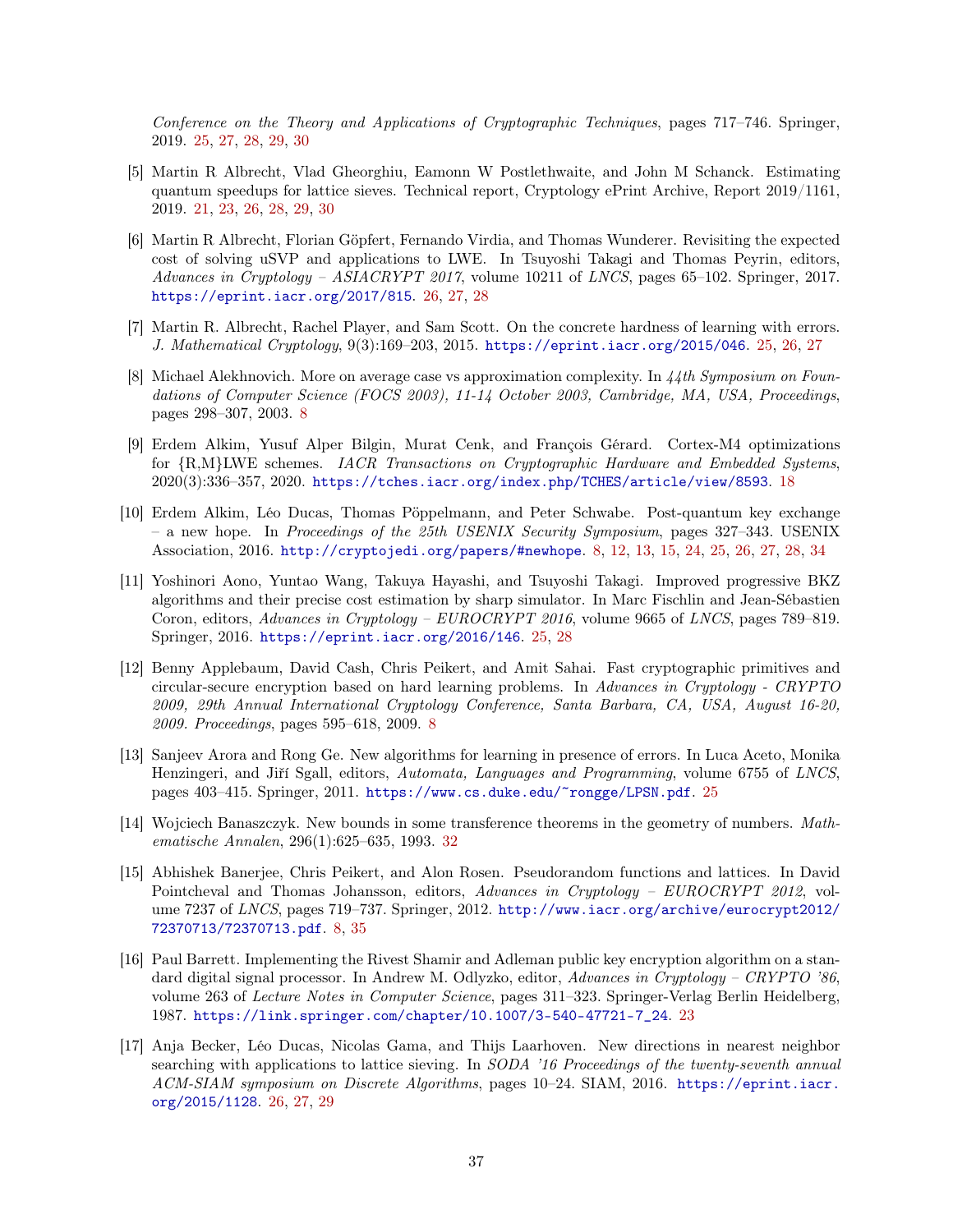- <span id="page-37-7"></span>[18] Daniel J. Bernstein, Tanja Lange, and Peter Schwabe. The security impact of a new cryptographic library. In Alejandro Hevia and Gregory Neven, editors, *Progress in Cryptology – LATINCRYPT* 2012, volume 7533 of LNCS, pages 159–176. Springer, 2012. <http://cryptojedi.org/papers/#coolnacl>. [14](#page-13-0)
- <span id="page-37-6"></span>[19] Daniel J. Bernstein, Peter Schwabe, and Gilles Van Assche. Tweetable FIPS 202, 2015. [https:](https://keccak.team/2015/tweetfips202.html) [//keccak.team/2015/tweetfips202.html](https://keccak.team/2015/tweetfips202.html) (accessed 2017-11-29). [14](#page-13-0)
- <span id="page-37-5"></span>[20] Guido Bertoni, Joan Daemen, Michaël Peeters, and Gilles Van Assche. The Keccak reference. Submission to the NIST SHA-3 competition, 2011. [https://keccak.team/files/Keccak-reference-](https://keccak.team/files/Keccak-reference-3.0.pdf)[3.0.pdf](https://keccak.team/files/Keccak-reference-3.0.pdf). [14,](#page-13-0) [31](#page-30-3)
- <span id="page-37-12"></span>[21] Jean-François Biasse and Fang Song. Efficient quantum algorithms for computing class groups and solving the principal ideal problem in arbitrary degree number fields. In SODA '16 Proceedings of the twenty-seventh annual ACM-SIAM symposium on Discrete Algorithms, pages 893–902. SIAM, 2016. [http://fangsong.info/files/pubs/BS\\_SODA16.pdf](http://fangsong.info/files/pubs/BS_SODA16.pdf). [31,](#page-30-3) [35](#page-34-3)
- <span id="page-37-13"></span>[22] Nina Bindel and John M. Schanck. Decryption failure is more likely after success. In Jintai Ding and Jean-Pierre Tillich, editors, Post-Quantum Cryptography, volume 12100 of LNCS, pages 206–225. Springer, 2020. <https://eprint.iacr.org/2019/1392.pdf>. [32](#page-31-4)
- <span id="page-37-1"></span>[23] Joppe Bos, Craig Costello, Léo Ducas, Ilya Mironov, Michael Naehrig, Valeria Nikolaenko, Ananth Raghunathan, and Douglas Stebila. Frodo: Take off the ring! practical, quantum-secure key exchange from LWE. In CCS '16 Proceedings of the 2016 ACM SIGSAC Conference on Computer and Communications Security, pages 1006–1018. ACM, 2016. <https://eprint.iacr.org/2016/659>. [12,](#page-11-2) [34](#page-33-4)
- <span id="page-37-0"></span>[24] Joppe Bos, Léo Ducas, Eike Kiltz, Tancrède Lepoint, Vadim Lyubashevsky, John M. Schanck, Peter Schwabe, and Damien Stehlé. CRYSTALS – Kyber: a CCA-secure module-lattice-based KEM. In 2018 IEEE European Symposium on Security and Privacy, EuroS&P 2018. IEEE, 2018. To appear. <https://eprint.iacr.org/2017/634>. [4,](#page-3-2) [11,](#page-10-1) [24](#page-23-2)
- <span id="page-37-2"></span>[25] Joppe W. Bos, Craig Costello, Michael Naehrig, and Douglas Stebila. Post-quantum key exchange for the TLS protocol from the ring learning with errors problem. In 2015 IEEE Symposium on Security and Privacy, pages 553–570, 2015. <https://eprint.iacr.org/2014/599>. [12,](#page-11-2) [13](#page-12-0)
- <span id="page-37-8"></span>[26] Leon Botros, Matthias Kannwischer, and Peter Schwabe. Memory-efficient high-speed implementation of Kyber on Cortex-M4, 2019. <http://cryptojedi.org/papers/#nttm4>. [18](#page-17-2)
- <span id="page-37-9"></span>[27] Zvika Brakerski, Craig Gentry, and Vinod Vaikuntanathan. (Leveled) fully homomorphic encryption without bootstrapping. In ITCS '12 Proceedings of the 3rd Innovations in Theoretical Computer Science Conference, pages 309–325. ACM, 2012. <https://eprint.iacr.org/2011/277>. [19](#page-18-4)
- <span id="page-37-3"></span>[28] Zvika Brakerski, Adeline Langlois, Chris Peikert, Oded Regev, and Damien Stehlé. Classical hardness of learning with errors. In STOC '13 Proceedings of the forty-fifth annual ACM symposium on Theory of computing, pages 575–584. ACM, 2013. <http://arxiv.org/pdf/1306.0281>. [13](#page-12-0)
- <span id="page-37-4"></span>[29] Leon Groot Bruinderink, Andreas Hülsing, Tanja Lange, and Yuval Yarom. Flush, Gauss, and Reload – a cache attack on the BLISS lattice-based signature scheme. In Benedikt Gierlichs and Axel Poschmann, editors, Cryptographic Hardware and Embedded Systems – CHES 2016, volume 9813 of LNCS, pages 323–345. Springer, 2016. <https://eprint.iacr.org/2016/300>. [13](#page-12-0)
- <span id="page-37-11"></span>[30] Peter Campbell, Michael Groves, and Dan Shepherd. Soliloquy: A cautionary tale. In ETSI 2nd Quantum-Safe Crypto Workshop, pages 1–9, 2014. [https://docbox.etsi.org/workshop/2014/](https://docbox.etsi.org/workshop/2014/201410_CRYPTO/S07_Systems_and_Attacks/S07_Groves_Annex.pdf) [201410\\_CRYPTO/S07\\_Systems\\_and\\_Attacks/S07\\_Groves\\_Annex.pdf](https://docbox.etsi.org/workshop/2014/201410_CRYPTO/S07_Systems_and_Attacks/S07_Groves_Annex.pdf). [31](#page-30-3)
- <span id="page-37-10"></span>[31] Yuanmi Chen. Lattice reduction and concrete security of fully homomorphic encryption. PhD thesis, l'Université Paris Diderot, 2013. <http://www.di.ens.fr/~ychen/research/these.pdf>. [25,](#page-24-3) [26](#page-25-2)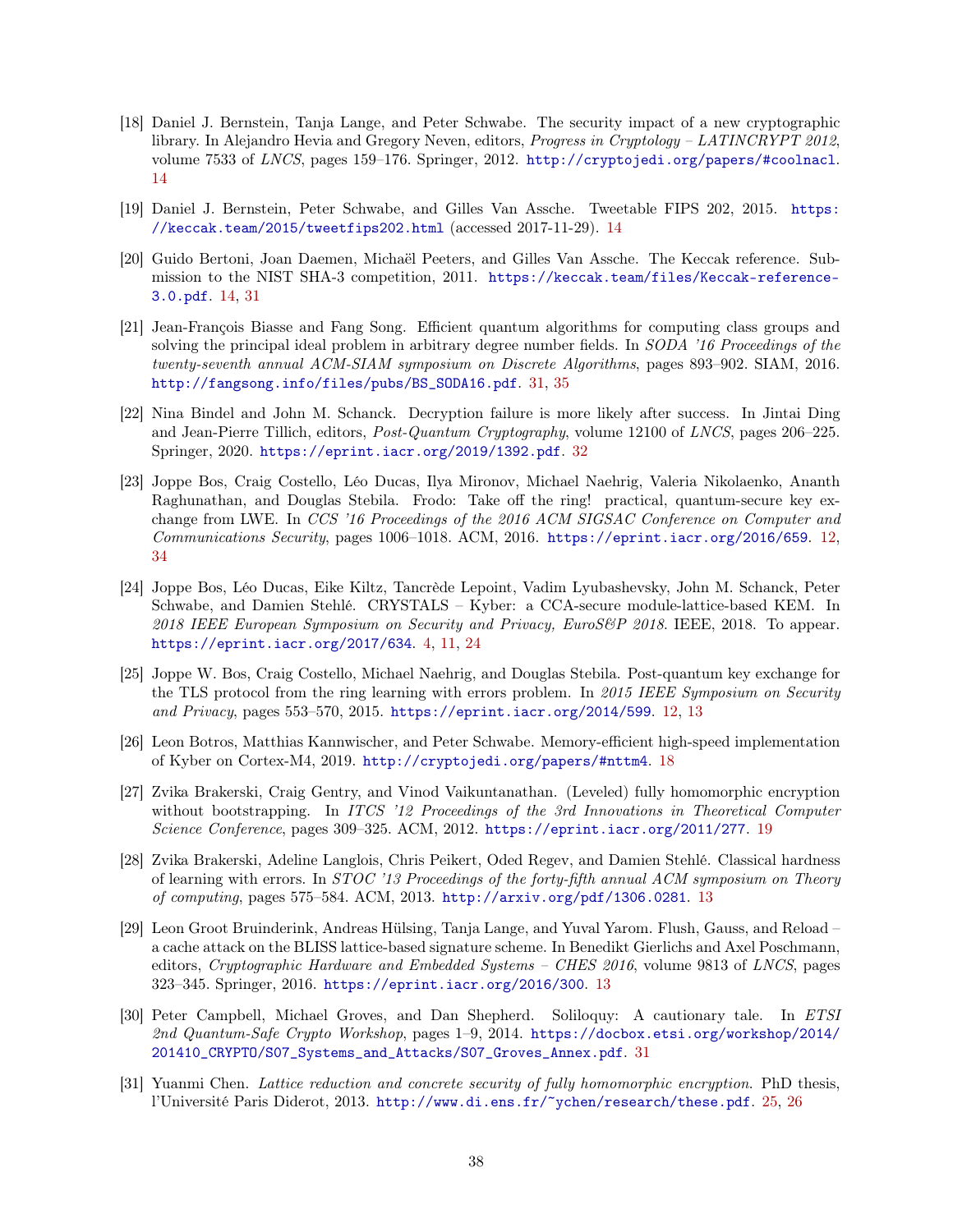- <span id="page-38-3"></span>[32] Yuanmi Chen and Phong Q. Nguyen. BKZ 2.0: Better lattice security estimates. In Dong Hoon Lee and Xiaoyun Wang, editors, Advances in Cryptology – ASIACRYPT 2011, volume 7073 of LNCS, pages 1–20. Springer, 2011. <http://www.iacr.org/archive/asiacrypt2011/70730001/70730001.pdf>. [25,](#page-24-3) [27](#page-26-4)
- <span id="page-38-12"></span>[33] Craig Costello, David Jao, Patrick Longa, Michael Naehrig, Joost Renes, and David Urbanik. Efficient compression of SIDH public keys. In Jean-Sébastien Coron and Jesper Buus Nielsen, editors, Advances in Cryptology – EUROCRYPT 2017, volume 10210 of LNCS, pages 679–706. Springer, 2017. [https:](https://eprint.iacr.org/2016/963) [//eprint.iacr.org/2016/963](https://eprint.iacr.org/2016/963). [33](#page-32-5)
- <span id="page-38-7"></span>[34] Ronald Cramer, Léo Ducas, Chris Peikert, and Oded Regev. Recovering short generators of principal ideals in cyclotomic rings. In Marc Fischlin and Jean-Sébastien Coron, editors, Advances in Cryptology  $-EUROCRYPT$  2016, volume 9666 of LNCS, pages 559–585. Springer, 2016. [https://eprint.iacr.](https://eprint.iacr.org/2015/313) [org/2015/313](https://eprint.iacr.org/2015/313). [31,](#page-30-3) [35](#page-34-3)
- <span id="page-38-8"></span>[35] Ronald Cramer, Léo Ducas, and Benjamin Wesolowski. Short Stickelberger class relations and application to Ideal-SVP. In Jean-Sébastien Coron and Jesper Buus Nielsen, editors, Advances in  $Cryptology - EUROCRYPT 2017$ , volume 10210 of *LNCS*, pages 324-348. Springer, 2017. [https:](https://eprint.iacr.org/2016/885) [//eprint.iacr.org/2016/885](https://eprint.iacr.org/2016/885). [31,](#page-30-3) [35](#page-34-3)
- <span id="page-38-2"></span>[36] Dana Dachman-Soled, Léo Ducas, Huijing Gong, and Mélissa Rossi. Lwe with side information: Attacks and concrete security estimation. In Daniele Micciancio and Thomas Ristenpart, editors, Advances in Cryptology – CRYPTO 2020, volume 12171 of LNCS, pages 329–358. Springer, 2020. <https://eprint.iacr.org/2020/292.pdf>. [21,](#page-20-3) [27,](#page-26-4) [28,](#page-27-3) [30](#page-29-1)
- <span id="page-38-9"></span>[37] Jan-Pieter D'Anvers, Frederik Vercauteren, and Ingrid Verbauwhede. On the impact of decryption failures on the security of LWE/LWR based schemes. *IACR Cryptol. ePrint Arch.*, 2018:1089, 2018. [32](#page-31-4)
- <span id="page-38-4"></span>[38] The FPLLL development team. fplll, a lattice reduction library. Available at [https://github.com/](https://github.com/fplll/fplll) [fplll/fplll](https://github.com/fplll/fplll), 2017. [25](#page-24-3)
- <span id="page-38-13"></span>[39] Jintai Ding, Xiang Xie, and Xiaodong Lin. A simple provably secure key exchange scheme based on the learning with errors problem. IACR Cryptology ePrint Archive report 2012/688, 2012. [https:](https://eprint.iacr.org/2012/688) [//eprint.iacr.org/2012/688](https://eprint.iacr.org/2012/688). [34](#page-33-4)
- <span id="page-38-1"></span>[40] Léo Ducas. Shortest vector from lattice sieving: a few dimensions for free. In Annual International Conference on the Theory and Applications of Cryptographic Techniques, pages 125–145. Springer, 2018. [21,](#page-20-3) [25,](#page-24-3) [26,](#page-25-2) [27,](#page-26-4) [28,](#page-27-3) [29](#page-28-2)
- <span id="page-38-5"></span>[41] Léo Ducas, Marc Stevens, and Wessel van Woerden. Advanced lattice sieving on GPUs, with tensor cores. Cryptology ePrint Archive, Report 2021/141, 2021. <https://eprint.iacr.org/2021/141>. [30](#page-29-1)
- <span id="page-38-10"></span>[42] Jan-Pieter D'Anvers, Qian Guo, Thomas Johansson, Alexander Nilsson, Frederik Vercauteren, and Ingrid Verbauwhede. Decryption failure attacks on ind-cca secure lattice-based schemes. In IACR International Workshop on Public Key Cryptography, pages 565–598. Springer, 2019. [32](#page-31-4)
- <span id="page-38-11"></span>[43] Jan-Pieter D'Anvers, Mélissa Rossi, and Fernando Virdia. (one) failure is not an option: Bootstrapping the search for failures in lattice-based encryption schemes. In Annual International Conference on the Theory and Applications of Cryptographic Techniques, pages 3–33. Springer, 2020. [33](#page-32-5)
- <span id="page-38-6"></span>[44] Kirsten Eisenträger, Sean Hallgren, Alexei Kitaev, and Fang Song. A quantum algorithm for computing the unit group of an arbitrary degree number field. In *STOC* '14 Proceedings of the forty-sixth annual ACM symposium on Theory of computing, pages 293–302. ACM, 2014. [http://www.personal.psu.](http://www.personal.psu.edu/kxe8/unitgroup.pdf) [edu/kxe8/unitgroup.pdf](http://www.personal.psu.edu/kxe8/unitgroup.pdf). [31](#page-30-3)
- <span id="page-38-0"></span>[45] Thomas Espitau, Pierre-Alain Fouque, Benoït Gérard, and Mehdi Tibouchi. Side-channel attacks on BLISS lattice-based signatures: Exploiting branch tracing against strongswan and electromagnetic emanations in microcontrollers. In CCS '17 Proceedings of the 2017 ACM SIGSAC Conference on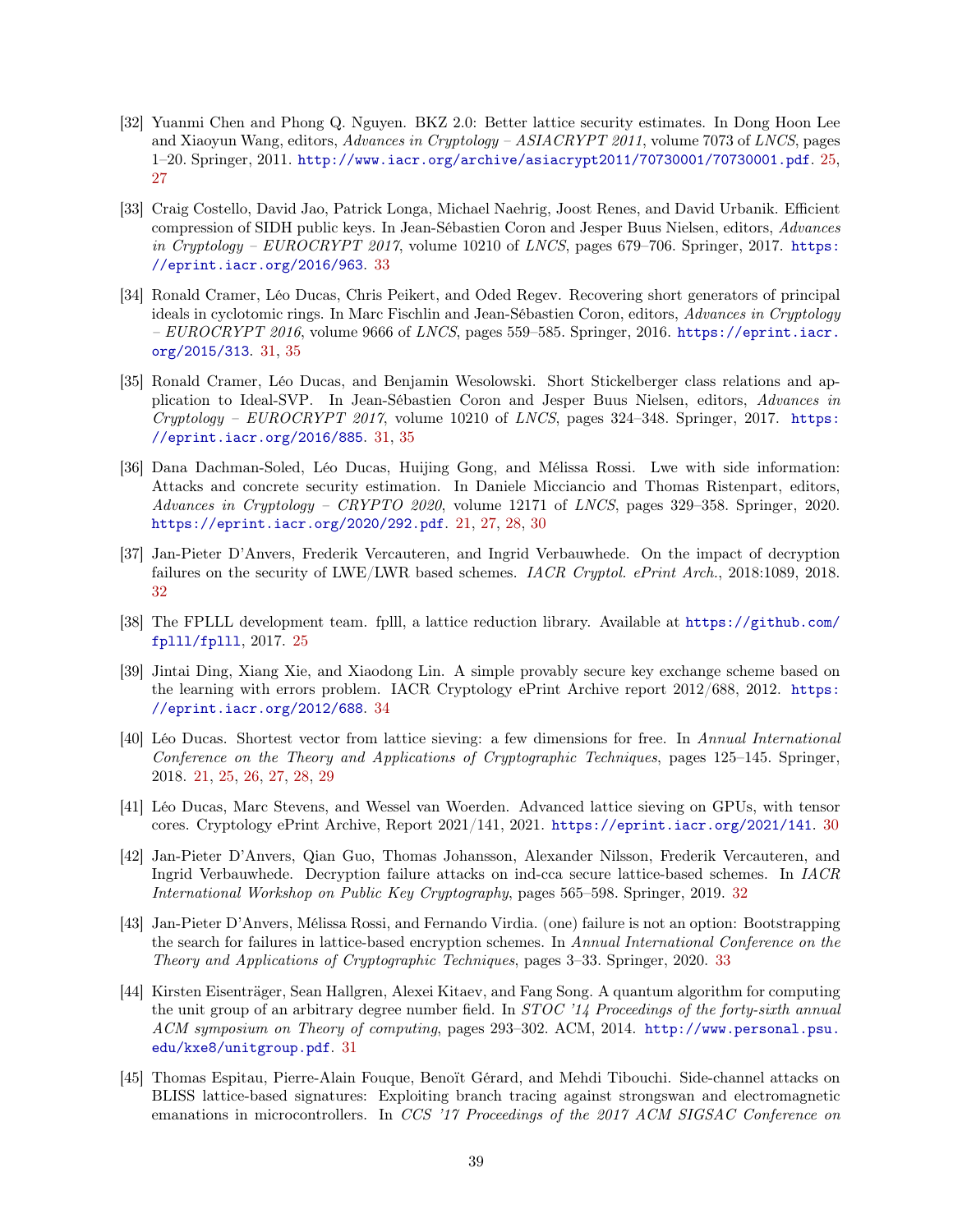Computer and Communications Security, pages 1857–1874. ACM, 2017. [https://eprint.iacr.org/](https://eprint.iacr.org/2017/505) [2017/505](https://eprint.iacr.org/2017/505). [13](#page-12-0)

- <span id="page-39-12"></span>[46] Scott Fluhrer. Cryptanalysis of ring-LWE based key exchange with key share reuse. IACR Cryptology ePrint Archive report 2016/085, 2016. <https://eprint.iacr.org/2016/085>. [33](#page-32-5)
- <span id="page-39-1"></span>[47] Eiichiro Fujisaki and Tatsuaki Okamoto. Secure integration of asymmetric and symmetric encryption schemes. In Advances in Cryptology - CRYPTO '99, pages 537-554, 1999. [https://link.springer.](https://link.springer.com/chapter/10.1007/3-540-48405-1_34) [com/chapter/10.1007/3-540-48405-1\\_34](https://link.springer.com/chapter/10.1007/3-540-48405-1_34). [4,](#page-3-2) [10,](#page-9-5) [20](#page-19-5)
- <span id="page-39-11"></span>[48] Nicolas Gama and Phong Nguyen. Predicting lattice reduction. In Nigel Smart, editor, Advances in Cryptology –  $EUROCRYPT 2008$ , volume 4965 of  $LNCS$ , pages 31–51. Springer, 2008. [https:](https://www.iacr.org/archive/eurocrypt2008/49650031/49650031.pdf) [//www.iacr.org/archive/eurocrypt2008/49650031/49650031.pdf](https://www.iacr.org/archive/eurocrypt2008/49650031/49650031.pdf). [26](#page-25-2)
- <span id="page-39-10"></span>[49] Nicolas Gama, Phong Q Nguyen, and Oded Regev. Lattice enumeration using extreme pruning. In Henri Gilbert, editor, Advances in Cryptology – EUROCRYPT 2010, volume 6110 of LNCS, pages 257–278. Springer, 2010. <http://www.iacr.org/archive/eurocrypt2010/66320257/66320257.pdf>. [25](#page-24-3)
- <span id="page-39-6"></span>[50] Matthew Gretton-Dann. Introducing 2017's extensions to the Arm architecture, 2017. [https://community.arm.com/processors/b/blog/posts/introducing-2017s-extensions](https://community.arm.com/processors/b/blog/posts/introducing-2017s-extensions-to-the-arm-architecture)[to-the-arm-architecture](https://community.arm.com/processors/b/blog/posts/introducing-2017s-extensions-to-the-arm-architecture). [15](#page-14-3)
- <span id="page-39-5"></span>[51] Tim Güneysu, Tobias Oder, Thomas Pöppelmann, and Peter Schwabe. Software speed records for lattice-based signatures. In Philippe Gaborit, editor, Post-Quantum Cryptography, volume 7932 of LNCS, pages 67–82. Springer, 2013. <http://cryptojedi.org/papers/#lattisigns>. [15](#page-14-3)
- <span id="page-39-7"></span>[52] J. Alex Halderman, Seth D. Schoen, Nadia Heninger, William Clarkson, William Paul, Joseph A. Calandrino, Ariel J. Feldman, Jacob Appelbaum, and Edward W. Felten. Lest we remember: Cold boot attacks on encryption keys. In Proceedings of the 17th USENIX Security Symposium, pages 45–60. USENIX Association, 2008. [https://www.usenix.org/legacy/event/sec08/tech/full\\_papers/](https://www.usenix.org/legacy/event/sec08/tech/full_papers/halderman/halderman.pdf) [halderman/halderman.pdf](https://www.usenix.org/legacy/event/sec08/tech/full_papers/halderman/halderman.pdf). [16](#page-15-2)
- <span id="page-39-9"></span>[53] Guillaume Hanrot, Xavier Pujol, and Damien Stehlé. Terminating BKZ. IACR Cryptology ePrint Archive report 2011/198, 2011. <https://eprint.iacr.org/2011/198>. [25](#page-24-3)
- <span id="page-39-2"></span>[54] Jeffrey Hoffstein, Jull Pipher, and Joseph H. Silverman. NTRU: a ring-based public key cryptosystem. In Joe P. Buhler, editor, Algorithmic number theory, volume 1423 of LNCS, pages 267–288. Springer, 1998. <https://www.securityinnovation.com/uploads/Crypto/ANTS97.ps.gz>. [8,](#page-7-2) [34](#page-33-4)
- <span id="page-39-4"></span>[55] Dennis Hofheinz, Kathrin Hövelmanns, and Eike Kiltz. A modular analysis of the Fujisaki-Okamoto transformation. In Yael Kalai and Leonid Reyzin, editors, Theory of Cryptography, LNCS, pages 341–371. Springer, 2017. <https://eprint.iacr.org/2017/604>. [14,](#page-13-0) [20](#page-19-5)
- <span id="page-39-3"></span>[56] Nick Howgrave-Graham. A hybrid lattice-reduction and meet-in-the-middle attack against NTRU. In Alfred Menezes, editor, Advances in Cryptology – CRYPTO 2007, volume 4622 of LNCS, pages 150–169. Springer, 2007. <http://www.iacr.org/archive/crypto2007/46220150/46220150.pdf>. [13](#page-12-0)
- <span id="page-39-13"></span>[57] David Jao and Luca De Feo. Towards quantum-resistant cryptosystems from supersingular elliptic curve isogenies. In Bo-Yin Yang, editor, Post-Quantum Cryptography – PQCrypto 2011, volume 7071 of LNCS, pages 19–34. Springer, 2011. <https://eprint.iacr.org/2011/506>. [33](#page-32-5)
- <span id="page-39-8"></span>[58] Matthias Kannwischer, Joost Rijneveld, Peter Schwabe, Douglas Stebila, and Thom Wiggers. Pqclean: clean, portable, tested implementations of post-quantum cryptography. [16](#page-15-2)
- <span id="page-39-0"></span>[59] Matthias J. Kannwischer, Joost Rijneveld, Peter Schwabe, and Ko Stoffelen. pqm4: Testing and benchmarking NIST PQC on ARM Cortex-M4. Workshop Record of the Second PQC Standardization Conference, 2019. <https://cryptojedi.org/papers/#pqm4>. [2,](#page-1-0) [18](#page-17-2)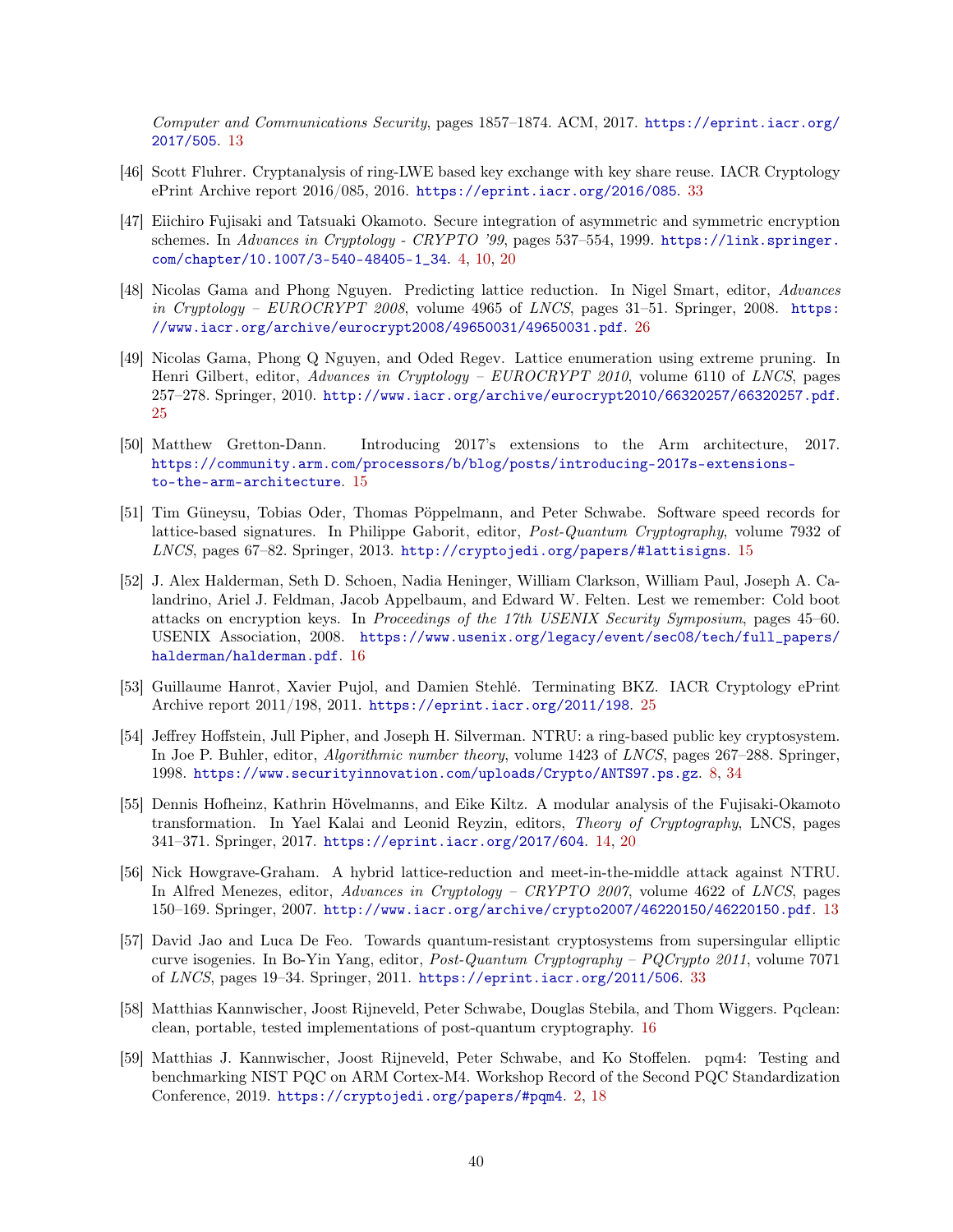- <span id="page-40-7"></span>[60] Paul Kirchner and Pierre-Alain Fouque. An improved BKW algorithm for LWE with applications to cryptography and lattices. In Rosario Gennaro and Matthew Robshaw, editors, Advances in Cryptol $ogy - CRYPTO$  2015, volume 9215 of LNCS, pages 43-62. Springer, 2015. [http://www.iacr.org/](http://www.iacr.org/archive/crypto2015/92160264/92160264.pdf) [archive/crypto2015/92160264/92160264.pdf](http://www.iacr.org/archive/crypto2015/92160264/92160264.pdf). [25](#page-24-3)
- <span id="page-40-14"></span>[61] Paul Kirchner and Pierre-Alain Fouque. Revisiting lattice attacks on overstretched NTRU parameters. In Jean-Sébastien Coron and Jesper Buus Nielsen, editors, Advances in Cryptology – EURO- $CRYPT 2017$ , volume 10210 of LNCS, pages 3-26. Springer, 2017. [https://www.di.ens.fr/~fouque/](https://www.di.ens.fr/~fouque/euro17a.pdf) [euro17a.pdf](https://www.di.ens.fr/~fouque/euro17a.pdf). [35](#page-34-3)
- <span id="page-40-10"></span>[62] Thijs Laarhoven. Search problems in cryptography. PhD thesis, Eindhoven University of Technology, 2015. <http://www.thijs.com/docs/phd-final.pdf>. [26](#page-25-2)
- <span id="page-40-8"></span>[63] Thijs Laarhoven. Sieving for shortest vectors in lattices using angular locality-sensitive hashing. In Rosiario Gennaro and Matthew Robshaw, editors, Advances in Cryptology – CRYPTO 2015, volume 9216 of LNCS, pages 3–22. Springer, 2015. [http://www.iacr.org/archive/crypto2015/92160123/](http://www.iacr.org/archive/crypto2015/92160123/92160123.pdf) [92160123.pdf](http://www.iacr.org/archive/crypto2015/92160123/92160123.pdf). [26](#page-25-2)
- <span id="page-40-11"></span>[64] Thijs Laarhoven and Artur Mariano. Progressive lattice sieving. In International Conference on Post-Quantum Cryptography, pages 292–311. Springer, 2018. [28](#page-27-3)
- <span id="page-40-9"></span>[65] Thijs Laarhoven, Michele Mosca, and Joop van de Pol. Finding shortest lattice vectors faster using quantum search. Designs, Codes and Cryptography, 77(2):375-400, 2015. [https://eprint.iacr.org/](https://eprint.iacr.org/2014/907) [2014/907](https://eprint.iacr.org/2014/907). [26](#page-25-2)
- <span id="page-40-6"></span>[66] Adam Langley. Maybe skip SHA-3. Blog post on ImperialViolet, 2017. [https://www.imperialviolet.](https://www.imperialviolet.org/2017/05/31/skipsha3.html) [org/2017/05/31/skipsha3.html](https://www.imperialviolet.org/2017/05/31/skipsha3.html). [15](#page-14-3)
- <span id="page-40-0"></span>[67] Adeline Langlois and Damien Stehlé. Worst-case to average-case reductions for module lattices. Designs, Codes and Cryptography, 75(3):565–599, 2015. <https://eprint.iacr.org/2012/090>. [4,](#page-3-2) [12,](#page-11-2) [19](#page-18-4)
- <span id="page-40-12"></span>[68] Mingjie Liu and Phong Q Nguyen. Solving bdd by enumeration: An update. In Cryptographers' Track at the RSA Conference, pages 293–309. Springer, 2013. [30](#page-29-1)
- <span id="page-40-13"></span>[69] Vadim Lyubashevsky. Standardizing lattice crypto and beyond. Slides of the talk given by Vadim Lyubashevsky at PQCrypto 2017, 2017. [https://2017.pqcrypto.org/conference/slides/pqc\\_](https://2017.pqcrypto.org/conference/slides/pqc_2017_lattice.pdf) [2017\\_lattice.pdf](https://2017.pqcrypto.org/conference/slides/pqc_2017_lattice.pdf). [34](#page-33-4)
- <span id="page-40-5"></span>[70] Vadim Lyubashevsky, Daniele Micciancio, Chris Peikert, and Alon Rosen. SWIFFT: A modest proposal for FFT hashing. In Kaisa Nyberg, editor, Fast Software Encryption – FSE 2008,, volume 5086 of LNCS, pages 54–72. Springer, 2008. [https://www.eecs.harvard.edu/~alon/PAPERS/lattices/](https://www.eecs.harvard.edu/~alon/PAPERS/lattices/swifft.pdf) [swifft.pdf](https://www.eecs.harvard.edu/~alon/PAPERS/lattices/swifft.pdf). [12,](#page-11-2) [35](#page-34-3)
- <span id="page-40-4"></span>[71] Vadim Lyubashevsky, Adriana Palacio, and Gil Segev. Public-key cryptographic primitives provably as secure as subset sum. In Theory of Cryptography, 7th Theory of Cryptography Conference, TCC 2010, Zurich, Switzerland, February 9-11, 2010. Proceedings, pages 382–400, 2010. [8](#page-7-2)
- <span id="page-40-1"></span>[72] Vadim Lyubashevsky, Chris Peikert, and Oded Regev. On ideal lattices and learning with errors over rings. In Henri Gilbert, editor, Advances in Cryptology –  $EUROCRYPT$  2010, volume 6110 of LNCS, pages 1–23. Springer, 2010. [http://www.iacr.org/archive/eurocrypt2010/66320288/66320288.](http://www.iacr.org/archive/eurocrypt2010/66320288/66320288.pdf) [pdf](http://www.iacr.org/archive/eurocrypt2010/66320288/66320288.pdf). [7,](#page-6-3) [12,](#page-11-2) [34,](#page-33-4) [35](#page-34-3)
- <span id="page-40-2"></span>[73] Vadim Lyubashevsky, Chris Peikert, and Oded Regev. On ideal lattices and learning with errors over rings. Slides of the talk given by Chris Peikert at Eurocrypt 2010, 2010. [http://crypto.rd.](http://crypto.rd.francetelecom.com/events/eurocrypt2010/talks/slides-ideal-lwe.pdf) [francetelecom.com/events/eurocrypt2010/talks/slides-ideal-lwe.pdf](http://crypto.rd.francetelecom.com/events/eurocrypt2010/talks/slides-ideal-lwe.pdf). [7](#page-6-3)
- <span id="page-40-3"></span>[74] Vadim Lyubashevsky, Chris Peikert, and Oded Regev. On ideal lattices and learning with errors over rings. Journal of the ACM, 60(6):43:1-43:35, 2013. [http://www.cims.nyu.edu/~regev/papers/](http://www.cims.nyu.edu/~regev/papers/ideal-lwe.pdf) [ideal-lwe.pdf](http://www.cims.nyu.edu/~regev/papers/ideal-lwe.pdf). [7](#page-6-3)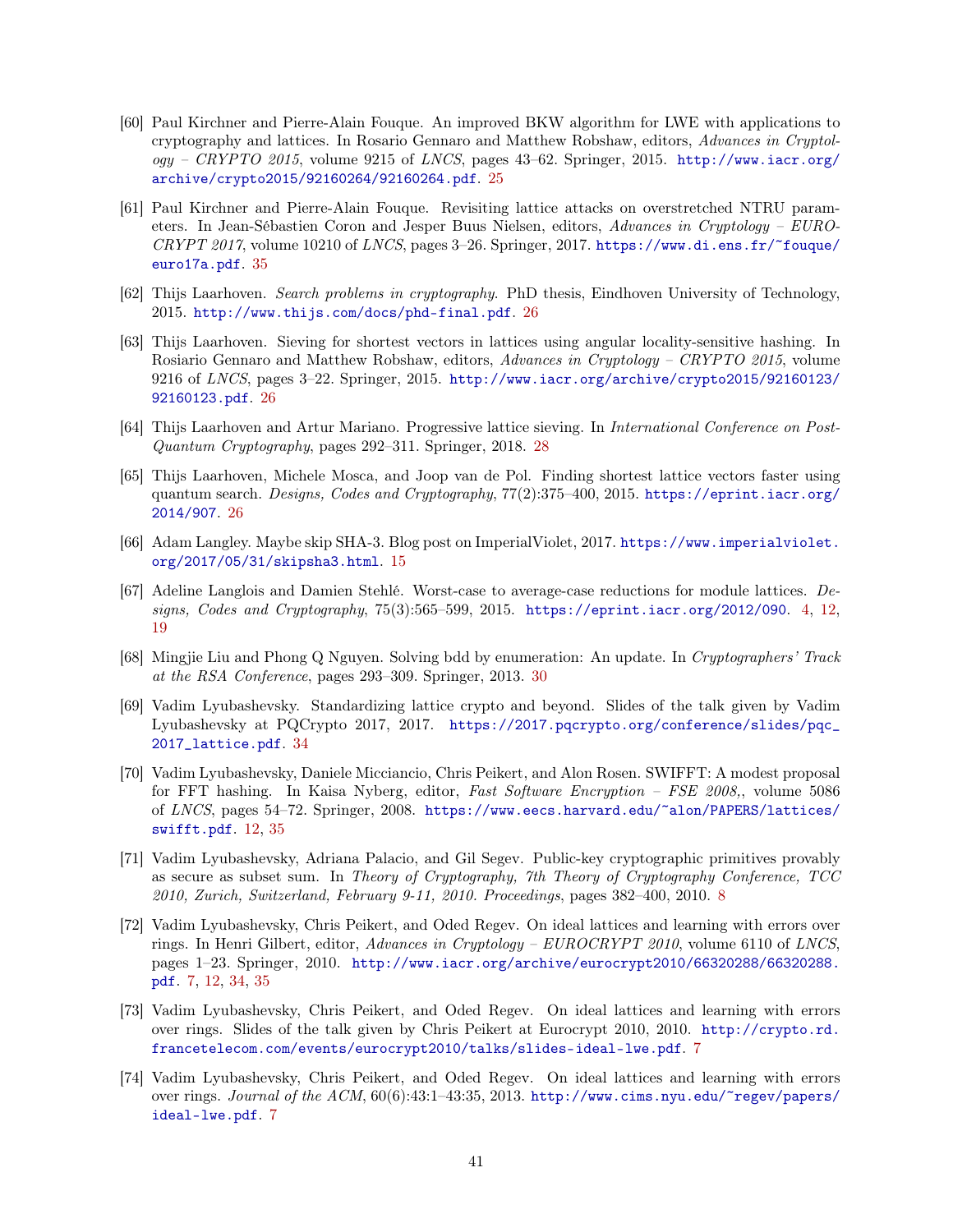- <span id="page-41-14"></span><span id="page-41-10"></span>[75] Vadim Lyubashevsky, Chris Peikert, and Oded Regev. A toolkit for Ring-LWE cryptography. In Thomas Johansson and Phong Q. Nguyen, editors, Advances in Cryptology – EUROCRYPT 2013, volume 7881 of LNCS, pages 35–54. Springer, 2013. [http://www.iacr.org/archive/eurocrypt2013/](http://www.iacr.org/archive/eurocrypt2013/78810035/78810035.pdf) [78810035/78810035.pdf](http://www.iacr.org/archive/eurocrypt2013/78810035/78810035.pdf). [34](#page-33-4)
- <span id="page-41-11"></span>[76] Vadim Lyubashevsky and Gregor Seiler. NTTRU: Truly fast NTRU using NTT. TCHES, 2019. <https://eprint.iacr.org/2019/040>. [34](#page-33-4)
- <span id="page-41-6"></span>[77] Artur Mariano, Thijs Laarhoven, and Christian Bischof. A parallel variant of LDSieve for the SVP on lattices. In 2017 25th Euromicro International Conference on Parallel, Distributed and Network-based Processing (PDP), pages 23–30. IEEE, 2017. [26,](#page-25-2) [27](#page-26-4)
- <span id="page-41-5"></span>[78] Daniele Micciancio and Panagiotis Voulgaris. Faster exponential time algorithms for the shortest vector problem. In SODA '10 Proceedings of the twenty-first annual ACM-SIAM symposium on Discrete Algorithms, pages 1468–1480. SIAM, 2010. [https://cseweb.ucsd.edu/~daniele/papers/Sieve.](https://cseweb.ucsd.edu/~daniele/papers/Sieve.pdf) [pdf](https://cseweb.ucsd.edu/~daniele/papers/Sieve.pdf). [26](#page-25-2)
- <span id="page-41-2"></span>[79] Peter L. Montgomery. Modular multiplication without trial division. Mathematics of Computation, 44(170):519–521, 1985. [http://www.ams.org/journals/mcom/1985-44-170/S0025-5718-](http://www.ams.org/journals/mcom/1985-44-170/S0025-5718-1985-0777282-X/S0025-5718-1985-0777282-X.pdf) [1985-0777282-X/S0025-5718-1985-0777282-X.pdf](http://www.ams.org/journals/mcom/1985-44-170/S0025-5718-1985-0777282-X/S0025-5718-1985-0777282-X.pdf). [23](#page-22-5)
- <span id="page-41-7"></span>[80] Tamalika Mukherjee and Noah Stephens-Davidowitz. Lattice reduction for modules, or how to reduce modulesvp to modulesvp. In Annual International Cryptology Conference, pages 213–242. Springer, 2020. [30](#page-29-1)
- <span id="page-41-1"></span>[81] National Institute of Standards and Technology. FIPS PUB 202 – SHA-3 standard: Permutationbased hash and extendable-output functions, 2015. [http://nvlpubs.nist.gov/nistpubs/FIPS/](http://nvlpubs.nist.gov/nistpubs/FIPS/NIST.FIPS.202.pdf) [NIST.FIPS.202.pdf](http://nvlpubs.nist.gov/nistpubs/FIPS/NIST.FIPS.202.pdf). [11,](#page-10-1) [14](#page-13-0)
- <span id="page-41-4"></span>[82] Phong Q. Nguyen and Thomas Vidick. Sieve algorithms for the shortest vector problem are practical. Journal of Mathematical Cryptology, 2(2):181-207, 2008. [ftp://ftp.di.ens.fr/pub/users/](ftp://ftp.di.ens.fr/pub/users/pnguyen/JoMC08.pdf) [pnguyen/JoMC08.pdf](ftp://ftp.di.ens.fr/pub/users/pnguyen/JoMC08.pdf). [26](#page-25-2)
- <span id="page-41-3"></span>[83] Tobias Oder, Tobias Schneider, Thomas Pöppelmann, and Tim Güneysu. Practical CCA2-secure and masked Ring-LWE implementation. IACR Cryptology ePrint Archive report 2016/1109, 2016. <https://eprint.iacr.org/2016/1109>. [24](#page-23-2)
- <span id="page-41-0"></span>[84] Chris Peikert. Public-key cryptosystems from the worst-case shortest vector problem, 2009. [https:](https://web.eecs.umich.edu/~cpeikert/pubs/svpcrypto.pdf) [//web.eecs.umich.edu/~cpeikert/pubs/svpcrypto.pdf](https://web.eecs.umich.edu/~cpeikert/pubs/svpcrypto.pdf) (full version of [\[85\]](#page-41-13)). [8,](#page-7-2) [12,](#page-11-2) [42](#page-41-14)
- <span id="page-41-13"></span>[85] Chris Peikert. Public-key cryptosystems from the worst-case shortest vector problem: extended abstract. In STOC '09 Proceedings of the forty-first annual ACM symposium on Theory of computing, pages 333–342. ACM, 2009. See also full version [\[84\]](#page-41-0). [42](#page-41-14)
- <span id="page-41-8"></span>[86] Chris Peikert. Lattice cryptography for the Internet. In Michele Mosca, editor, Post-Quantum Cryptography, volume 8772 of LNCS, pages 197–219. Springer, 2014. [http://web.eecs.umich.edu/](http://web.eecs.umich.edu/~cpeikert/pubs/suite.pdf) [~cpeikert/pubs/suite.pdf](http://web.eecs.umich.edu/~cpeikert/pubs/suite.pdf). [34](#page-33-4)
- <span id="page-41-12"></span>[87] Chris Peikert. How (not) to instantiate Ring-LWE. In Vassilis Zikas and Roberto De Prisco, editors, Security and Cryptography for Networks, volume 9841 of LNCS, pages 411–430. Springer, 2016. [https:](https://web.eecs.umich.edu/~cpeikert/pubs/instantiate-rlwe.pdf) [//web.eecs.umich.edu/~cpeikert/pubs/instantiate-rlwe.pdf](https://web.eecs.umich.edu/~cpeikert/pubs/instantiate-rlwe.pdf). [35](#page-34-3)
- <span id="page-41-9"></span>[88] Chris Peikert, Vinod Vaikuntanathan, and Brent Waters. A framework for efficient and composable oblivious transfer. In David A. Wagner, editor, Advances in Cryptology – CRYPTO 2008, volume 5157 of LNCS, pages 554–571. Springer, 2008. [https://www.iacr.org/archive/crypto2008/51570556/](https://www.iacr.org/archive/crypto2008/51570556/51570556.pdf) [51570556.pdf](https://www.iacr.org/archive/crypto2008/51570556/51570556.pdf). [34](#page-33-4)